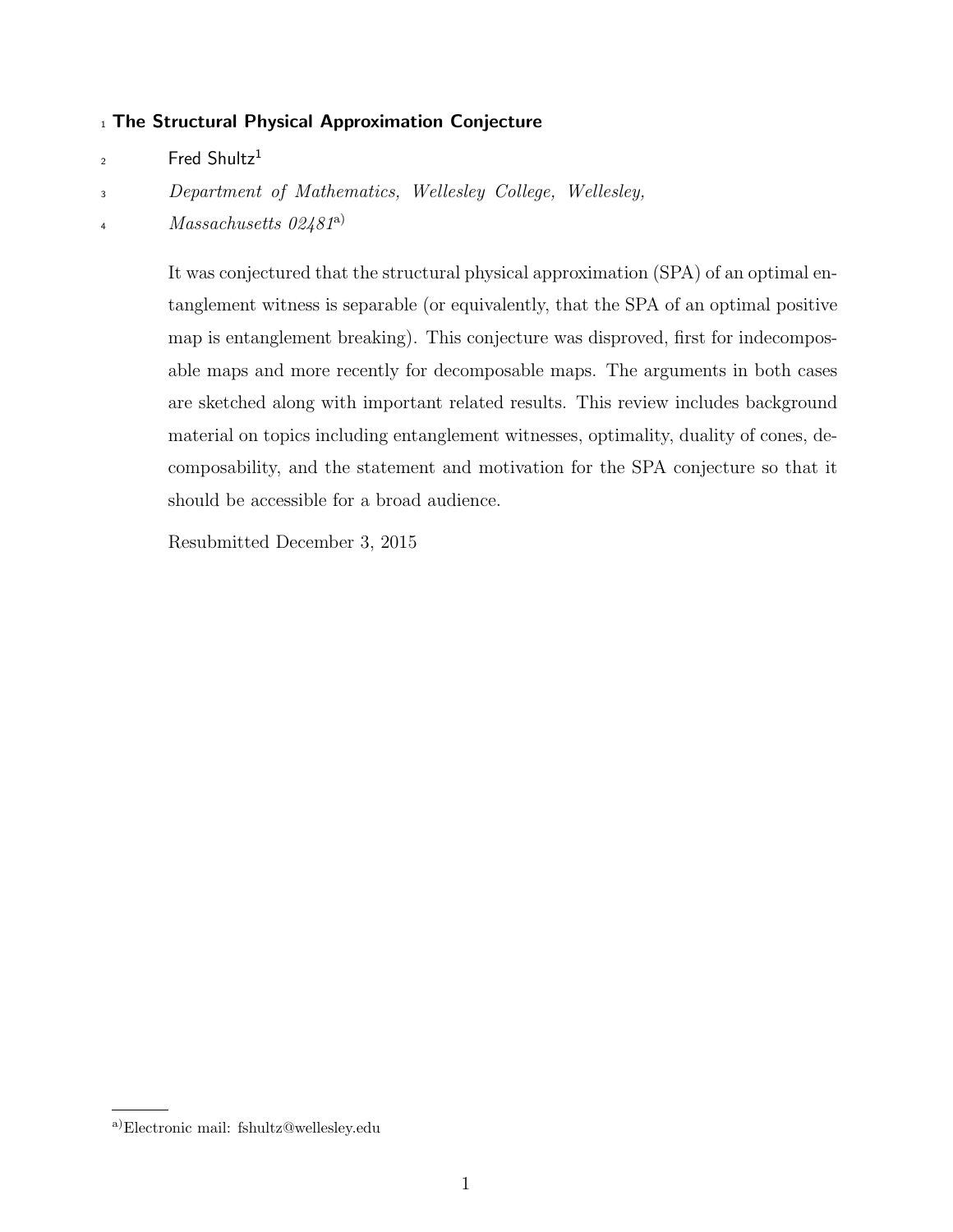## INTRODUCTION

 Entanglement witnesses and positive maps are useful in detecting entanglement. For this purpose, positive maps are generally a more powerful tool than individual entanglement witnesses. For example, the transpose map detects entanglement of all entangled states  $\varphi$  in  $M_2 \otimes M_2$  or  $M_2 \otimes M_3$ , while this is not the case for a single entanglement witness. However, entanglement witnesses are observables, hence can be implemented physically, while positive maps are not physically realizable unless they are completely positive. This  $_{12}$  led P. Horodecki<sup>37</sup>, see also Ref. 38, to define the structural physical approximation (SPA) of a positive map to be a completely positive map formed by mixing the original map with as small an amount as possible of the completely depolarizing map. Mixing in the latter can be thought of as adding a minimal amount of a neutral disturbance, whose effects can be compensated for, since the completely depolarizing map takes every state to the maximally mixed state.

 $L_{18}$  Lewenstein, Kraus, Cirac, and Horodecki<sup>47</sup> singled out those entanglement witnesses that are the most efficient in detecting entanglement, and called them optimal entanglement 20 witnesses. Later Korbicz, Almeida, Bae, and Lewenstein<sup>41</sup> conjectured that the SPA of an optimal positive map would be entanglement breaking. Entanglement breaking maps have a particularly simple form which makes them straightforward to implement. Examples have been found by many investigators supporting this conjecture. Recently the conjecture was settled in the negative direction.

 In this review we will begin by discussing background relevant to the SPA conjecture. <sup>26</sup> We first review well known correspondences of linear maps from  $A_1$  to  $A_2$  with operators 27 in  $\mathcal{A}_1 \otimes \mathcal{A}_2$ . We then discuss basics regarding entanglement witnesses, and the notion of decomposability of positive maps and entanglement witnesses. Finally we discuss optimality of entanglement witnesses, and the structural physical approximation of a positive map.

 Then we state the structural physical approximation conjecture. We discuss the variety 31 of examples found that support that conjecture. We then describe Ha and Kye's example<sup>29</sup> of an indecomposable entanglement witness that violates the SPA conjecture, and sketch their proof. Independently, in the same family of optimal entanglement witnesses studied <sup>34</sup> by Ha and Kye, Størmer<sup>71</sup> by different methods proved that there is a witness that violates 35 the SPA conjecture, which we also describe. Finally we discuss Chruscinski and Sarbicki's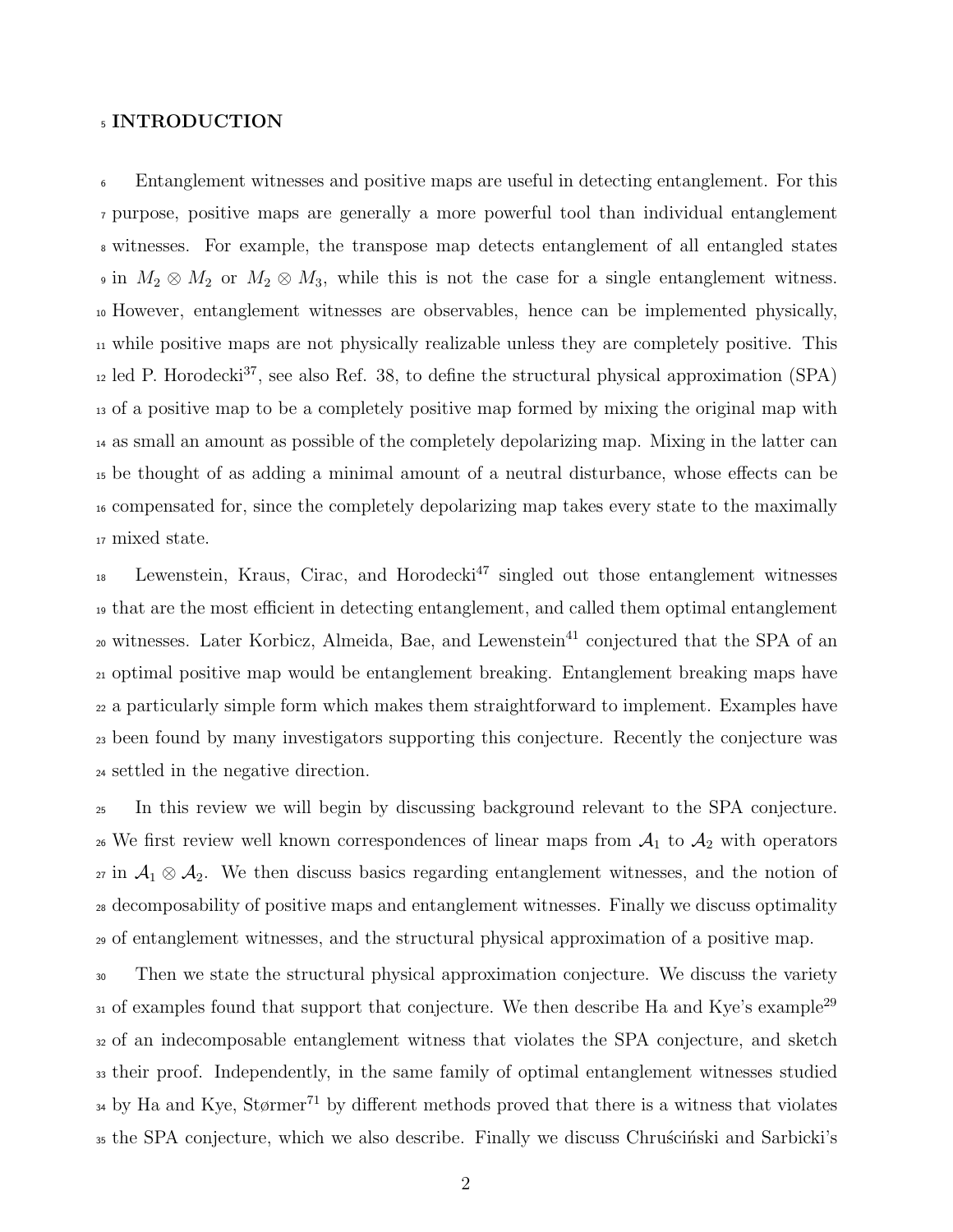36 example<sup>18</sup> of a decomposable entanglement witness that violates the conjecture.

<sup>37</sup> We refer the reader interested in further background on entanglement witnesses and 38 positive maps to the survey articles of Chruscinski and Sarbicki<sup>19</sup>, of Kye<sup>44</sup>, and the book 39 of Størmer<sup>70</sup>.

## <sup>40</sup> Notation

We begin by fixing some notation and reviewing basic terminology. Let  $H_A$  and  $H_B$ denote finite dimensional Hilbert spaces, let  $\mathcal{A}_1 = L(H_A)$  denote the linear operators on  $H_A$ ,  $A_2 = L(H_B)$ , and let  $L(A_1, A_2)$  be the set of linear maps from  $A_1$  to  $A_2$ . We identify  $\mathcal{A}_1 \otimes \mathcal{A}_2$  with  $L(H_A \otimes H_B)$ . We will often identify  $H_A$  with  $\mathbb{C}^m$  and  $H_B$  with  $\mathbb{C}^n$ , and denote the standard basis of  $\mathbb{C}^m$  by  $e_1, \ldots, e_m$ . When convenient, we will identify  $\mathcal{A}_1$  with  $M_m$  and  $\mathcal{A}_2$  with  $M_n$ . We view  $\mathcal{A}_1, \mathcal{A}_2$ , and  $\mathcal{A}_1 \otimes \mathcal{A}_2$  as Hilbert spaces with the Hilbert-Schmidt inner product  $\langle X, Y \rangle = \text{tr}(Y^{\dagger}X)$ , where  $\dagger$  denotes the Hermitian adjoint (or complex conjugate transpose as a matrix). For example, on  $A_1$  the Hermitian adjoint is given by

$$
\langle Wx, y \rangle = \langle x, W^{\dagger}y \rangle
$$
 for all  $x, y \in H_A$ .

Similarly, if  $\Phi \in L(\mathcal{A}_1, \mathcal{A}_2)$  then the dual map  $\Phi^* : \mathcal{A}_2 \to \mathcal{A}_1$  is the linear map satisfying

$$
\langle X, \Phi^*(Y) \rangle = \langle \Phi(X), Y \rangle \text{ for all } X \in \mathcal{A}_1, Y \in \mathcal{A}_2,
$$

41 The transpose maps on  $\mathcal{A}_1$ ,  $\mathcal{A}_2$ , and  $\mathcal{A}_1 \otimes \mathcal{A}_2$  will be denoted by t. We denote the partial <sup>42</sup> transpose map  $I \otimes t$  by Γ. We note that  $t^* = t$  and  $\Gamma^* = \Gamma$ .

43 A state on H is a positive (semi-definite) operator  $\rho$  in  $L(H)$  with tr  $\rho = 1$ . An operator 44 A on  $H_A \otimes H_B$  is *separable* if it can be expressed as a finite sum  $A = \sum_i B_i \otimes C_i$  with  $B_i \ge 0$ 45 and  $C_i \geq 0$ . It follows that if  $\rho$  is a state on  $H_A \otimes H_B$ , then  $\rho$  is separable iff it is a convex 46 combination of product states:  $\rho = \sum_i t_i \sigma_i \otimes \tau_i$ . A state is entangled if it is not separable.

47 A linear map  $\Phi: \mathcal{A}_1 \to \mathcal{A}_2$  is positive if  $\Phi$  takes positive semi-definite operators on  $H_A$ 48 to positive semi-definite operators on  $H_B$ . A map  $\Phi \in L(\mathcal{A}_1, \mathcal{A}_2)$  is defined to be completely 49 positive if  $I_k \otimes \Phi : M_k \otimes A_1 \to M_k \otimes A_2$  is positive for all k, where  $I_k$  is the identity map so on  $M_k$ . As pointed out by Kraus<sup>42</sup>, a physical transformation of quantum systems should <sup>51</sup> be completely positive, so such maps play a central role in quantum information theory.

If  $V \in L(H_B, H_A)$ , we denote by Ad<sub>V</sub> the map in  $L(A_1, A_2)$  given by

$$
Ad_V(X) = V^{\dagger} X V.
$$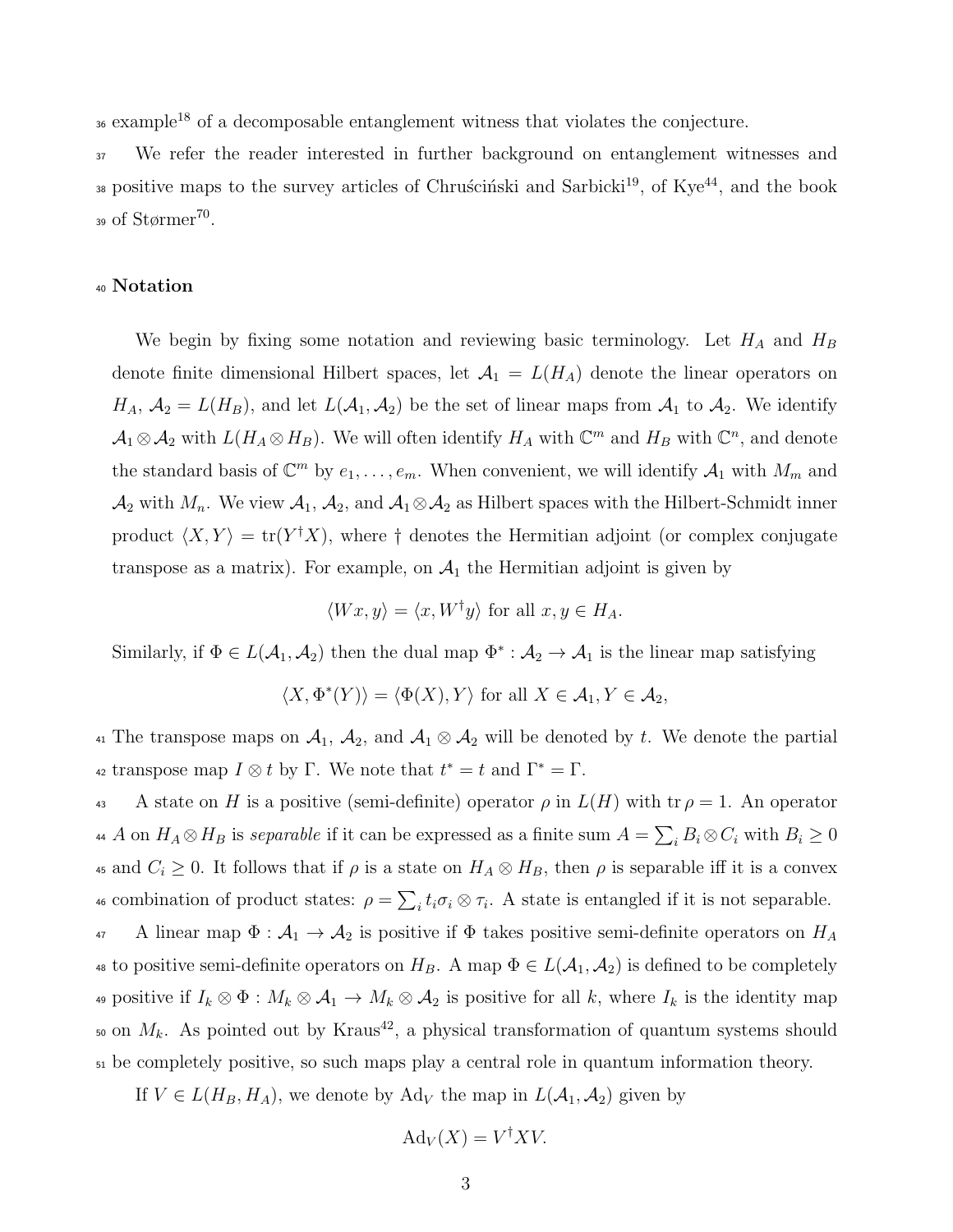It is clear that Ad<sub>V</sub> is a positive map, and in fact is completely positive since  $I \otimes \text{Ad}_V =$  $\text{Ad}_{I\otimes V}$ . Every completely positive map  $\Phi$  is a sum of such maps,  $\Phi = \sum_i \text{Ad}_{V_i}$ . (This is often called a Kraus decomposition of Φ, cf. Ref. 43. A proof can be found in Refs. 8 and <sup>55</sup> 42.)

<sup>56</sup> Finally, we single out the following notion that will play an important role in our discus-<sup>57</sup> sions.

58 Definition. An operator W in  $\mathcal{A}_1 \otimes \mathcal{A}_2$  is block positive if  $\langle W(x \otimes y), x \otimes y \rangle \ge 0$  for all x in 59  $H_A$ , y in  $H_B$ .

## <sup>60</sup> Correspondence of linear maps and operators

 $61$  We review the Choi-Jamiołkowski isomorphism, which is an indispensable tool in working  $\epsilon_2$  with positive and completely positive maps. We denote by  $E_{ij}$  the standard matrix units in 63  $M_n$ , i.e.  $E_{ij} = e_i e_j^*$ .

Definition. If  $\Phi$  is a linear map from  $\mathcal{A}_1$  to  $\mathcal{A}_2$ , then the Choi matrix  $C_{\Phi}$  in  $\mathcal{A}_1 \otimes \mathcal{A}_2$  is

$$
C_{\Phi} = \sum_{ij} E_{ij} \otimes \Phi(E_{ij}).
$$

<sup>64</sup> If we define

$$
P_{+} = \sum_{ij} E_{ij} \otimes E_{ij}, \qquad (1)
$$

then  $\frac{1}{m}P_+$  is the pure state associated with the maximally entangled vector  $\psi_+ = \frac{1}{\sqrt{2}}$ 65 then  $\frac{1}{m}P_+$  is the pure state associated with the maximally entangled vector  $\psi_+ = \frac{1}{\sqrt{m}}\sum_i e_i \otimes e_i$ , <sup>66</sup> and  $C_{\Phi} = (I \otimes \Phi)P_+$ , where *I* is the identity on  $\mathcal{A}_1$ .

67 The map that takes  $\Phi$  to  $C_{\Phi}$  is readily seen to be a linear isomorphism from  $L(\mathcal{A}_1, \mathcal{A}_2)$ 68 to  $A_1 \otimes A_2$ , and is known as the Choi-Jamiołkowski isomorphism. It has the following <sup>69</sup> properties. (Property (i) is due to Jamiołkowski<sup>40</sup> (who proved a slightly different but  $\infty$  equivalent version), while (ii) is due to Choi<sup>8</sup>).

71 **Theorem 1.** Let  $\Phi$  be a linear map from  $\mathcal{A}_1$  to  $\mathcal{A}_2$ .

- $72$  (i)  $\Phi$  is positive iff  $C_{\Phi}$  is block positive.
- $73$  (ii)  $\Phi$  is completely positive iff  $C_{\Phi}$  is positive semi-definite.

<sup>74</sup> For further discussion of this correspondence and related correspondences, see Refs. 48, <sup>75</sup> 50, and 53.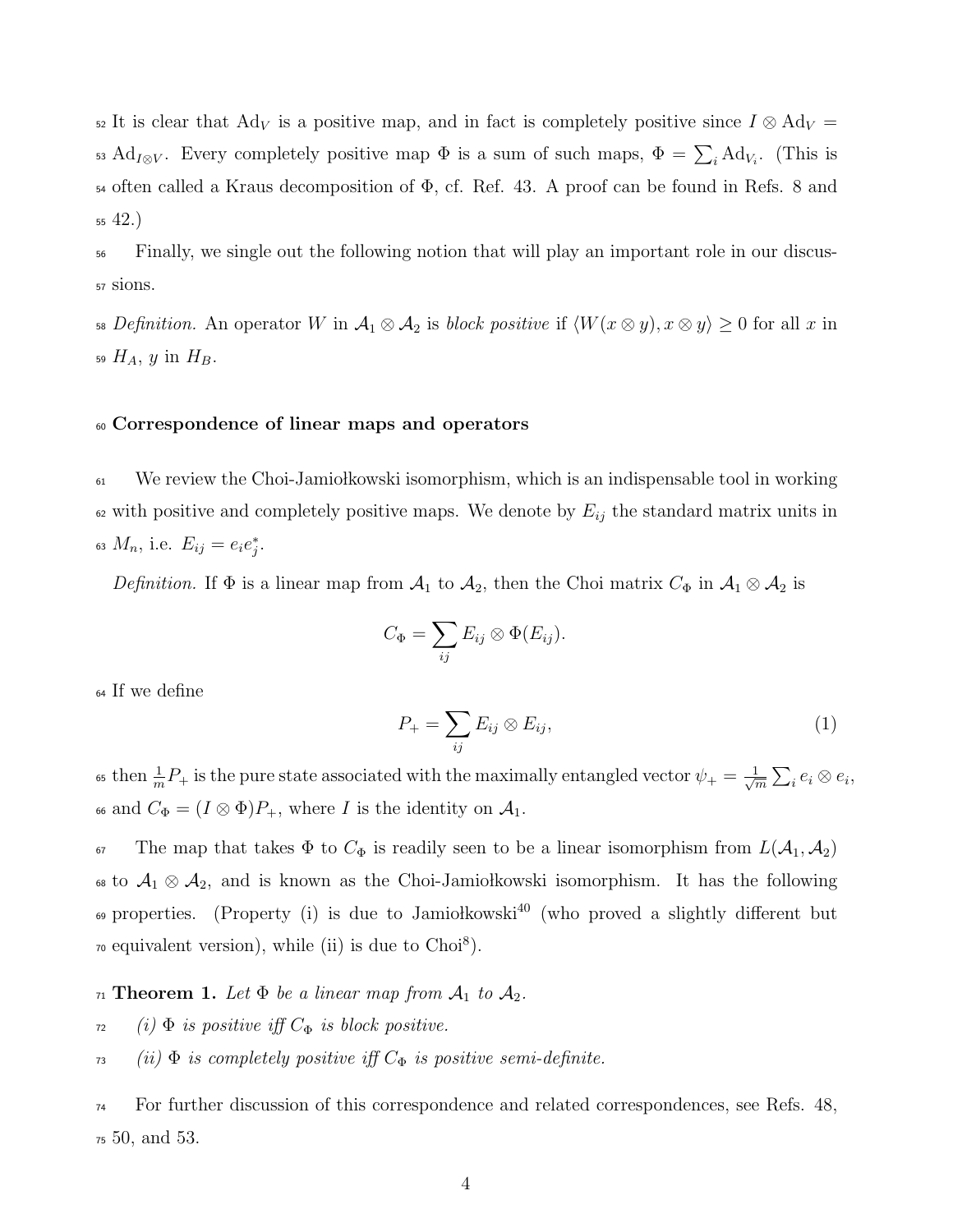#### <sup>76</sup> Detecting entanglement

 $\pi$  Entangled states are needed for most applications of quantum information theory, so it is important to be able to detect whether a given state is entangled or separable. We now review two means of entanglement detection: entanglement witnesses, and the positive maps criterion.

#### 81 Entanglement witnesses

<sup>82</sup> Two different necessary and sufficient conditions for separability were given by the <sup>83</sup> Horodeckis<sup>34</sup>. For the first criterion, they applied the Hahn-Banach theorem to show that a <sup>84</sup> state  $\rho$  on  $H_A \otimes H_B$  is separable iff  $\text{tr}(\rho X) \geq 0$  for all block positive X. Thus if  $\rho$  is a state <sup>85</sup> and W is block positive with  $tr(W \rho) < 0$ , then  $\rho$  is entangled, so the observable W has in <sup>86</sup> effect detected the entanglement of  $ρ$ . This led Terhal<sup>74</sup> to the following definition.

<sup>87</sup> Definition. A block positive observable that detects entanglement of at least one state is an 88 entanglement witness. Thus an entanglement witness W on  $H_A \otimes H_B$  is a block positive 89 operator that is not positive. We say W is normalized if  $\text{tr } W = 1$ . (As shown by Lewenstein <sup>90</sup> et al.<sup>47</sup>, any nonzero block positive operator always has strictly positive trace, so we can <sup>91</sup> always normalize a block positive operator.)

92 Theorem 2. (Ref. 34) A state  $\rho$  on  $H_A \otimes H_B$  is entangled iff  $tr \rho W < 0$  for some entan-<sup>93</sup> glement witness W. Thus every entangled state can be detected by an entanglement witness.

94 Now we make use of the Choi-Jamio kowski isomorphism. Note that if  $\Phi$  is a positive 95 map that is not completely positive, then  $C_{\Phi}$  is block positive but not positive, so  $\Phi \mapsto C_{\Phi}$ <sup>96</sup> is a 1-1 correspondence of positive maps that are not completely positive with entanglement <sup>97</sup> witnesses.

98 For an example, let the flip operator  $V : \mathbb{C}^d \otimes \mathbb{C}^d \to \mathbb{C}^d \otimes \mathbb{C}^d$  be the linear operator satisfying  $V(x \otimes y) = y \otimes x$ . Then  $\langle V(x \otimes y), (x \otimes y) \rangle = |\langle x, y \rangle|^2 \geq 0$ , so V is block positive. <sup>100</sup> The flip operator is an entanglement witness that gives a necessary and sufficient condition  $\frac{101}{101}$  for detecting entanglement of the family of Werner states<sup>76</sup>.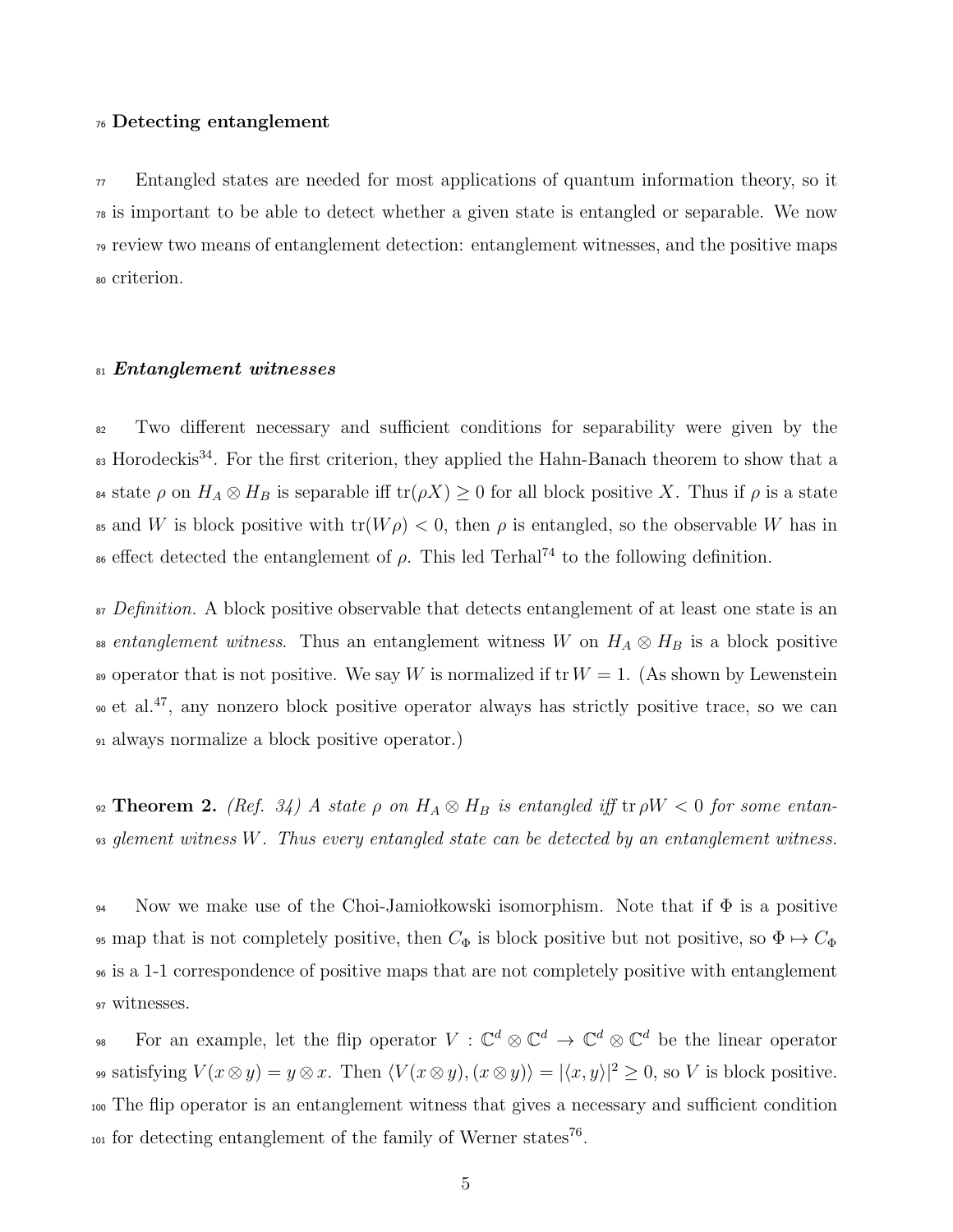#### <sup>102</sup> The positive maps criterion

103 A simple but very useful criterion for separability was proposed by Peres<sup>54</sup>. Let  $t : A_2 \rightarrow$ <sup>104</sup>  $\mathcal{A}_2$  be the transpose map. If  $\rho$  is a separable state on  $H_A \otimes H_B$ , then  $(I \otimes t)\rho$  will also be <sup>105</sup> positive, and the property that  $\rho^{\Gamma} = (I \otimes t)\rho \geq 0$  is called the positive partial transpose <sup>106</sup> (PPT) property. A positive operator with positive partial transpose is called a PPT operator, <sup>107</sup> and in particular a state with positive partial transpose is called a PPT state.

<sup>108</sup> Earlier (before the notion of separability had been defined) Choi<sup>9</sup> raised the question of 109 determining when an operator with the PPT property is a sum  $\sum_i A_i \otimes B_i$  with  $A_i \geq 0, B_i \geq 0$ 110 0, and gave a  $3 \times 3$  example where this is not the case.

<sup>111</sup> The PPT criterion can be generalized by replacing the transpose map by any positive 112 map. Let  $\mathcal{A}_1 = L(H_A)$ ,  $\mathcal{A}_2 = L(H_B)$ ,  $\mathcal{A}_3 = L(H_C)$ , and let  $\Phi : \mathcal{A}_3 \to \mathcal{A}_2$  be a positive map. 113 (Typically  $H_C = H_A$  so  $A_3 = A_1$ , or  $H_C = H_B$  so  $A_3 = A_2$ .) If  $\rho$  is a separable state on <sup>114</sup>  $H_A \otimes H_B$  then  $(I \otimes \Phi^*)\rho \geq 0$ . If this fails for some positive map  $\Phi$  then  $\rho$  must be entangled. 115 Definition. Let  $\mathcal{A}_1 = L(H_A)$ ,  $\mathcal{A}_2 = L(H_B)$ ,  $\mathcal{A}_3 = L(H_C)$ , and let  $\Phi : \mathcal{A}_3 \to \mathcal{A}_2$  be a <sup>116</sup> positive map. If  $\rho$  is a state on  $H_A \otimes H_B$  and if  $(I \otimes \Phi^*)(\rho) \not\geq 0$ , then we say that  $\Phi$  *detects* 117 entanglement of  $ρ$ .

<sup>118</sup> The Horodeckis<sup>34</sup> showed that every entangled state can be detected by a positive map, <sup>119</sup> by proving the following theorem.

120 Theorem 3. (Positive Maps Criterion) A state  $\rho$  on  $H_A \otimes H_B$  is separable iff for all positive 121  $maps \Phi : \mathcal{A}_1 \to \mathcal{A}_2$ ,  $(I \otimes \Phi^*)\rho \geq 0$ .

<sup>122</sup> Using results on decomposability of positive maps (discussed in the next section) and the <sup>123</sup> positive maps criterion, the Horodeckis showed that the PPT property is a necessary and <sup>124</sup> sufficient condition for separability in  $M_2 \otimes M_2$ ,  $M_2 \otimes M_3$ , and  $M_3 \otimes M_2$ , but is not sufficient 125 for  $M_m \otimes M_n$  with  $mn > 6$ , cf. Ref. 34.

126 Horodecki, Smolin, Terhal, and Thapliyal<sup>39</sup> showed that the PPT property implies sep-127 arability for any state of rank two or less. Thus if x is an entangled unit vector and  $P_x$  is <sup>128</sup> the corresponding projection, it follows that  $P_x$  doesn't have the PPT property. Therefore <sup>129</sup>  $P_x^{\Gamma} \not\geq 0$ , and since  $P_x^{\Gamma} \geq 0$  on separable states, each  $P_x^{\Gamma}$  is an entanglement witness.

Let W be any entanglement witness in  $\mathcal{A}_1 \otimes \mathcal{A}_2$ , and  $\Phi : \mathcal{A}_1 \to \mathcal{A}_2$  the positive map such that  $W = C_{\Phi}$ . Generally  $\Phi$  is a more powerful detector of entangled states than W in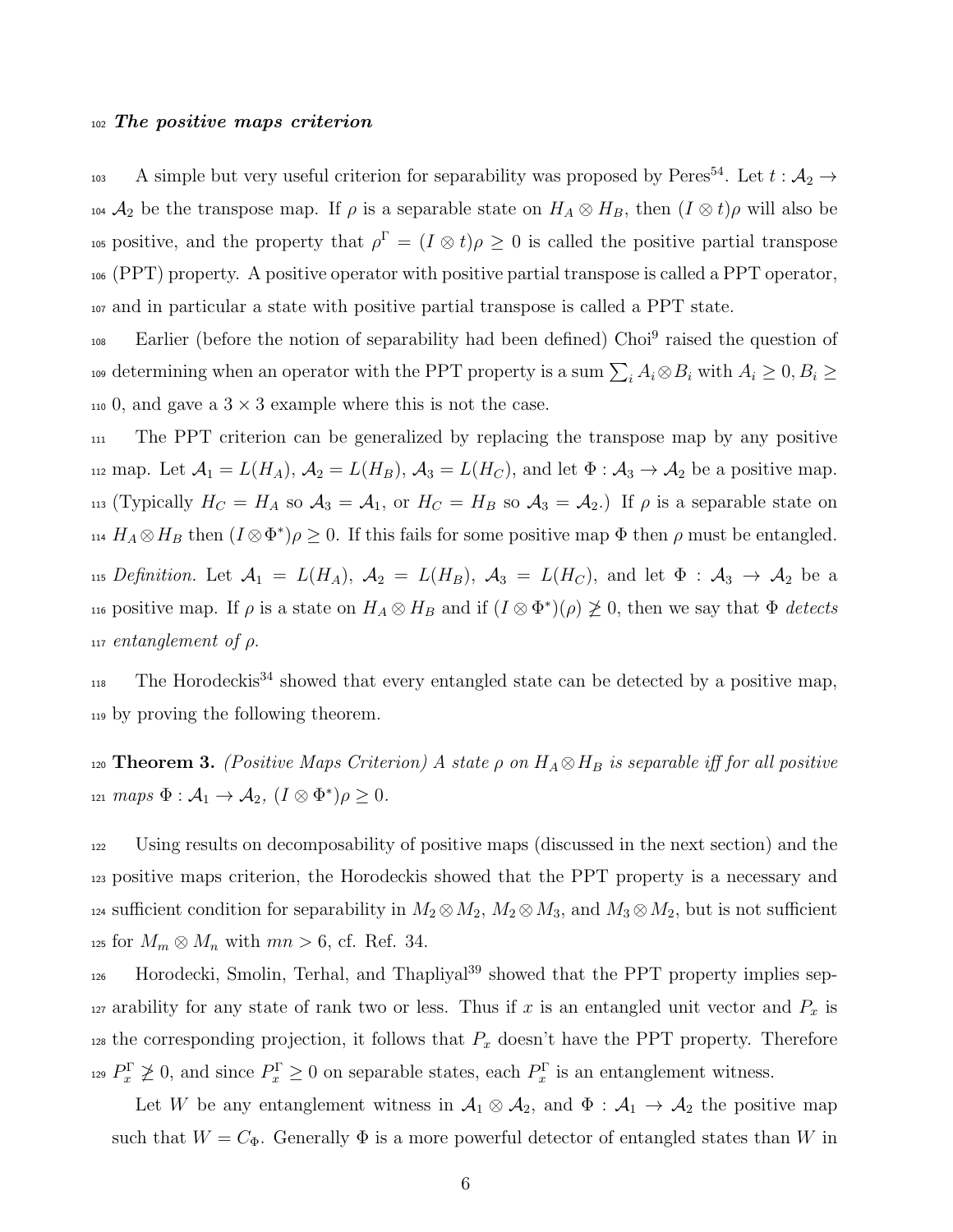the sense that it detects every state detected by W and perhaps many more. Indeed, if  $C_{\Phi}$ detects entanglement of a state  $\rho$  then

$$
0 > \operatorname{tr}(C_{\Phi}\rho) = \operatorname{tr}((I \otimes \Phi)P_+)\rho = \operatorname{tr} P_+((I \otimes \Phi^*)\rho),
$$

 $130$  so Φ also detects entanglement of  $ρ$ . Furthermore, if X is any block positive operator then <sup>131</sup>  $W_X = (I \otimes \Phi)X$  is block positive, and all states detected by  $W_X$  are also detected by the 132 positive map  $\Phi$ . Thus  $\Phi$  detects all states detected by the family  $W_X$  as X ranges over block <sup>133</sup> positive operators.

134 Clearly the transpose map  $t : M_n \to M_n$  detects precisely the non-PPT states on  $M_m \otimes$ <sup>135</sup>  $M_n$ . For  $m = n = 2$  the transpose map detects all entangled states, while this isn't true for 136 the associated entanglement witness  $C_t = V$  (where V is the flip map  $V(x \otimes y) = y \otimes x$ ).

#### <sup>137</sup> Decomposability of positive maps and entanglement witnesses

138 Definition. A positive map  $\Phi : A_2 \to A_1$  is decomposable if it can be written in the form 139  $\Phi = \Phi_1 + \Phi_2 \circ t$  where  $\Phi_1, \Phi_2$  are completely positive. An operator  $X \in \mathcal{A}_1 \otimes \mathcal{A}_2$  is <sup>140</sup> decomposable if there are positive operators  $P, Q$  with  $X = P + Q^{\Gamma}$ .

From the definition of the Choi matrix, we have  $C_{t\circ \Phi \circ t} = C_{\Phi}^t$ . Thus  $C_{\Phi} \geq 0$  iff  $C_{t\circ \Phi \circ t} \geq 0$ , <sup>142</sup> so  $t \circ \Phi \circ t$  is completely positive iff  $\Phi$  is completely positive. Since  $\Phi \circ t = t \circ (t \circ \Phi \circ t)$ , it <sup>143</sup> follows that decomposable maps can also be described as those of the form  $\Phi_1 + t \circ \Phi_2$  for <sup>144</sup>  $\Phi_1, \Phi_2$  completely positive.

Decomposable operators are precisely the operators associated with decomposable positive maps under the Choi-Jamio kowski isomorphism. To see this observe that

$$
C_{\Phi_1 + t \circ \Phi_2} = C_{\Phi_1} + C_{t \circ \Phi_2} = C_{\Phi_1} + C_{\Phi_2}^{\Gamma}.
$$

<sup>145</sup> By results of Woronowicz<sup>77</sup> and Størmer<sup>65</sup>, if dim  $H_A$  dim  $H_B \leq 6$  all positive maps are <sup>146</sup> decomposable, but this is not true in higher dimensions.

#### $147$  Examples of decomposable and indecomposable maps

The transpose map  $t : M_d \to M_d$  is a positive map which is evidently decomposable. The reduction map  $R: M_d \to M_d$  given by

$$
R(\rho) = (\operatorname{tr} \rho)I - \rho
$$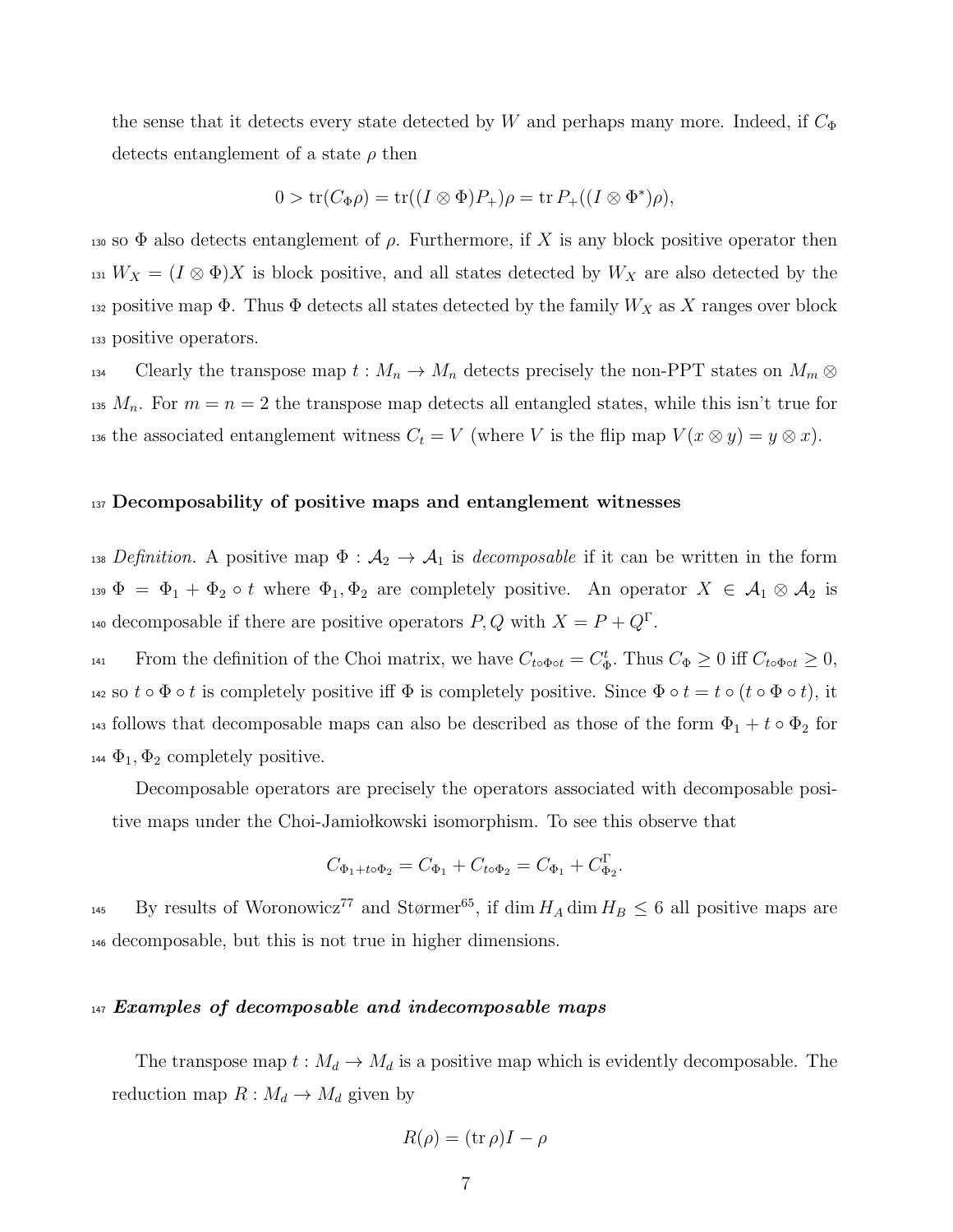<sup>148</sup> is a positive map defined by the Horodeckis<sup>33</sup>. By the positive map criterion, if  $\rho$  is sep-<sup>149</sup> arable then  $(I \otimes R)\rho \geq 0$ , and this is called the reduction criterion for separability. The <sup>150</sup> corresponding entanglement witness is  $C_R = I \otimes I - P_+$ . Since  $C_R^{\Gamma} = I \otimes I - V$ , where V <sup>151</sup> is the flip map, and  $I \otimes I - V \geq 0$ , then  $C_R$  is decomposable, and so the reduction map is <sup>152</sup> decomposable.

The first explicit example of an indecomposable positive map was the Choi map on  $M_3$ , defined by

$$
\Phi(X) = \begin{pmatrix} x_{11} + \mu x_{33} & -x_{12} & -x_{13} \\ -x_{21} & x_{22} + \mu x_{11} & -x_{23} \\ -x_{31} & -x_{32} & x_{33} + \mu x_{22} \end{pmatrix}
$$

This was shown by Choi and  $\text{Lam}^{10-12}$  to be indecomposable (and extremal in the cone of positive maps) by an argument involving the associated biquadratic form

$$
F(x, y) = \langle \Phi(x^{\dagger}x)y, y \rangle \text{ for } x, y \in \mathbb{C}^m.
$$

<sup>153</sup> We will discuss in Theorem 5 below a more direct proof due to Størmer.

Breuer<sup>5</sup> and Hall<sup>32</sup> independently defined what are now called the Breuer-Hall maps  $\Lambda_d$ , on  $M_{2d}$  that generalize the reduction map. Let U be an antisymmetric unitary on  $\mathbb{C}^{2d}$ . Then

$$
\Lambda_d^U(\rho) = \frac{1}{2d-2}((\text{tr}\,\rho)I - \rho - U\rho^t U^\dagger),
$$

<sup>154</sup> and Breuer and Hall showed each map  $\Lambda_d^U$  is positive and indecomposable.

In Ref. 66 Størmer considered unital projections (positive maps  $P$  of  $M_d$  into itself such that  $P^2 = P$  and  $P(I) = I$ , and described when they were completely positive or decomposable. This was used by Robertson to create the first example of an indecomposable positive map on  $M_4$ . He also showed that what is now called the Robertson map is extremal in the cone of positive maps. The Robertson map  $\Phi : M_4 \to M_4$  is given by

$$
\Phi(x_{ij}) = \begin{pmatrix} x_{33} + x_{44} & 0 & x_{13} + x_{42} & x_{14} - x_{32} \\ 0 & x_{33} + x_{44} & x_{23} - x_{41} & x_{24} + x_{31} \\ x_{31} + x_{24} & x_{32} - x_{14} & x_{11} + x_{22} & 0 \\ x_{41} - x_{23} & x_{42} + x_{13} & 0 & x_{11} + x_{22} \end{pmatrix}
$$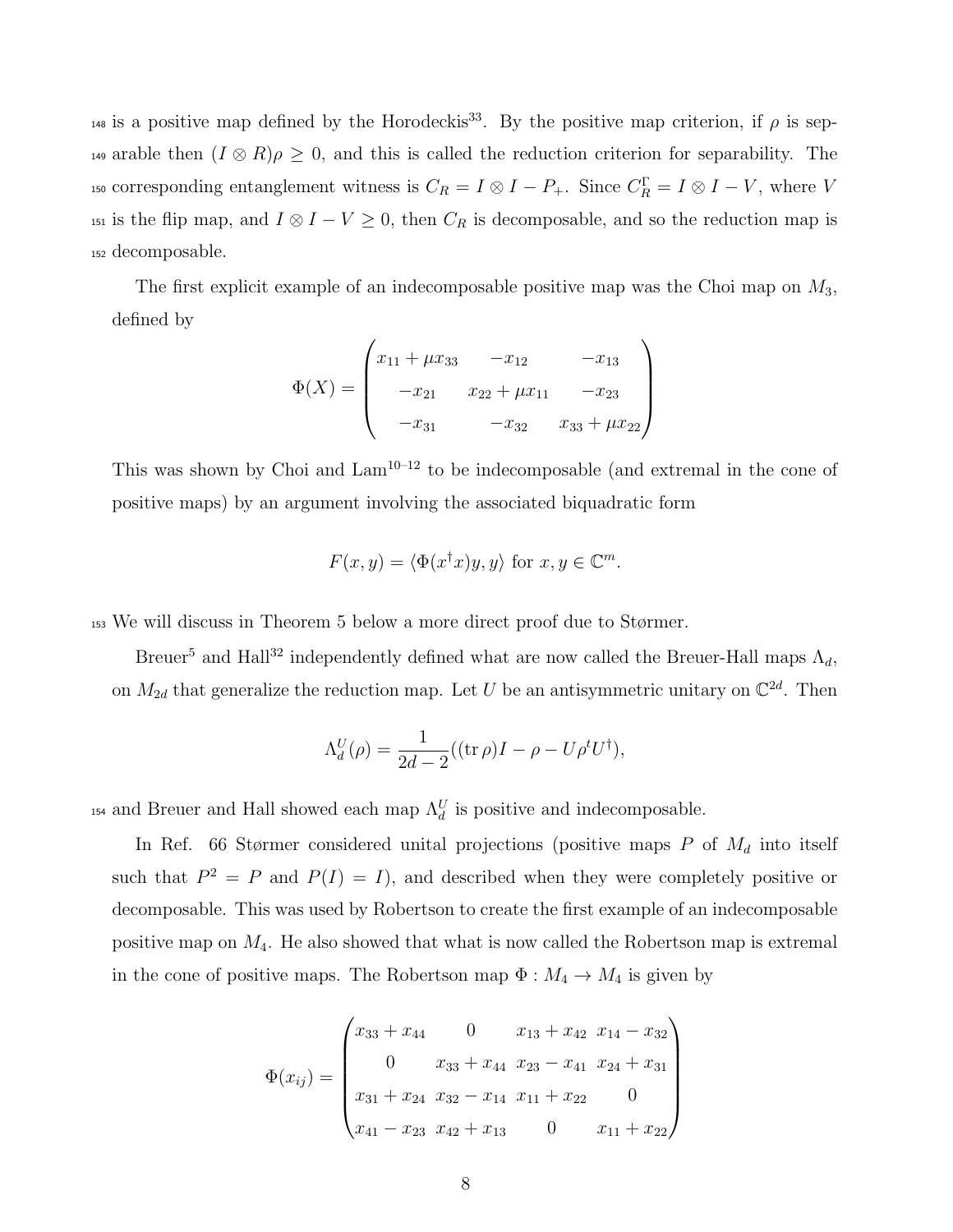## <sup>155</sup> Duality of cones

156 Let  $V_1, V_2$  be finite dimensional real vector spaces with a pairing  $\langle \cdot, \cdot \rangle$  (i.e., a bilinear form <sup>157</sup> on  $V_1 \otimes V_2$  such that  $\langle x, y \rangle = 0$  for all  $x \in V_1$  implies  $y = 0$ , and  $\langle x, y \rangle = 0$  for all  $y \in V_2$ <sup>158</sup> implies y = 0.) One example of such a pairing is  $\langle X, Y \rangle = \text{tr } XY$  for X, Y Hermitian in <sup>159</sup>  $\mathcal{A}_1 \otimes \mathcal{A}_2$ , which pairs the set of Hermitian operators  $(\mathcal{A}_1 \otimes \mathcal{A}_2)_h$  with itself, and this will be <sup>160</sup> the pairing understood unless otherwise mentioned.

A nonempty subset  $C$  of a real vector space  $V_1$  is a *cone* if it is closed under multiplication by nonnegative scalars, and under sums. If we have a non-degenerate pairing  $\langle \cdot, \cdot \rangle$  of  $V_1$  and  $V_2$ , and if C is a cone in  $V_1$  its dual cone is

$$
C^* = \{ Y \in V_2 \mid \langle X, Y \rangle \ge 0 \text{ for all } X \in C \}.
$$

(This is the negative of the polar cone of C.) For a closed cone C, we have  $C^{**} = C$ , and if  $C_1, C_2$  are closed cones,

$$
(C_1 \cap C_2)^* = C_1 + C_2
$$
 and  $(C_1 + C_2)^* = C_1^* \cap C_2^*$ .

<sup>161</sup> We will see that duality of cones is useful in checking decomposability, and more generally <sup>162</sup> in working with positive maps and block positive maps.

 $163$  If K is any convex subset of a real vector space, then the set of non-negative multiples of  $_{164}$  elements of C is a cone, called the cone generated by K. We will make frequent reference to <sup>165</sup> the cones generated by separable states and the cone generated by PPT states, and slightly <sup>166</sup> abusing language we will refer to these as the cone of separable states and the cone of PPT <sup>167</sup> states.

<sup>168</sup> By the definition of block positive operators, the dual of the cone of separable states is the <sup>169</sup> cone of block positive operators, and hence since the cone of separable states is closed, these <sup>170</sup> cones are dual cones of each other. Decomposable operators and the cone of PPT states also  $_{171}$  are dual cones (see the next lemma). Each cone C of positive maps that corresponds under 172 the Choi-Jamiołkowski isomorphism to one of the cones of decomposable, PPT, separable, 173 positive, or block positive operators has the property that if  $\Phi$  is in the cone C, and  $\Psi$  is 174 completely positive, then  $\Psi \circ \Phi$  and  $\Phi \circ \Psi$  are in the cone. Duality for such "mapping cones"  $175$  was investigated by Størmer and Skowronek cf.<sup>63,69,70</sup>.

176 Lemma 4. The cone of PPT states in  $A_1 \otimes A_2$  and the cone of decomposable operators are <sup>177</sup> dual cones.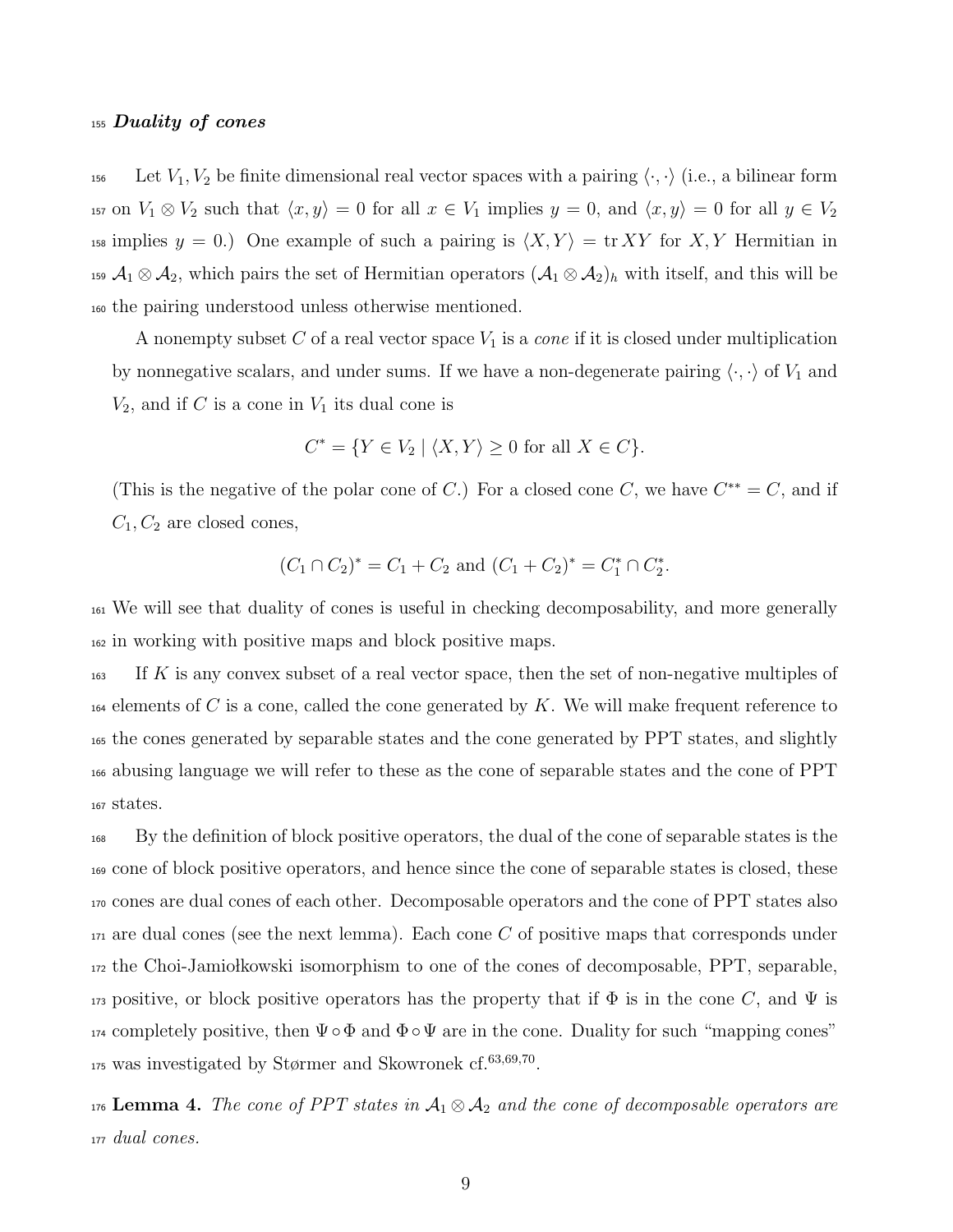*Proof.* Let  $P$  denote the positive cone. It is well known that this cone is self-dual, i.e.  $\mathcal{P}^* = \mathcal{P}$ . Recall that  $\Gamma$  denotes the partial transpose map. Since  $\Gamma^* = \Gamma$ , then  $\mathcal{P}^{\Gamma}$  is also self-dual. Then

$$
(\mathcal{P}\cap \mathcal{P}^{\Gamma})^*=\mathcal{P}^*+(\mathcal{P}^{\Gamma})^*=\mathcal{P}+\mathcal{P}^{\Gamma}.
$$

<sup>178</sup> The set of PPT states is  $\mathcal{P} \cap \mathcal{P}^{\Gamma}$ , and the set of decomposable operators is  $\mathcal{P} + \mathcal{P}^{\Gamma}$ , so the  $\Box$ <sup>179</sup> lemma follows.

 $_{180}$  Størmer<sup>67</sup> gave the following test for decomposability of a positive map and applied it to <sup>181</sup> show the Choi map is not decomposable.

182 **Theorem 5.** A positive map  $\Phi : A_1 \to A_2$  is decomposable iff  $I \otimes \Phi$  maps PPT operators <sup>183</sup> to positive operators.

<sup>184</sup> Proof. Assume  $\rho \in A_1 \otimes A_2$  is PPT, and  $\Phi \in L(A_1, A_2)$  is decomposable, say  $\Phi = \Phi_1 + \Phi_2 \circ t$ <sup>185</sup> with  $\Phi_1, \Phi_2$  completely positive, then

$$
(I \otimes \Phi)\rho = (I \otimes \Phi_1)\rho + (I \otimes \Phi_2)((I \otimes t)(\rho)) \ge 0.
$$
 (2)

<sup>186</sup> For the converse, see Ref. 67.

<sup>187</sup> Thus decomposable positive maps can't detect entanglement of PPT entangled states. 188 Similarly, if  $Q \geq 0$  and  $\rho$  is a PPT state, then  $\langle Q^{\Gamma}, \rho \rangle = \langle Q, \rho^{\Gamma} \rangle \geq 0$ , so decomposable <sup>189</sup> entanglement witnesses can't detect entanglement of PPT states.

#### <sup>190</sup> Optimal entanglement witnesses

 For the sake of efficiency, one would like to use entanglement witnesses that detect as many <sup>192</sup> entangled states as possible. If W is an entanglement witness, let  $D_W = \{ \rho \mid \text{tr}(W\rho) < 0 \}$  denote the set of entangled states detected by W. Lewenstein et al.<sup>47</sup> gave the following definition.

195 Definition. An entanglement witness  $W$  is optimal if  $W$  detects a maximal set of entangled <sup>196</sup> states, i.e., if  $D_W \subset D_{W_2}$  for an entanglement witness  $W_2$  implies  $W_2$  is a multiple of W.

<sup>197</sup> There are other notions of optimality, e.g., the notion of an nd-optimal entanglement <sup>198</sup> witness defined in Ref. 47 that involves maximality of the set of entangled PPT states <sup>199</sup> detected by an entanglement witness. This is not the same as an optimal entanglement

 $\Box$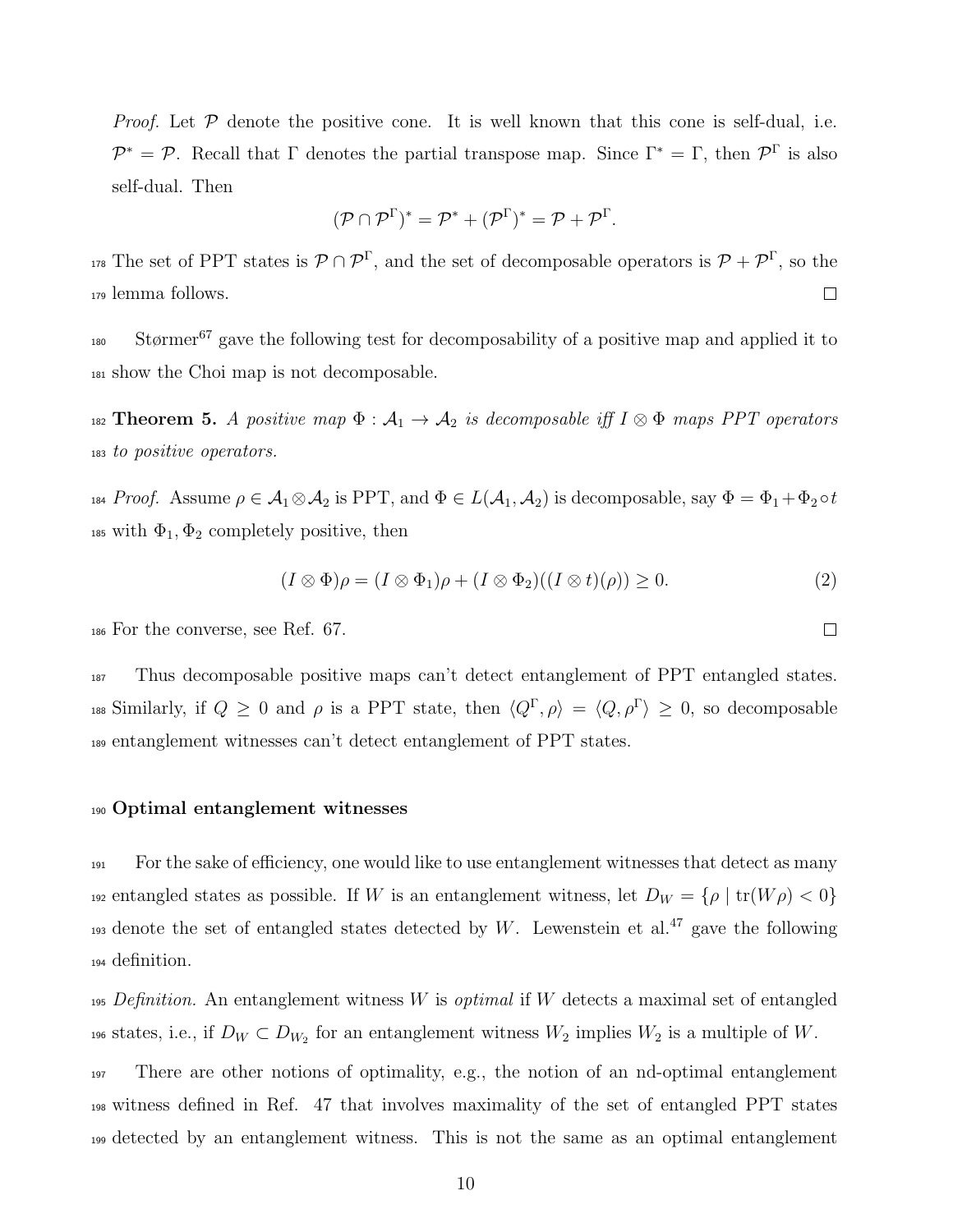$_{200}$  witness that happens to be indecomposable, as shown by Ha and Kye<sup>28</sup>, and the latter is <sup>201</sup> what we will mean when we use the term indecomposable optimal entanglement witness.

 $\sum_{1 \leq l}$  Lemma 6. (Ref. 47) Let  $W_1, W_2$  be entanglement witnesses. If  $D_{W_1} = D_{W_2}$ , then  $W_1$  is a 203 multiple of  $W_2$ .

<sup>204</sup> (The analogous statement for positive maps is not true. For example, transpose maps <sup>205</sup> with respect to different orthonormal product bases each detect all entangled states on 206  $M_2 \otimes M_2$ .)

207 If  $W_1, W_2$  are entanglement witnesses with  $D_{W_1} \subset D_{W_2}$  and with  $W_2$  not a multiple of <sup>208</sup>  $W_1$ , we say  $W_2$  is finer than  $W_1$ .

209 Lemma 7. (Ref. 47) If  $W_1, W_2$  are normalized entanglement witnesses such that  $W_2$  is finer 210 than  $W_1$ , then  $W_1 = (1 - \epsilon)W_2 + \epsilon P$ , for some  $0 < \epsilon < 1$  and  $P \ge 0$ .

 $_{211}$  It follows that an entanglement witness W (not necessarily normalized) is optimal iff it  $_{212}$  cannot be written as a convex combination of an entanglement witness  $W_2$  and a positive  $_{213}$  (nonzero) operator. Equivalently W is optimal iff there is no positive operator P such that <sup>214</sup>  $W - P$  is block positive.

215 Definition. A positive map  $\Phi$  that is not completely positive is optimal if the corresponding <sup>216</sup> entanglement witness is optimal. (This is equivalent to there being no nonzero completely <sup>217</sup> positive map  $\Psi$  with  $\Phi \geq \Psi$ .)

 Note that the set of states detected by an optimal positive map isn't necessarily maximal among sets detected by positive maps. For example, if the reduction map detects entangle-220 ment of a state, then so does the transpose map, and in  $M_n \otimes M_n$  for  $n \geq 3$  there are states detected by the transpose map but not by the reduction map, cf. Ref. 33. Thus the set of entangled states detected by the reduction map is a proper subset of the set of entangled states detected by the transpose map. However, both are optimal positive maps (as we will see later).

<sup>225</sup> We now discuss the close connection between optimality of entanglement witnesses and <sup>226</sup> the facial structure of the cone of block positive operators (or of the compact convex set of <sup>227</sup> normalized block positive operators), starting with extremal operators.

228 Definition. BP is the cone of block positive operators on  $H_A \otimes H_B$ . We write  $BP_1$  for the <sup>229</sup> compact convex set of normalized block positive operators.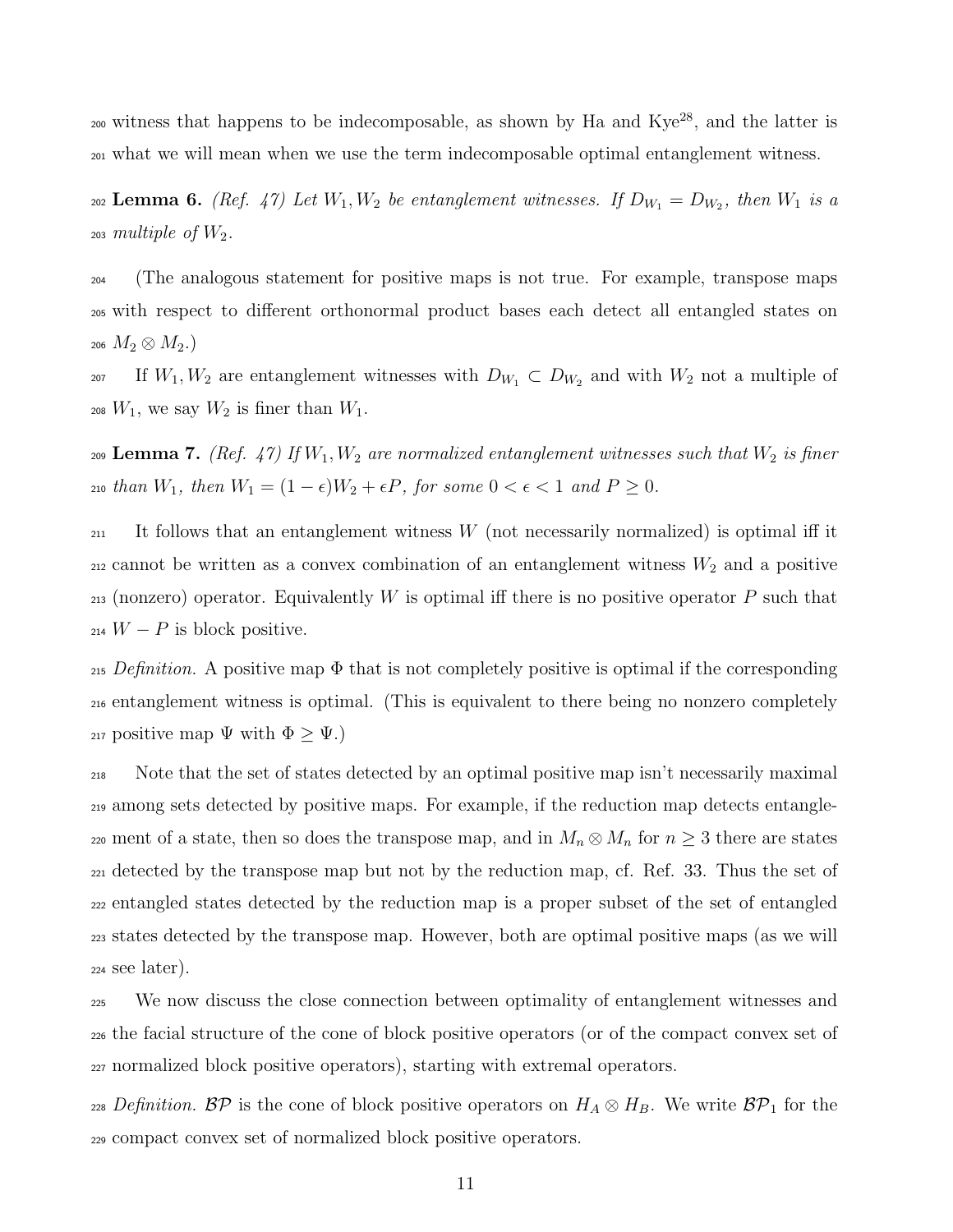230 Arguments involving the cone  $\mathcal{BP}$  often can be rephrased in terms of the compact convex 231 set  $BP_1$ . There isn't as natural a way to normalize positive maps.

232 Definition. Let C be a cone in a real vector space V. A nonzero element  $x \in C$  is extremal 233 if whenever x is written as a convex combination of  $x_1, x_2 \in C$ , then each of  $x_1, x_2$  is a  $_{234}$  multiple of x. (We will define faces of convex sets later and see that x is extremal in a cone  $_{\rm 235}$   $C$  iff the ray  $\{\lambda x\mid 0\leq\lambda\in\mathbb{R}\}$  is a face of  $C. )$ 

236 Definition. A block positive operator W is extremal if it is extremal in the cone  $BP$ . (This is <sup>237</sup> equivalent to tr $(W)^{-1}W$  being an extreme point of the set  $\mathcal{BP}_1$  of normalized block positive <sup>238</sup> operators.)

<sup>239</sup> An extremal entanglement witness is defined to be an entanglement witness that is an <sup>240</sup> extremal block positive operator.

241 A positive map  $\Phi \in L(\mathcal{A}_1, \mathcal{A}_2)$  is extremal if it is extremal in the cone of positive maps. <sup>242</sup> This is equivalent to  $C_{\Phi}$  being extremal in the cone  $\mathcal{BP}$ .

<sup>243</sup> Note that the set of block positive observables is convex, while the set of entanglement <sup>244</sup> witnesses is not. For example, if  $P_1, \ldots, P_4$  are the four Bell states, then each  $P_i^{\Gamma}$  is an entanglement witness. Then  $\frac{1}{4}\sum_i P_i^{\Gamma} = \frac{1}{4}$ <sup>245</sup> entanglement witness. Then  $\frac{1}{4}\sum_i P_i^{\Gamma} = \frac{1}{4}(I \otimes I)$  is block positive but detects no entangled <sup>246</sup> state, hence is not an entanglement witness.

<sup>247</sup> By definition every extremal entanglement witness is an extremal block positive opera-<sup>248</sup> tor, but there are extremal block positive operators that are positive and thus detect no 249 entangled states, hence are not entanglement witnesses. For example, if  $V \in L(H_B, H_A)$ <sup>250</sup> and  $\mathrm{Ad}_V(X) = V^{\dagger} X V$ , then  $\mathrm{Ad}_V$  is a completely positive map that is extremal both among <sup>251</sup> completely positive maps and among positive maps, see Thm. 3.5 in Ref. 70. Then the <sup>252</sup> Choi-Jamiołkowski isomorphism carries Ad<sub>V</sub> to an extremal positive operator in  $\mathcal{A}_1 \otimes \mathcal{A}_2$ <sup>253</sup> that is also an extremal block positive operator, but is not an entanglement witness.

<sup>254</sup> The following is one way to prove an entanglement witness is optimal.

 $_{255}$  Lemma 8. If W is an extremal entanglement witness, then W is optimal.

<sup>256</sup> Proof. This follows at once from Lemma 7.

257

<sup>258</sup> The following property is one of the most common ways used to prove optimality.

 $\Box$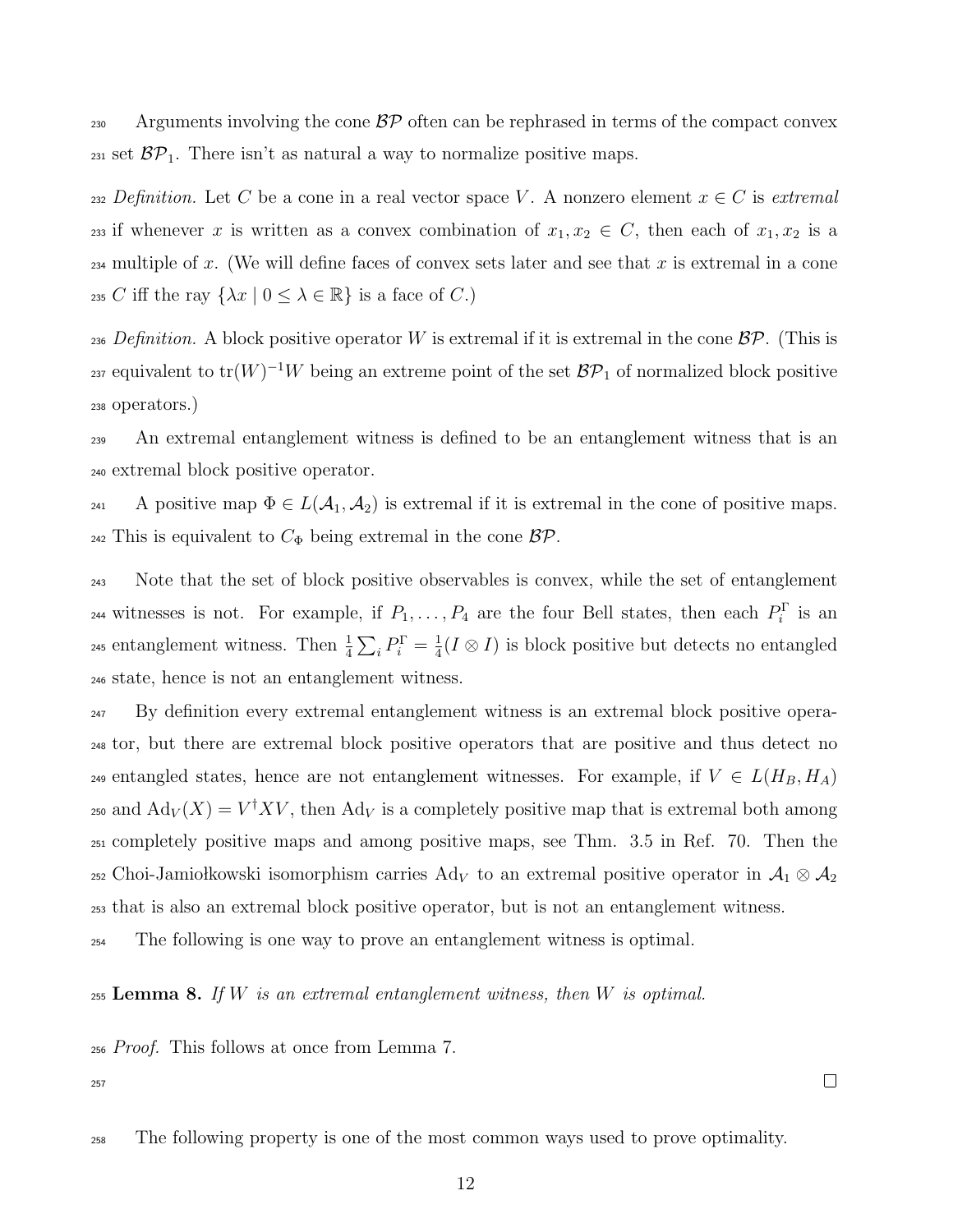259 Definition. For an entanglement witness W, let  $Z_W$  be the set of product vectors  $x \otimes y$  in 260  $H_A \otimes H_B$  such that  $\langle W(x \otimes y), x \otimes y \rangle = 0$ . An entanglement witness has the spanning <sup>261</sup> property if the linear span of  $Z_W$  is all of  $H_A \otimes H_B$ .

 $262$  Lemma 9. (Ref. 47) If an entanglement witness W has the spanning property, then W is <sup>263</sup> optimal.

<sup>264</sup> Thus both the spanning property and extremality imply that an entanglement witness is <sup>265</sup> optimal. These properties are independent. The indecomposable positive map described by  $_{266}$  Choi<sup>10,11</sup> is extremal<sup>12</sup> but doesn't have the spanning property (see the papers of Korbicz,  $_{267}$  Almeida, Bae, and Lewenstein<sup>41</sup>, and of Kye<sup>46</sup>). On the other hand, examples are given by  $_{268}$  Ha and Kye<sup>28</sup>, and by Chrus´cinski and Pytel<sup>14</sup>, of positive maps with the spanning property <sup>269</sup> that are not extremal. Finally, there are examples of optimal entanglement witnesses that <sub>270</sub> are nether extremal nor spanning. Positive maps in a family defined by Qi and Hou<sup>56</sup> were <sup>271</sup> shown to to be indecomposable optimal entanglement witnesses not having the spanning <sup>272</sup> property in Ref. 57, and then some in that family were shown not to be extremal by Ha  $_{273}$  and Yu<sup>31</sup>.

 The two best known examples of optimal positive maps are the transpose map and the reduction map. Both are decomposable and both have been used in well known tests for separability via the positive maps criterion. It is straightforward to check that the transpose <sub>277</sub> map is extremal among positive maps, and is not completely positive, hence is optimal. The 278 reduction map is extremal if  $d = 2$  but not for  $d > 2$ . It has the spanning property in all dimensions, see Ref. 14, hence is optimal.

280 Remarkably, Augusiak, Tura, and Lewenstein<sup>2</sup> showed that in  $M_2 \otimes M_n$ , for a decomposable entanglement witness W, the following are equivalent: (i) W is optimal (ii)  $W = Q^{\Gamma}$ 281  $282$  where the range of  $Q$  is completely entangled, i.e. has no product vectors (iii) W has the 283 spanning property. So in particular optimality implies the spanning property in  $M_2 \otimes M_n$ .  $_{284}$  (For  $3 \times 3$  systems one needs to add to (ii) the assumption that the rank of Q is one or two.)

#### <sup>285</sup> Facial structure

<sup>286</sup> We have seen above that extremality implies optimality for entanglement witnesses, but <sup>287</sup> is not necessary. Necessary and sufficient conditions for optimality can be given by making <sup>288</sup> use of the facial structure of BP.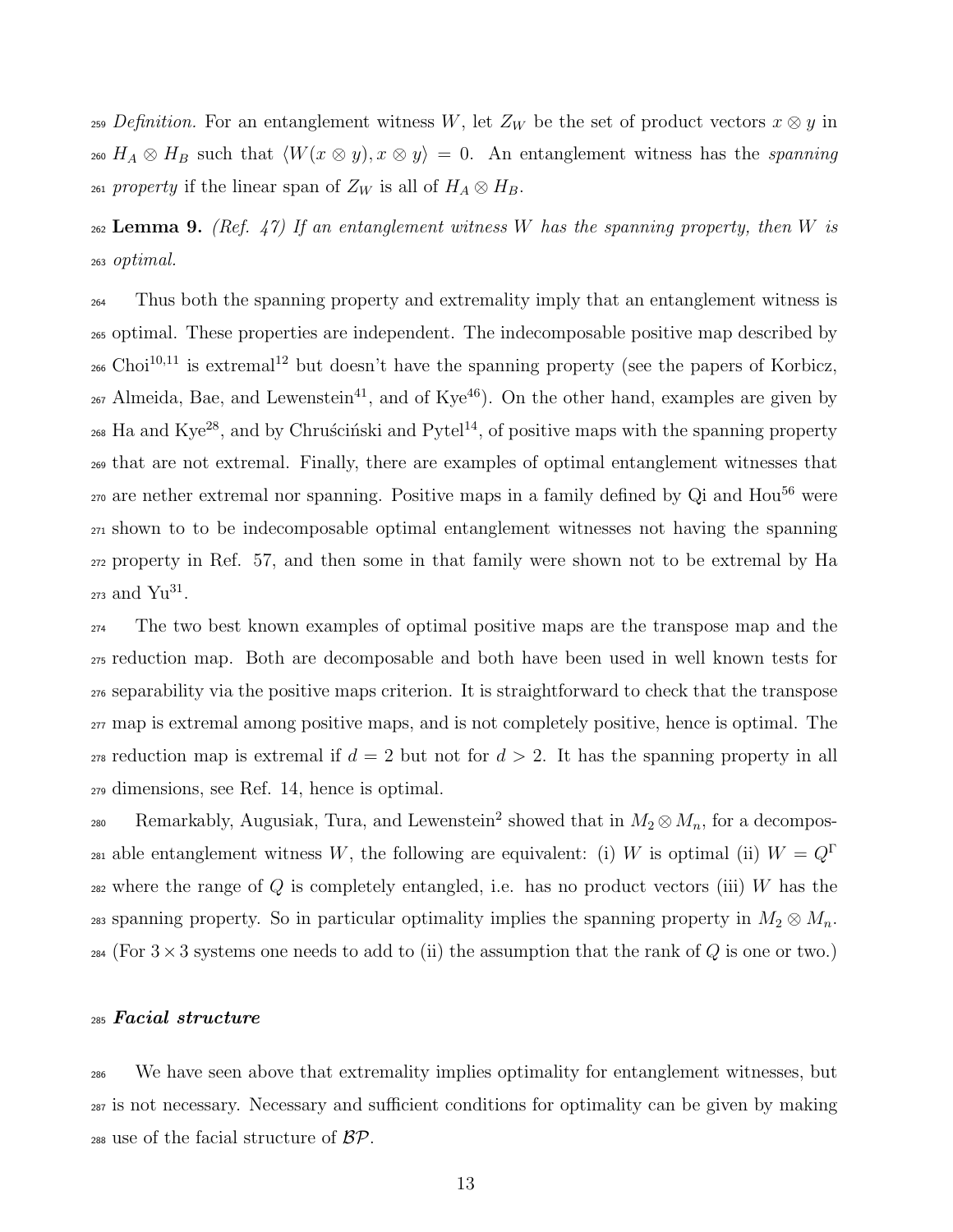289 Definition. If K is a convex set, a convex subset F of K is a face of K if whenever a mixture 290 (convex combination)  $t\sigma + (1-t)\tau$  is in F with  $\sigma, \tau \in K$ , then  $\sigma, \tau \in F$ . (In other words, F  $_{291}$  is a face if any line segment in K whose interior meets F is contained in F.) A proper face  $_{292}$  of K is a nonempty face that is not all of K.

293 Thus extreme points of K are the faces of K that consist of a single point. If  $\rho \in K$ , then <sup>294</sup> face<sub>K</sub>( $\rho$ ) is the face of K consisting of all points on line segments whose interior contains  $\rho$ . 295 This is the minimal face containing  $\rho$  in the sense that it is contained in any face of K that 296 contains  $\rho$ . If C is a cone, then points W in C are extremal iff the ray  $\{ \lambda W \mid 0 \leq \lambda \in \mathbb{R} \}$  $_{297}$  they generate is a face of C.

298 If K is a compact convex set in a finite dimensional space, then the boundary of K is the  $_{299}$  union of the proper faces of K, and is the disjoint union of their relative interiors, cf. Thm. 300 2.1.2 in Ref. 62. If F is a proper face of K then dim  $F < \dim K$ . The face generated by 301  $\rho \in K$  will be all of K iff  $\rho$  is a (relative) interior point of K, and is a proper face of K iff  $\rho$  $302$  is a (relative) boundary point of K.

## <sup>303</sup> Exposed faces

304 Recall that function  $\sigma$  on a convex set is affine if  $\sigma$  preserves convex combinations: 305  $\sigma(tX + (1-t)Y) = t\sigma(X) + (1-t)\sigma(Y)$  for all X, Y in the convex set and for  $0 \le t \le 1$ . 306 A face F of a finite dimensional convex set K is said to be exposed if there is an affine  $\overline{s}$  sor functional on K which is nonnegative on K and whose zero set on K is F. (An exposed  $\mathcal{S}_{308}$  face of K can be visualized as the result of translating a hyperplane not meeting K until it  $\mathfrak{so}$  first touches K; the intersection is an exposed face of K.)

<sup>310</sup> All faces of some convex sets are exposed, for example, all faces of polytopes are exposed,  $_{311}$  and all faces of the positive cone of  $M_n$  are exposed. (It has long been known that faces 312 of the positive cone are the sets of the form  $F_P = \{\rho \geq 0 \mid \text{tr}(\rho P) = 0\}$  for projections  $313$  P, see for example Refs. 3, 22, and 55). Therefore, some authors find it convenient to <sup>314</sup> define "face" to be what we have called an exposed face. However, there are faces of convex  $_{315}$  sets of interest in quantum information that are not exposed. For example Eom and Kye<sup>23</sup> 316 showed that the nondecomposable positive map described by Choi<sup>11</sup> is extremal but is not <sup>317</sup> exposed in the cone of positive maps. A simple geometric illustration of a convex set with <sup>318</sup> non-exposed extreme points is the convex hull of a circular disk and a point outside the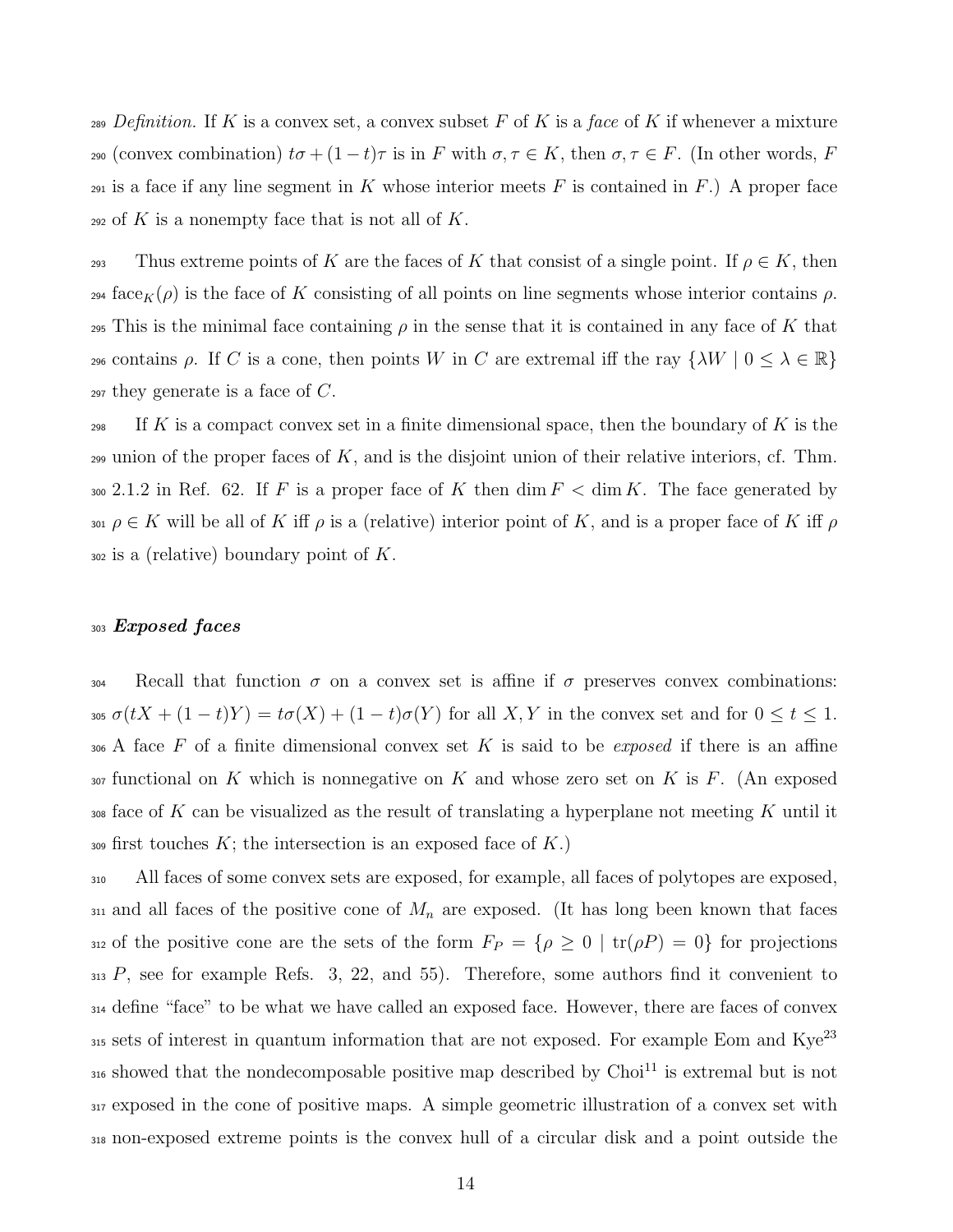<sup>319</sup> disk. Note that being exposed depends on the context: in the example just given, the two <sup>320</sup> non-exposed points are exposed with respect to the facial line segment they belong to.

321 Let  $V_1, V_2$  be spaces with a pairing  $\langle \cdot, \cdot \rangle$ , and let C be a closed cone in  $V_1$  with dual 322 cone  $C^*$  in  $V_2$ . If E is a subset of the cone C, then we write  $E^{\diamond} = \{ Y \in C^* \mid \langle X, Y \rangle =$ 323 0 for all  $X \in E$ . Then  $F \subset C$  is an exposed face of C iff  $F = F^{\infty}$ . For any subset E of C,  $224 E^{\infty}$  will be an exposed face of C, and will be contained in any exposed face that contains 325 E. We write  $expface(E)$  for the minimal exposed face containing E, i.e.  $expface(E) = E^{\infty}$ ,  $326$  and call expface(E) the exposed face generated by E.

<sup>327</sup> With slight abuse of language, a positive map is said to be exposed in the cone of positive <sup>328</sup> maps if the ray generated by that map is an exposed face of the cone of positive maps. <sup>329</sup> Similarly a block positive operator is said to be exposed if the ray generated by that witness 330 is an exposed face of the cone  $\mathcal{BP}$  of block positive operators. (This is equivalent to the 331 normalized operator being an exposed point of the convex set  $\mathcal{BP}_1$ .)

#### <sup>332</sup> Optimality and facial structure

<sup>333</sup> We can rephrase Lemma 7 as follows.

 $_{334}$  Lemma 10. An entanglement witness W is optimal iff face<sub>BP</sub> W contains no positive ele-<sup>335</sup> ments other than 0.

<sup>336</sup> Kye in Prop. 8.4 of Ref. 44 pointed out the following facial characterization of the <sup>337</sup> spanning property.

338 Lemma 11. An entanglement witness  $W \in M_m \otimes M_n$  has the spanning property iff the  $339$  exposed face of  $BP$  generated by W contains no positive operator.

 It follows that any exposed entanglement witness has the spanning property. Note that the partial transpose map Γ leaves invariant each of the cones of PPT, decomposable, and <sup>342</sup> separable operators. Since  $\Gamma^* = \Gamma$ , then  $\Gamma$  also leaves the cone of block positive operators invariant. Thus  $\Gamma$  is an affine automorphism of each of these cones, hence takes faces to faces and exposed faces to exposed faces. In particular, if W is an entanglement witness such that <sup>345</sup>  $W^{\Gamma} \not\geq 0$ , then W is extremal iff  $W^{\Gamma}$  is extremal, and W is exposed iff  $W^{\Gamma}$  is exposed. Thus if W is an indecomposable entanglement witness, these equivalences hold.

 $_{347}$  The following result is a slight variation of Lemma 22 in Sarbicki<sup>60</sup>.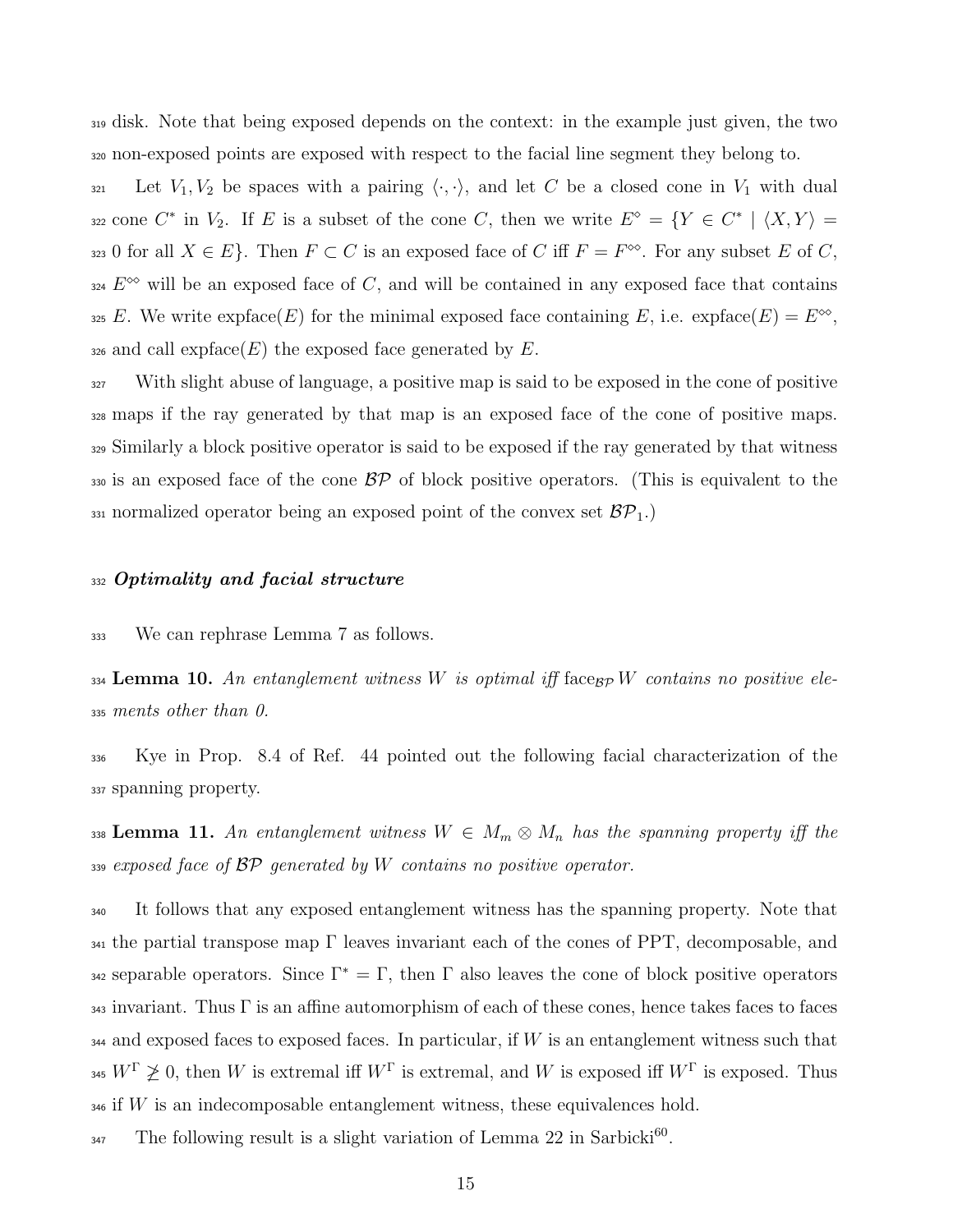$\sum_{348}$  Lemma 12. If W is an optimal entanglement witness, then every entanglement witness in  $_{349}$  face<sub>BP</sub> W is optimal.

350 *Proof.* If W is optimal by Lemma 10 face<sub>BP</sub> W contains no nonzero  $P \geq 0$ . Let  $W' \in$ 351 face<sub>BP</sub> W, then face<sub>BP</sub>  $W' \subset \text{face}_{BP}$  W so face<sub>BP</sub> W' contains no nonzero positive operator.  $352$  Thus by Lemma 10,  $W'$  is optimal.  $\Box$ 

<sup>353</sup> Similarly, if an entanglement witness W has the spanning property, every entanglement  $354$  witness in the exposed face of  $\beta \mathcal{P}$  generated by W also has the spanning property.

<sup>355</sup> From lemmas 10 and 12 it follows that the set of optimal entanglement witnesses is the  $\frac{356}{100}$  union of the faces of  $\beta\gamma$  that contain no positive nonzero operator, and all such faces are 357 contained in the boundary of  $BP$ . However, there are operators on the boundary of  $BP$  that <sup>358</sup> are not optimal.

<sup>359</sup> The following two results make more explicit a sense in which for detecting entanglement <sup>360</sup> we can rely on optimal (or even extremal or exposed) entanglement witnesses.

361 Corollary 13. (Refs. 16, 25, and 64) If  $\rho$  is an entangled state, then there is an extremal  $\sigma_{362}$  (hence optimal) entanglement witness that detects  $\rho$ . The witness can be chosen to be ex-<sup>363</sup> posed.

 $364$  Proof. If W is an entanglement witness that detects  $\rho$ , we can assume without loss of gen- $\alpha$ <sub>365</sub> erality that W is normalized. We can express W as a convex combination of extreme points 366 of  $\mathcal{BP}_1$ , operators, at least one of which must also detect  $\rho$ . By Strasziewicz' Theorem<sup>58</sup>, 367 the exposed points of a compact convex set are dense in the set of extreme points, so there  $368$  is an exposed witness that detects  $\rho$ .  $\Box$ 

<sup>369</sup> Thus for purposes of entanglement detection, we could just work with extremal, even <sup>370</sup> exposed, entanglement witnesses. Similarly, one could restrict detection by positive maps <sup>371</sup> to exposed positive maps.

 $1372$  Lewenstein et al.<sup>47</sup> showed that every entanglement witness W can be optimized, i.e.,  $373$  there is an optimal entanglement witness that is finer than W. In fact, that optimal entan-<sup>374</sup> glement witness can be chosen to be extremal.

 $375$  Corollary 14. If W is a non-optimal entanglement witness, then there is an extremal (hence <sup>376</sup> optimal) entanglement witness that is finer than W.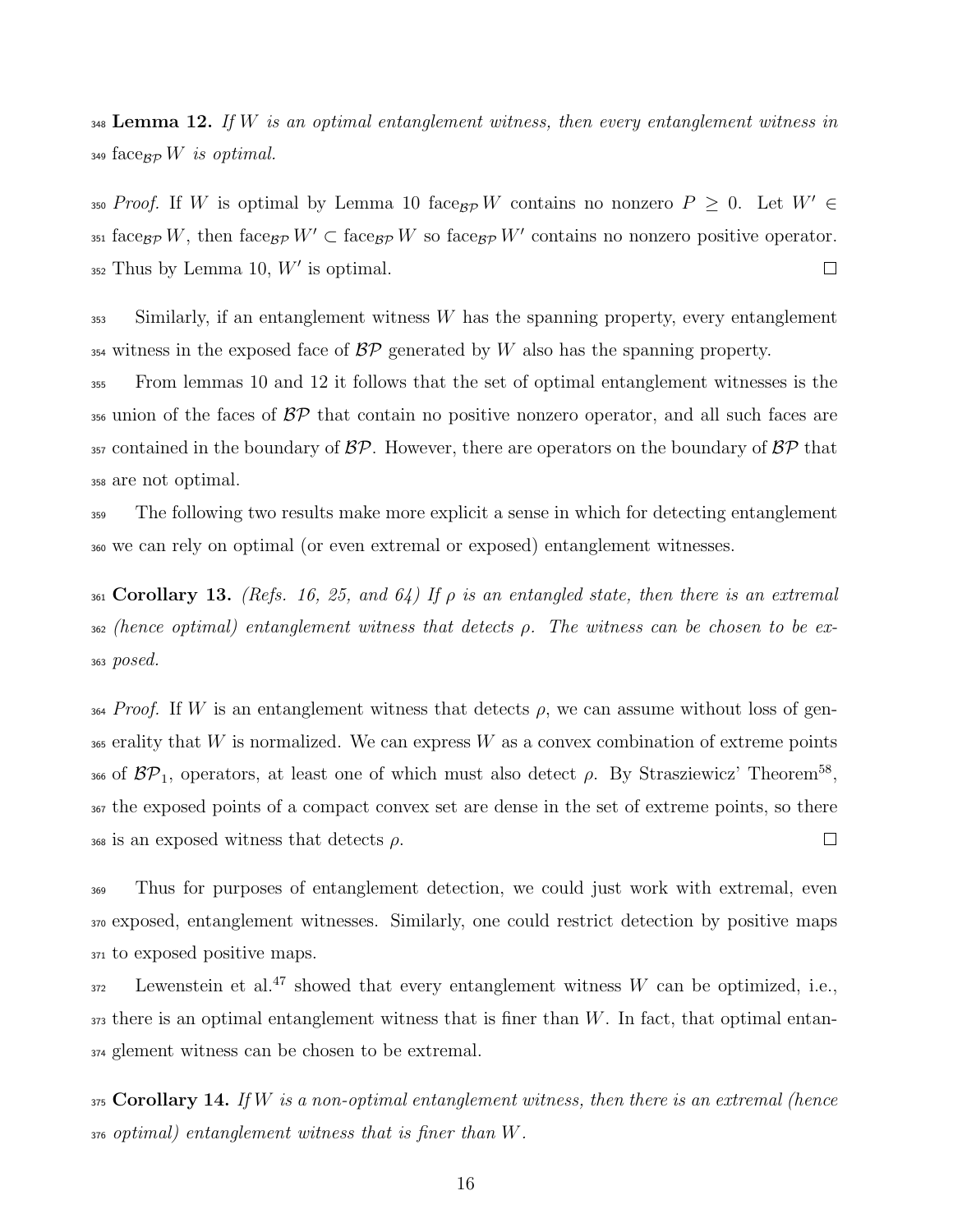$377$  Proof. In Ref. 47 an algorithm is sketched to optimize an entanglement witness, i.e., to find <sup>378</sup> an optimal entanglement witness that refines the given one. With slight modification, this <sup>379</sup> gives an extremal entanglement witness. We sketch the idea.

 $380$  We may assume W is normalized, and show there is a normalized extremal entanglement <sup>381</sup> witness that is finer than W. Note for a normalized entanglement witness extremality is 382 the same as being an extreme point of  $\mathcal{BP}_1$ . We use induction on dim face  $_{\mathcal{BP}_1}W$ . If this  $383$  dimension is 0 then W is extremal, hence optimal, so there is nothing to prove. Suppose 384 the corollary holds for dim face<sub>BP</sub>  $W < k$ , and let W be a non-optimal entanglement witness 385 with dim face  $pW = k$ .

If W is not optimal, by Lemma 7 we can find  $P \geq 0$  and an entanglement witness  $W_1$ such that W is in the interior of the line segment  $[P, W_1]$ . Since  $\mathcal{BP}_1$  and face  $\mathcal{BP}_1$  W are compact, the extension of this line segment must meet the (relative) boundary of face  $_{\mathcal{BP}_1}$ , so we can choose  $W_1$  to be in this relative boundary, say with  $W = tW_1 + (1 - t)P$ . Then  $\dim \text{face}_{\mathcal{BP}_1} W_1 < \dim \text{face}_{\mathcal{BP}_1} W$ . Now by the induction hypothesis there is an extremal entanglement witness W' finer than  $W_1$ , and thus there exists  $0 < s < 1$  and nonzero  $Q \ge 0$ such that  $W_1 = sW' + (1 - s)Q$ . Combining gives

$$
W = tW_1 + (1 - t)P = t(sW' + (1 - s)Q) + (1 - t)P = tsW' + t(1 - s)Q + (1 - t)P,
$$

 $\Box$ 

 $386$  and then  $W'$  is finer than  $W$ .

## 387 Examples of exposed positive maps and entanglement witnesses

388 If V is a linear map from  $H_B$  to  $H_A$ , Størmer<sup>70</sup> showed that the maps Ad<sub>V</sub> and Ad<sub>V</sub>  $\circ t$ 389 are extremal positive maps. It was shown by Marciniak<sup>49</sup> that such maps are exposed in the <sup>390</sup> cone of positive maps.

391 Theorem 15. If x is any unit vector in  $H_A \otimes H_B$ , then the associated projection  $P_x$  is 392 exposed in the cone of block positive operators. Thus if x is entangled, then  $P_x^{\Gamma}$  will be an <sup>393</sup> exposed entanglement witness.

<sup>394</sup> Proof. We first show that  $P_x = C_{\text{Adv}}$  for some V. Indeed, since  $P_x$  is extremal in the cone of <sup>395</sup> positive operators, then the corresponding map under the Choi-Jamiołkowski isomorphism  $\mathcal{L}_{\text{396}}$  is an extremal completely positive map, hence must be of the form  $C_{\text{Adv}}$ . By Marciniak's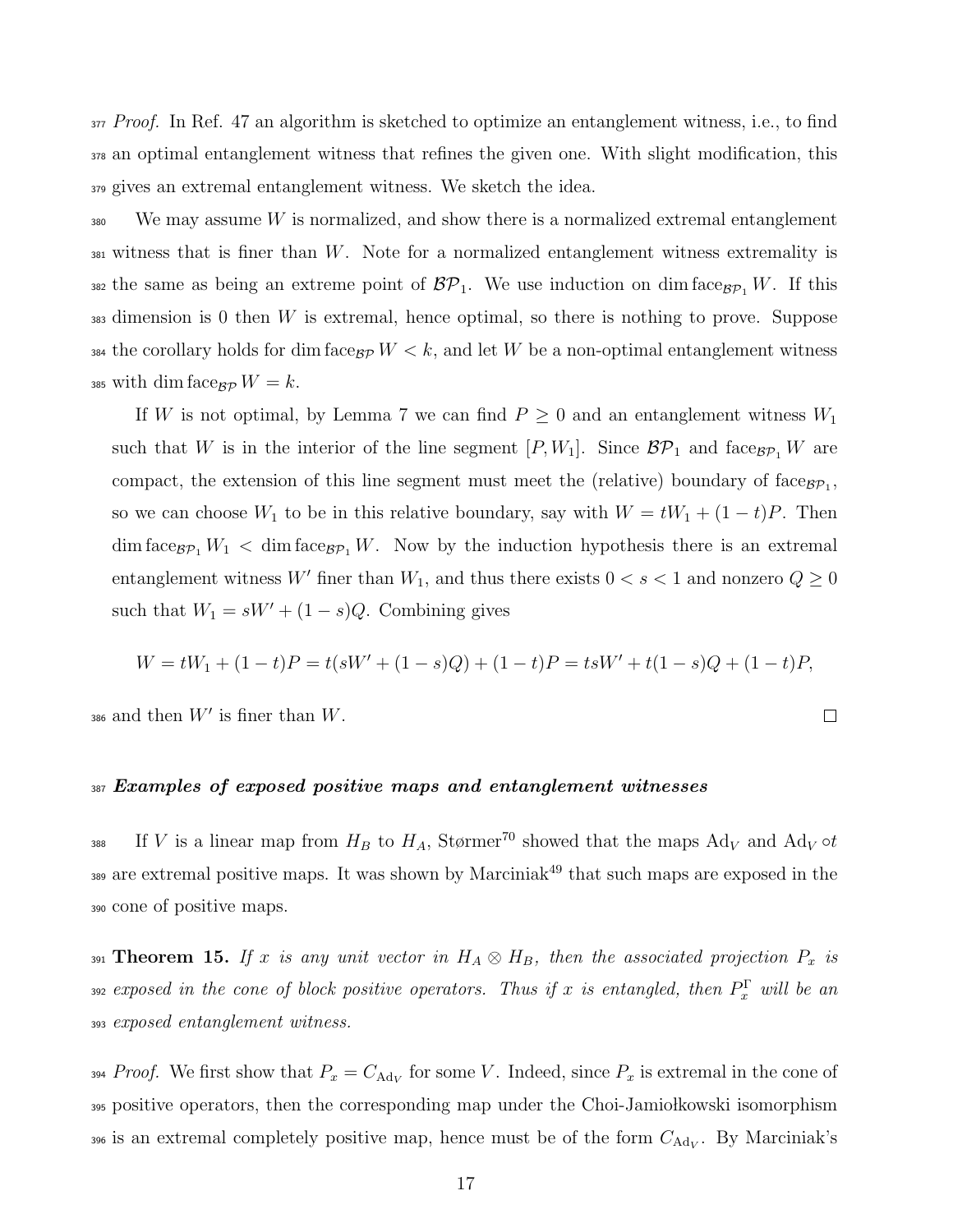<sup>397</sup> result,  $C_{\text{Adv}}$  is exposed not only in the cone of completely positive maps, but also in the full 398 cone of positive maps. It follows that  $P_x$  is exposed in the cone of block positive operators. 399 The partial transpose map  $\Gamma$  is an affine isomorphism on the cone of block positive <sup>400</sup> operators, so  $P_x^{\Gamma}$  is also an exposed block positive operator. If x is entangled, we saw before <sup>401</sup> that  $P_x^{\Gamma}$  is an entanglement witness.

402

 $\Box$ 

 $\Box$ 

 $\epsilon_{403}$  Chruścinski and Sarbicki<sup>16</sup> developed a sufficient criterion for a positive map to be ex-<sup>404</sup> posed, and then applied this in Ref. 17 to show the Breuer-Hall maps are exposed. In Ref. <sup>405</sup> 61 they showed that the Robertson map and some higher dimensional generalizations are <sup>406</sup> exposed.

 Of course, exposed entanglement witnesses are also extremal, hence optimal. As the next <sup>408</sup> result indicates, if W is exposed and indecomposable, the same is true of  $W<sup>\Gamma</sup>$ . Thus exposed entanglement witnesses are a rich source of optimal entanglement witnesses and optimal positive maps.

## $_{411}$  Theorem 16. Let W be an exposed entanglement witness.

 $\begin{array}{ll} \textit{(i)} \ \textit{If $W$ is decomposable, then $W = P_x^{\Gamma}$ for some entangled vector $x$.} \end{array}$ 

 $\mu_{\text{413}}$  (ii) If W is indecomposable, then  $W^{\Gamma}$  is also an exposed (indecomposable) entanglement <sup>414</sup> witness.

<sup>415</sup> Proof. (i) Write  $W = P + Q^{\Gamma}$  where  $P, Q \ge 0$ . Since W is an entanglement witness, then <sup>416</sup>  $Q \neq 0$ . Since W is extremal then  $P = 0$ , so  $W = Q^{\Gamma}$ . Then  $W^{\Gamma} = Q$  will also be extremal <sup>417</sup> in  $\mathcal{BP}$ , hence also extremal among positive operators. Thus  $Q = P_x$  for some x. Then <sup>418</sup>  $W = P_x^{\Gamma}$ . Here since W is not positive, then x can't be a product vector, hence is entangled. <sup>419</sup> (ii) Since W is exposed, then  $W^{\Gamma}$  also will be exposed in  $\mathcal{BP}$ . Since W is by assumption <sup>420</sup> indecomposable, then  $W^{\Gamma} \not\geq 0$ , so  $W^{\Gamma}$  is an entanglement witness.

421

## <sup>422</sup> The structural physical approximation

<sup>423</sup> As discussed previously, by virtue of the positive maps criterion for separability, positive <sup>424</sup> maps are able to detect all entangled states. However, it is only completely positive maps <sup>425</sup> that are physically realizable.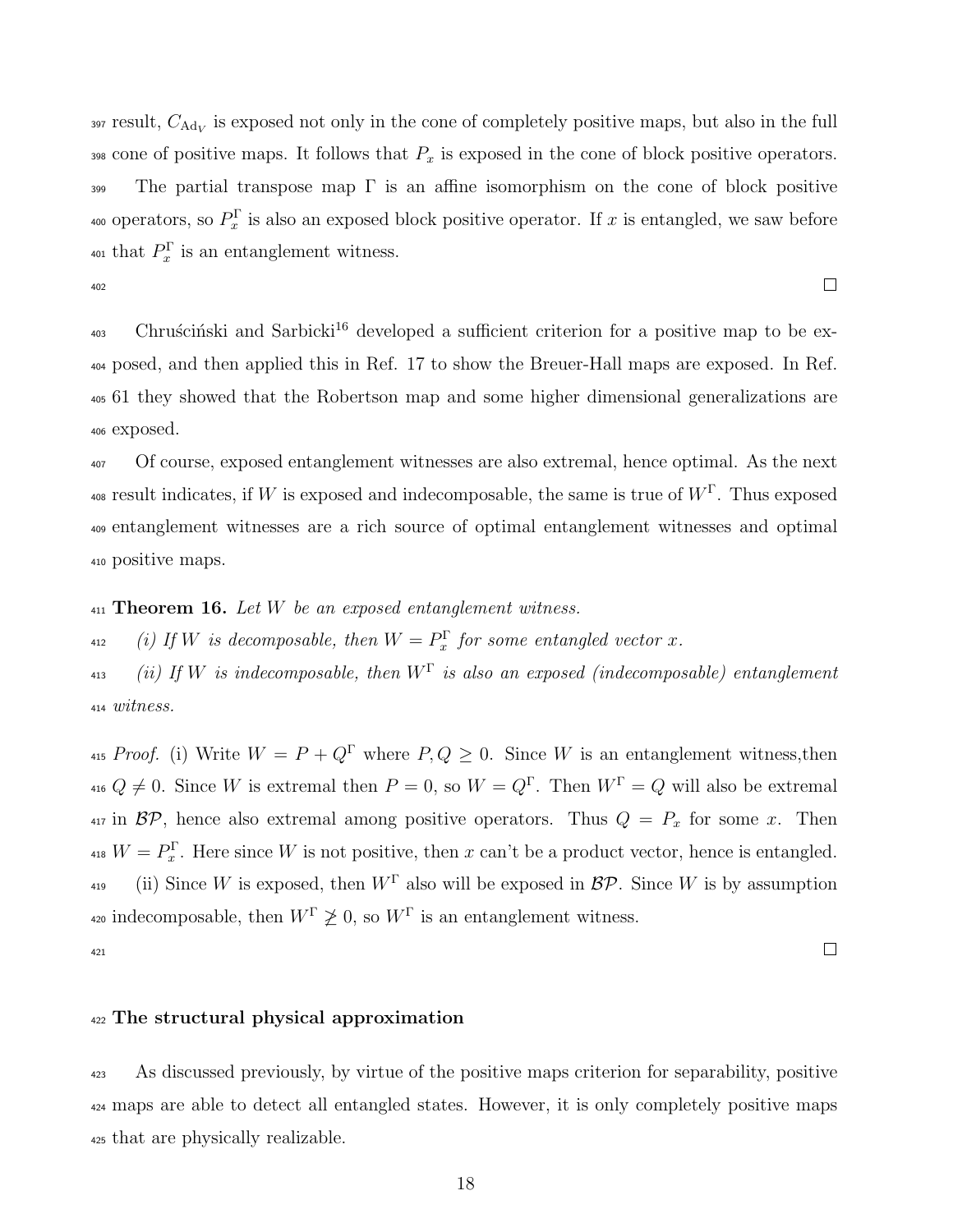$_{426}$  This led P. Horodecki<sup>37</sup>, see also Ref. 38, to introduce the notion of the structural physical  $427$  approximation of a positive map  $\Phi$ , which is (up to a scalar multiple) a completely positive  $\frac{428}{428}$  mixture of  $\Phi$  and the completely depolarizing map, defined more precisely below. The idea is  $\Delta_{429}$  that on one hand SPA( $\Phi$ ) can be physically implemented, and on the other hand it is closely  $\frac{430}{100}$  related to  $\Phi$  and hence can be used for many of the same purposes, including entanglement <sup>431</sup> detection, as we will discuss later after defining the SPA.

 $\frac{432}{1}$  For a positive map  $\Phi$  to be physically implementable it needs to be completely positive, <sup>433</sup> but also can't increase trace. However, the latter property can always be accomplished by 434 scaling the operator, replacing  $\Phi$  by  $\lambda^{-1}\Phi$  where  $\lambda$  is the maximum value of  $\Phi(\rho)$  for states  $\mu$ <sub>435</sub> ρ. Hereafter we will assume this scaling has taken place, so that  $\Phi$  is either trace preserving <sup>436</sup> or trace non-increasing.

437 Definition. The completely depolarizing map  $D : A_1 \to A_2$  is given by  $D(X) = \text{tr}(X)I_B/d_B$ 438 where  $d_B = \text{tr } I_B$ . (In other words, the completely depolarizing map transforms every state 439 on  $H_A$  to the maximally mixed state on  $H_B$ .)

440 Definition. If  $\Phi \in L(\mathcal{A}_1, \mathcal{A}_2)$  is a map that takes Hermitian operators to Hermitian operators, 441 let  $t_*$  be the minimum value of t such that  $(1-t)\Phi + tD$  is completely positive. (Since  $^{442}C_{(1-t)Φ+tD} = (1-t)CΦ + tC_D = (1-t)CΦ + tD ∅ I/d_B$ , such numbers t always exist.) We 443 define  $SPA(\Phi) = (1 - t_*)\Phi + t_*D$ .

 $\frac{444}{444}$  Since a positive map  $\Phi$  is completely positive iff the associated entanglement witness  $_{445}$  C<sub> $_{\Phi}$ </sub> is positive semi-definite, the following is the natural definition of the structural physical <sup>446</sup> approximation for entanglement witnesses.

447 Definition. If W is any Hermitian operator on  $H_A \otimes H_B$  with tr  $W = 1$ , let  $t_*$  be the minimum 448 value of t such that  $(1-t)W + tI \otimes I/d_A d_B \geq 0$ . The structural physical approximation of 449 W is  $SPA(W) = (1 - t_*)W + t_*I \otimes I/d_A d_B$ . If tr W is nonzero but not equal to 1, we define 450  $SPA(W) = SPA(W/\text{tr }W)$ .

<sup>451</sup> One reason for the choice of the completely depolarizing map in constructing the SPA of <sup>452</sup> a positive map is that it can be interpreted as adding a minimal amount of "white noise", 453 cf. Ref. 41. Another virtue (discussed more in a moment) is that from  $\text{SPA}(\Phi)(\rho)$  one can <sup>454</sup> recover very useful information about  $\Phi(\rho)$ . Finally, for entanglement witnesses adding a <sup>455</sup> multiple of the identity has readily identifiable effects on expectation values.

For further motivation, following Horodecki and  $E \nvert^{38}$  we illustrate how the structural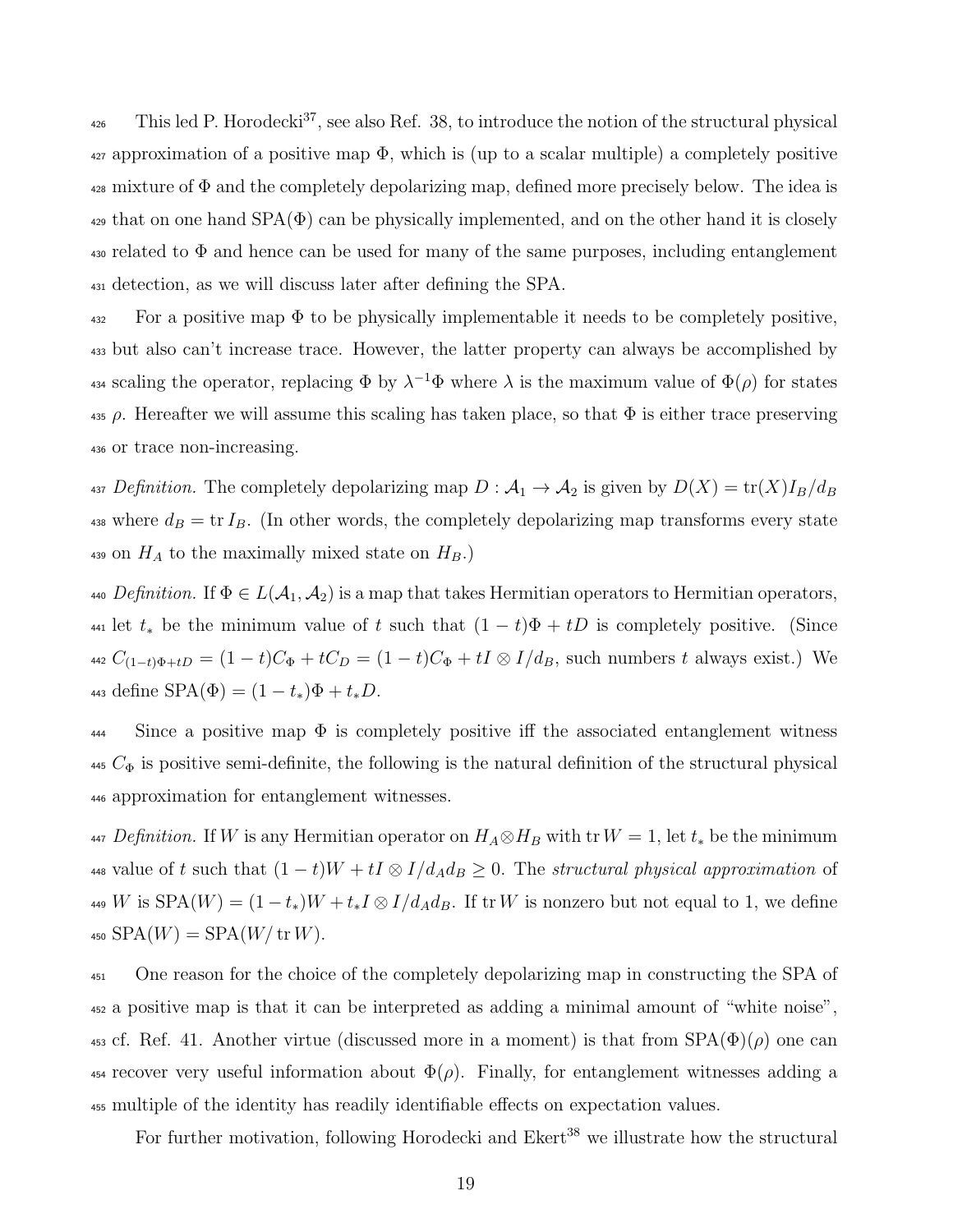physical approximation could be used in entanglement testing, and in particular how the effects of mixing in the completely depolarizing map can be compensated for. To test entanglement of a state  $\rho$ , we want to test whether  $(I \otimes \Phi)\rho \geq 0$  for a particular positive map  $Φ.$  Let  $Ψ = I ⊗ Φ$  and let  $ρ$  be a state. Let  $SPA(Ψ) = (1−λ)Ψ + λD$ . Then to test positivity of  $\Psi(\rho)$  we measure the spectrum of  $\text{SPA}(\Psi)(\rho) = ((1-\lambda)\Psi + \lambda D)\rho = (1-\lambda)\Psi(\rho) + \lambda I_B/d_B$ , which is

$$
spec(SPA(\Psi)(\rho)) = (1 - \lambda) spec(\Psi(\rho)) + \lambda/d_B.
$$

<sup>456</sup> Thus from the spectrum of  $SPA(\Psi)(\rho)$  and the scalar  $\lambda$  we can recover the spectrum of 457  $\Psi(\rho) = (I \otimes \Phi)\rho$ , and hence test if  $(I \otimes \Phi)\rho$  is positive.

 $458$  Since SPA( $I \otimes \Phi$ ) is completely positive, it can be implemented experimentally. Note that 459 in this case we are making use of the SPA for a map  $I \otimes \Phi$  that is not necessarily positive. 460 Here  $I \otimes \text{SPA}(\Phi)$  is not the same as  $\text{SPA}(I \otimes \Phi)$ , and it is really the latter that provides a <sup>461</sup> physically implementable test for entanglement.

#### <sup>462</sup> The SPA conjecture

<sup>463</sup> The notion of an entanglement breaking map was investigated by Horodecki, Shor, and  $464$  Ruskai<sup>35</sup>.

465 Definition. A positive map  $\Phi: \mathcal{A}_1 \to \mathcal{A}_2$  is entanglement breaking if  $I \otimes \Phi$  maps every state <sup>466</sup> to a multiple of a separable state.

467 This is equivalent to  $C_{\Phi} = (I \otimes \Phi)P_+$  being separable, cf. Ref. 35. Such maps are <sup>468</sup> sometimes called superpositive maps, because of the property that when composed with any <sup>469</sup> positive map, they remain completely positive.

As shown in Ref. 35, trace preserving entanglement breaking maps can also be characterized as those Φ which can be represented in Holevo form

$$
\Phi(\rho) = \sum_{k} \text{tr}(F_k \rho) \rho_k
$$

<sup>470</sup> where each  $F_k$  is positive and each  $\rho_k$  is a state and  $\sum_k F_k = I$ . This can be interpreted as a  $471$  combination of a generalized measurement (corresponding to the  $F_k$ ), followed by generating <sup>472</sup> the state  $\rho_k$  if the measurement result was that associated with  $F_k$ . If  $\Phi$  is trace non-<sup>473</sup> increasing and entanglement breaking, then in this representation  $\sum_k F_k \leq I$ , and one can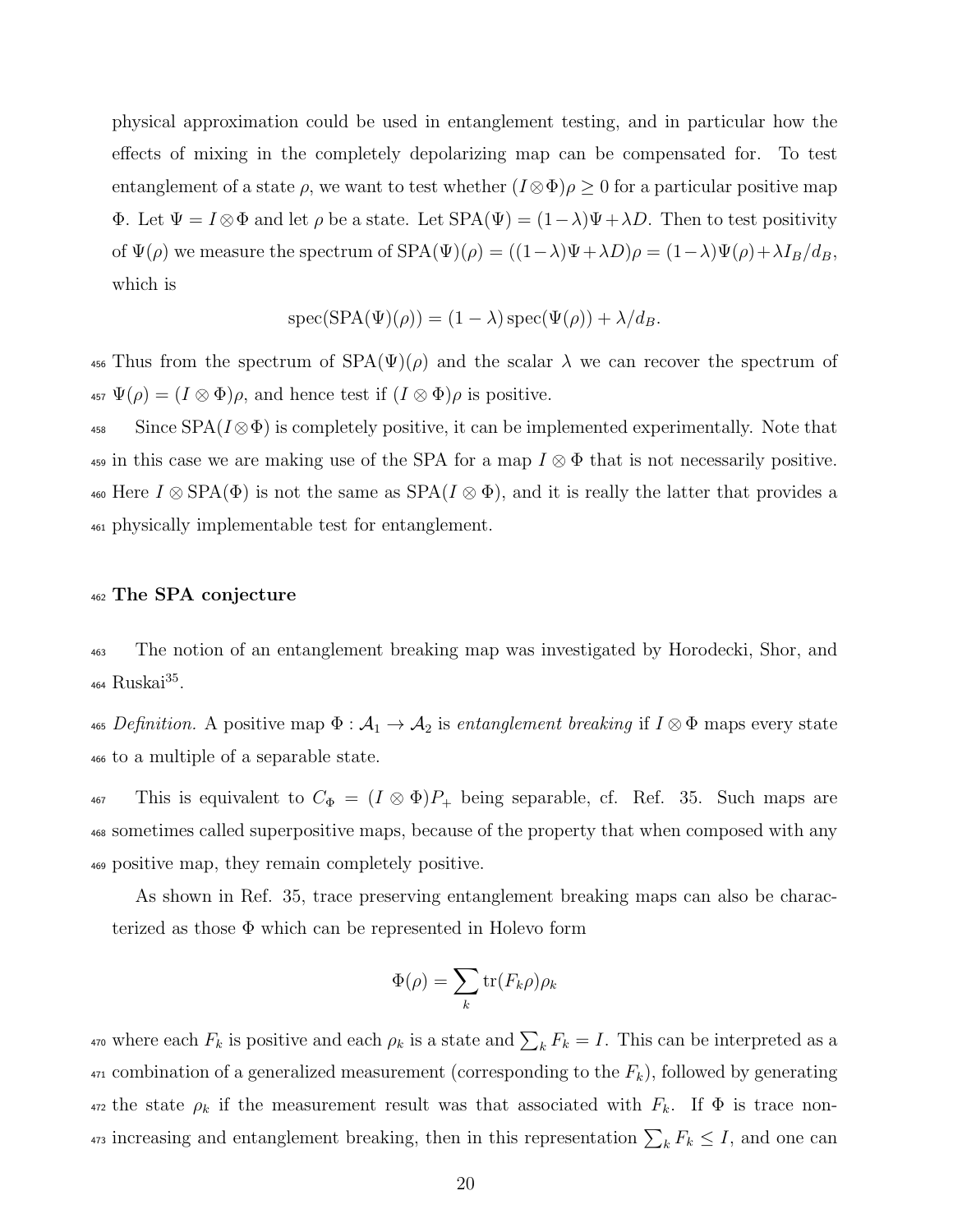<sup>474</sup> interpret this as a measurement where the state is discarded after the measurement if the 475 outcome corresponds to none of the  $F_k$ .

 $\frac{476}{476}$  The following conjecture was posed by Korbicz et al.<sup>41</sup>.

477 **SPA Conjecture for positive maps** If  $\Phi : A_1 \to A_2$  is an optimal positive map, then  $478$   $SPA$ ( $\Phi$ ) is entanglement breaking.

<sup>479</sup> Here is the equivalent conjecture phrased in terms of entanglement witnesses.

 $480$  SPA Conjecture for entanglement witnesses If W is an optimal entanglement witness,  $481$  then  $SPA(W)$  is separable.

482 One challenging part of investigating this conjecture is that in  $M_m \otimes M_n$  for  $mn > 6$ , no <sup>483</sup> simple necessary and sufficient test of separability is known, other than for special families <sup>484</sup> of states.

## <sup>485</sup> EXAMPLES SUPPORTING THE SPA CONJECTURE

 $_{486}$  The SPA conjecture when formulated by Korbicz et al.<sup>41</sup> was supported by quite a few <sup>487</sup> examples in the original article, and we'll start by discussing some of those.

488 **Theorem 17.** The SPA conjecture holds for positive maps  $M_m \to M_n$  for  $mn \leq 6$ .

489 Proof. All positive maps  $\Phi$  on  $M_m \otimes M_n$  with  $mn \leq 6$  are decomposable, so the associated 490 entanglement witness  $W = C_{\Phi}$  will also be decomposable, say  $W = P + Q^{\Gamma}$  for  $P, Q \ge 0$ . 491 We may assume tr  $W = 1$ . If W is optimal then  $P = 0$ . If  $SPA(W) = (1 - t)W + tI \otimes I =$  $_{492}$   $(1-t)Q^{\Gamma} + tI \otimes I$ , then SPA(W) is PPT. In the given dimensions, as discussed previously,  $493$  PPT implies separability, so SPA( $W$ ) is separable.  $\Box$ 

 Korbicz et al. show that the transpose map and reduction map each satisfy the SPA conjecture. They also show partial transposition has an entanglement breaking SPA if  $d_A \geq d_B$ . For  $M_2 \otimes M_2$  the fact that SPA( $I \otimes t$ ) is entanglement breaking was proven earlier by Fiurásek<sup>24</sup> (though not using that terminology).

<sup>498</sup> Theorem 18. (Ref. 1) If  $\psi \in \mathbb{C}^m \otimes \mathbb{C}^n$  is entangled, and  $P_{\psi}$  is the associated rank one  $_{499}\,\, projection,\,\,then\,\,W=P^{\Gamma}_{\psi}\,\,is\,\,an\,\,optimal\,\,entanglement\,\,winess\,\,satisfying\,\,the\,\,SPA\,\,conjecture.$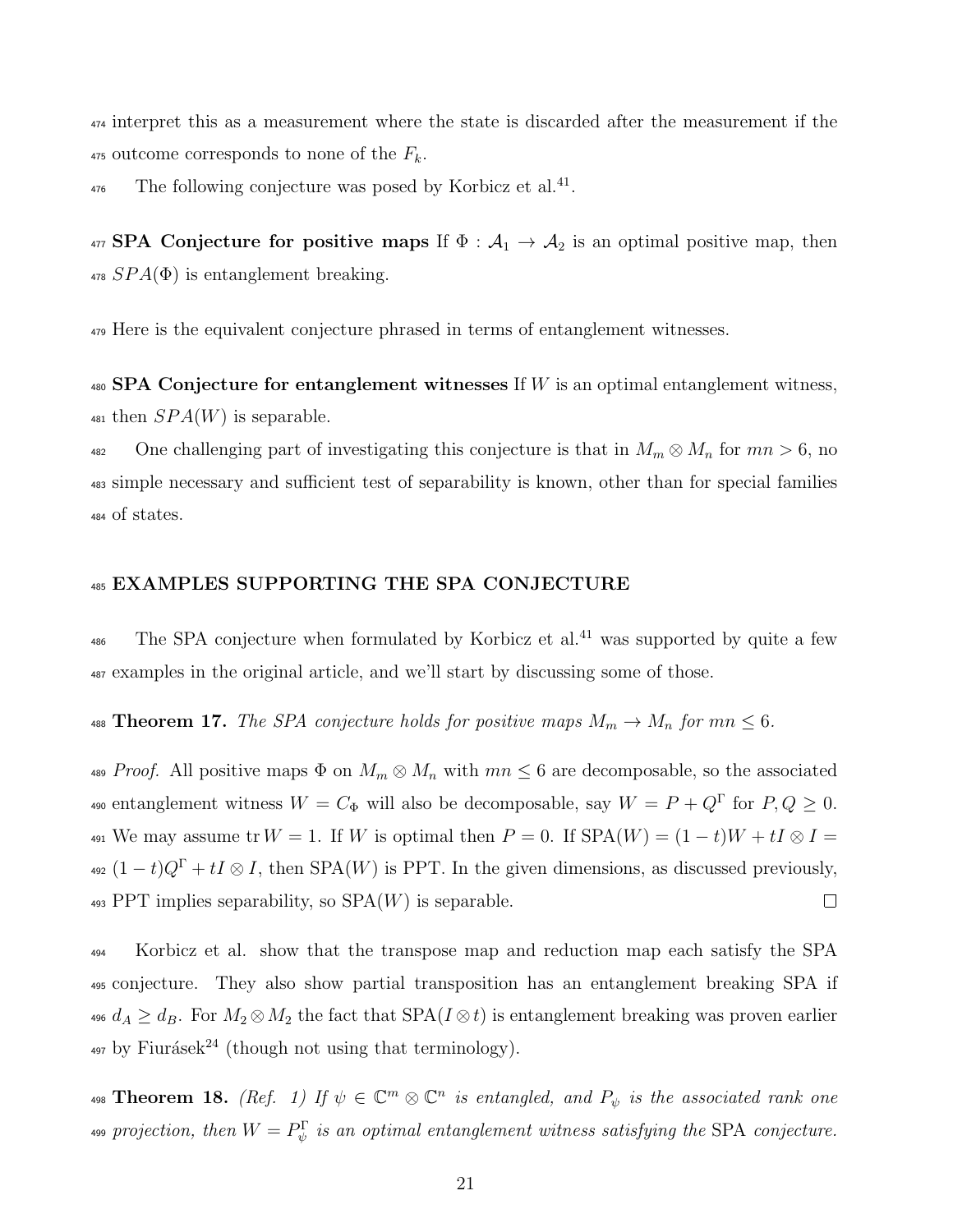$500$  Proof. We have seen above that W is an exposed, hence extremal, hence optimal entan- $\mathfrak{so}_1$  glement witness. The authors show SPA(W) is separable by expressing W as a convex <sup>502</sup> combination of explicit product states.  $\Box$ 

 Korbicz et al. show various examples of indecomposable positive maps are optimal and satisfy the SPA conjecture. Their examples include the Choi map on  $M_3$ , the Breuer-Hall  $\epsilon$ <sub>505</sub> family of maps on  $M_{2n}$ , and certain entanglement witnesses and associated positive maps built from unextendable product bases.

 $S_{507}$  Chrus´cinski and coauthors<sup>13–15,78</sup> defined a variety of generalizations on  $M_{2n}$  of the <sup>508</sup> Robertson and Breuer-Hall maps and showed that these maps satisfy the SPA conjecture <sup>509</sup> (including the Robertson map as a special case).

510 The following family of maps, defined by Cho, Kye, and Lee<sup>7</sup>, generalize the Choi map.

511 Definition. Let a, b, c be nonnegative real numbers. Then the generalized Choi map  $\Phi[a, b, c]$ :  $_{512} M_3 \rightarrow M_3$  is defined by

$$
\Phi[a, b, c](X) = \begin{pmatrix} ax_{11} + bx_{22} + cx_{33} & -x_{12} & -x_{13} \\ -x_{21} & cx_{11} + ax_{22} + bx_{33} & -x_{23} \\ -x_{31} & -x_{32} & bx_{11} + cx_{22} + ax_{33} \end{pmatrix}
$$
(3)

513 where  $X = (x_{ij})$ .

514 Here  $\Phi[1, 0, \mu]$  with  $\mu \geq 1$  is the original Choi map, and  $\Phi[0, 1, 1]$  is the reduction map  $515$  on  $M_3$ .

#### $_{516}$  Theorem 19. (Ref. 7)

 $\mathfrak{so}_{17}$  (i)  $\Phi[a, b, c]$  is completely positive iff  $a \geq 2$  and copositive iff  $bc \geq 1$ . (ii)  $\Phi[a, b, c]$  is positive iff

$$
a+b+c \ge 2 \text{ and } 0 \le a \le 1 \Rightarrow bc \ge (1-a)^2
$$

(iii)  $\Phi[a, b, c]$  is decomposable iff

$$
0 \le a \le 2 \Rightarrow bc \ge \left(\frac{2-a}{2}\right)^2
$$

The following results (i) of Ha and Kye<sup>25,26</sup>, and (ii) of Chruscinski and Wudarski<sup>20</sup> 518 <sup>519</sup> provided additional examples for the SPA conjecture was known to hold.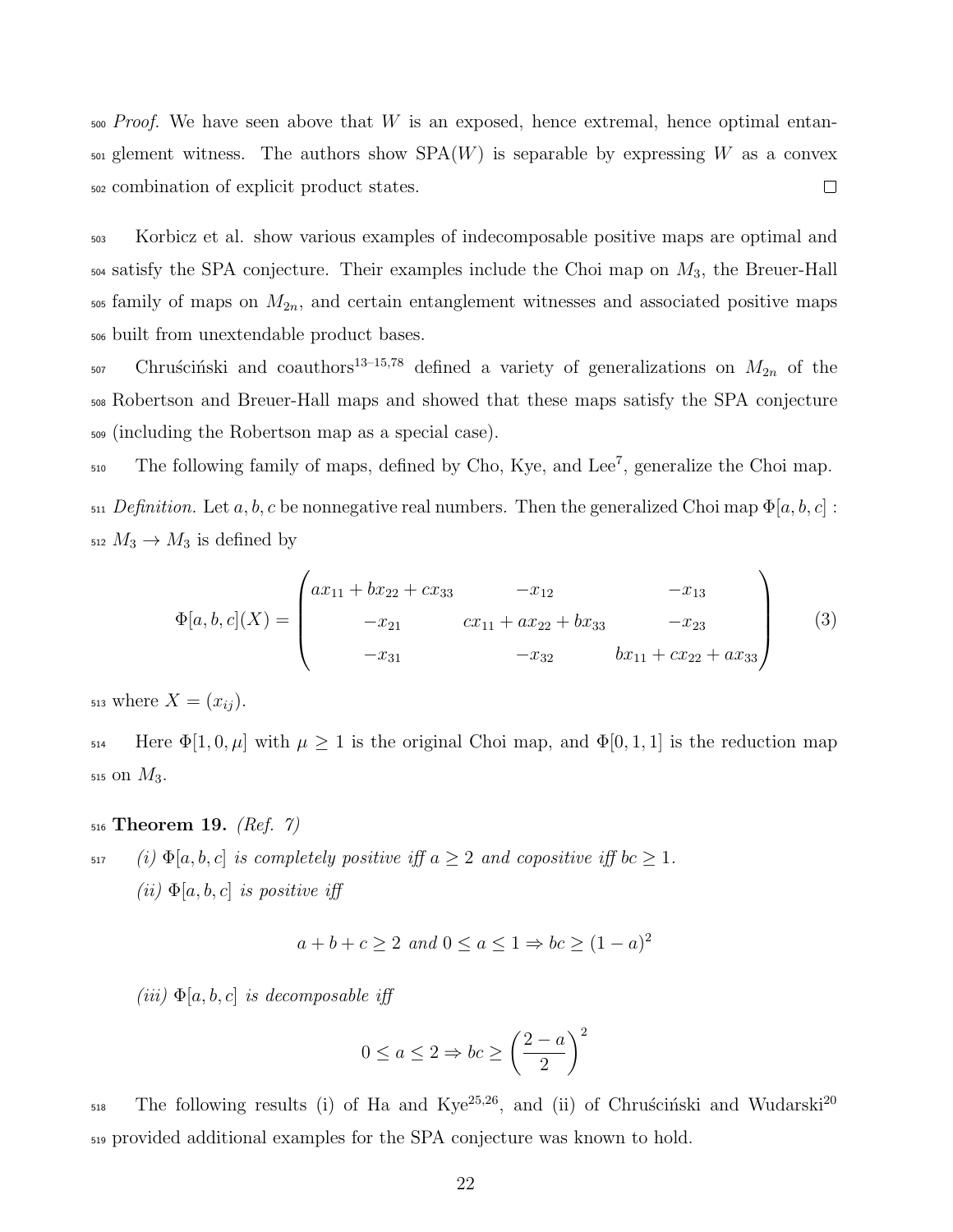$\sum_{n=1}^{\infty}$  Theorem 20. Let  $0 < a < 1, a+b+c=2, bc=(1-a)^2$ . Then

- $\mathfrak{so}_1$  (i)  $\Phi[a, b, c]$  is an exposed (hence optimal) positive map and is indecomposable.
- 522 (ii) If also  $2b + c \le 1$  and  $2c + b \le 1$ , then  $SPA(\Phi[a, b, c])$  is entanglement breaking.

<sup>523</sup> Qi and Hou<sup>56</sup> defined a generalization  $\Phi^{n,k}$  of the Choi map to  $M_n$  for  $n \geq 3$ . In Ref. 57  $\frac{524}{524}$  they show for  $1 \leq k \leq n-1$  with  $k \neq n/2$  these maps are indecomposable and optimal and <sup>525</sup> have entanglement breaking SPA.

 The Choi maps were generalized to indecomposable maps in higher dimensions by Tana- $_{527}$  hashi and Tomiyama<sup>73</sup> and Osaka<sup>51,52</sup>. Augusiak, Bae, Czekaj, and Lewenstein<sup>1</sup> verified the SPA conjecture for these maps. They also formulated a version of the SPA conjecture for the continuous context, and verified the conjecture in some cases for that version of the SPA conjecture.

 $\mu_{\text{531}}$  Augusiak et al.<sup>1</sup> also investigate variations on the structural positive approximation in- volving mixing the original map with the least needed proportion of an entanglement break- ing map other than the completely depolarizing map. They show that in some cases for optimal positive maps this does not give an entanglement breaking map, but that for every positive map there is at least one entanglement breaking map for which the associated SPA constructed with that EB map is entanglement breaking.

<sup>537</sup> In summary, a large variety of positive maps were found to satisfy the SPA conjecture.

#### <sup>538</sup> HA AND KYE'S DISPROOF OF THE SPA CONJECTURE

<sup>539</sup> To simplify some calculations in the next proof, the following variation of the SPA of an <sup>540</sup> entanglement witness will be useful.

541 Definition. Let W be any Hermitian operator on  $H_A \otimes H_B$ . If  $W \not\geq 0$ , we define  $\lambda_W$  to be 542 the number such that  $-\lambda_W$  is the minimal negative eigenvalue of W. If  $W \geq 0$  we define  $_{543}$   $\lambda_W = 0$ .

544 Definition. If W is any Hermitian operator on  $H_A \otimes H_B$ , we define  $SPA_0(W) = W + \lambda_W I \otimes I$ .

A straightforward calculation shows that  $SPA(W)$  is a multiple of  $SPA_0(W)$ . Note that for any  $\alpha > 0$ , since  $\lambda_{\alpha W} = \alpha \lambda_W$ , then

$$
SPA_0(\alpha W) = \alpha W + \lambda_{\alpha W} I \otimes I = \alpha (W + \lambda_W I \otimes I) = \alpha SPA_0(W).
$$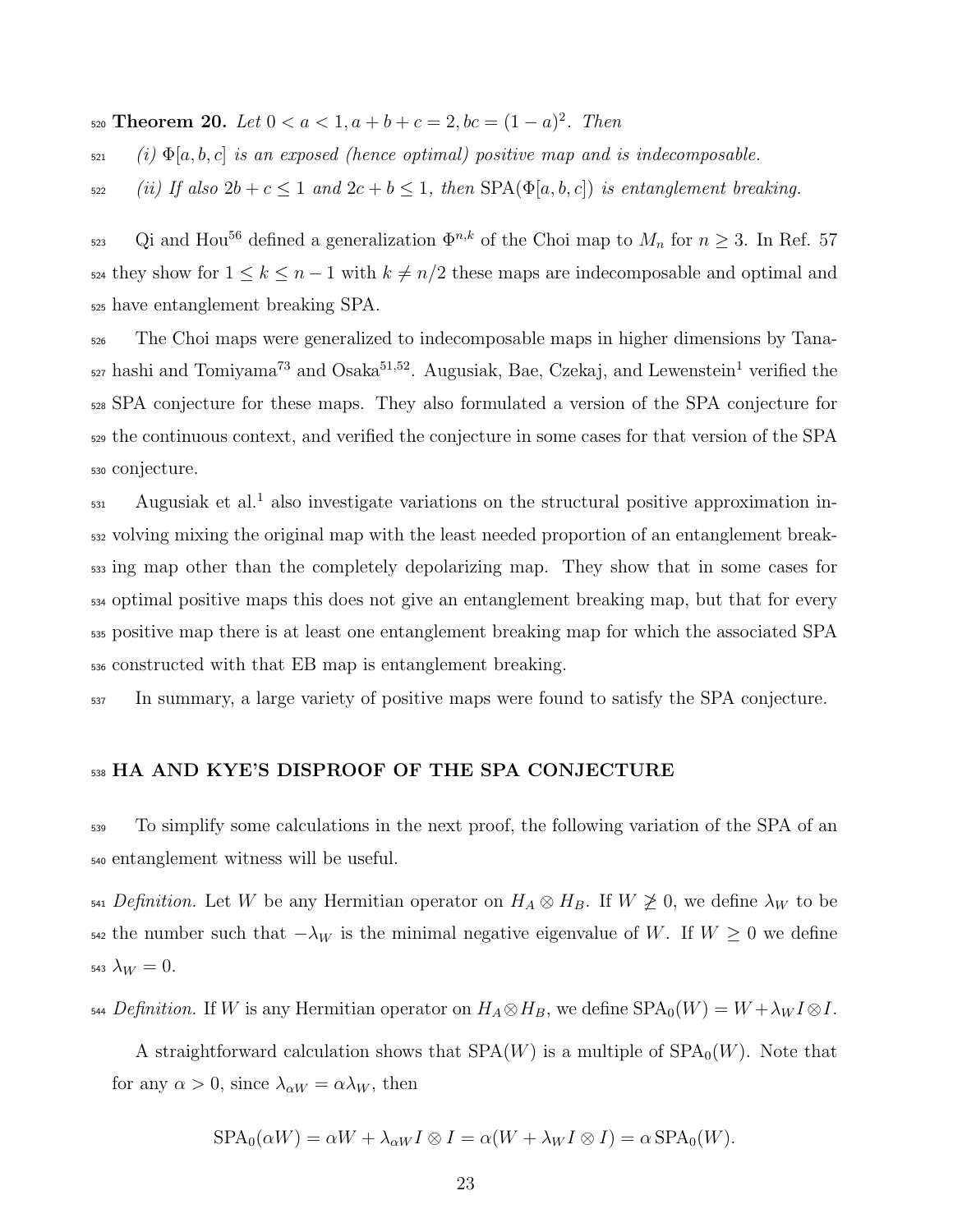$545$  Since  $\lambda_W$  depends continuously on W, then SPA(W) and SPA<sub>0</sub>(W) are continuous functions <sup>546</sup> of W.

<sup>547</sup> The following (with somewhat different notation and terminology) is a central observation  $_{548}$  of Ha and Kye<sup>29</sup>, and was stated later by Wang and Long<sup>75</sup> in the form given here.

549 Theorem 21. Let W be an observable (a Hermitian operator) on  $H_A \otimes H_B$ .

550 (i) If  $\lambda_W < \lambda_{W^{\Gamma}}$ , then SPA(W) is not PPT.

 $\delta_{\text{551}}$  (ii)  $\lambda_W > \lambda_{W^{\Gamma}}$ , then SPA( $W^{\Gamma}$ ) is not PPT.

<sup>552</sup> (iii) If  $\lambda_W = \lambda_{W^{\Gamma}}$ , then  $\text{SPA}(W)$  and  $\text{SPA}(W^{\Gamma})$  are PPT, and  $\text{SPA}(W^{\Gamma}) = \text{SPA}(W)^{\Gamma}$ .

<sup>553</sup> Ha and Kye describe the conditions above by saying that an entanglement witness W is 554 of positive type if  $\lambda_W \leq \lambda_{W^{\Gamma}}$ , of copositive type if  $\lambda_W \geq \lambda_{W^{\Gamma}}$ , and of PPT type if  $\lambda_W = \lambda_{W^{\Gamma}}$ . 555 Proof. (i) Suppose SPA(W) is PPT. Then  $SPA_0(W) = W + \lambda_W I \otimes I$  is PPT. Therefore 556  $W^{\Gamma} + \lambda_W I \otimes I \geq 0$ , and so  $\lambda_{W^{\Gamma}} \leq \lambda_W$ . Thus if  $\lambda_W < \lambda_{W^{\Gamma}}$ , then  $SPA(W)$  is not PPT.  $_{557}$  (ii) This follows by replacing W by  $W^{\Gamma}$  in (i).

(iii) For all W by definition  $SPA(W) \geq 0$ , so  $SPA_0(W) \geq 0$ . Since by assumption  $\lambda_W = \lambda_{W^{\Gamma}}$ , then

$$
SPA_0(W)^{\Gamma} = (W + \lambda_W I \otimes I)^{\Gamma} = W^{\Gamma} + \lambda_W I \otimes I = W^{\Gamma} + \lambda_{W^{\Gamma}} I \otimes I = \text{SPA}_0(W^{\Gamma}) \ge 0.
$$
  
Now 
$$
SPA(W^{\Gamma}) = \text{SPA}(W)^{\Gamma}
$$
 follows.

<sup>558</sup> Now  $\text{SPA}(W^{\Gamma}) = \text{SPA}(W)^{\Gamma}$  follows.

 $\mathcal{F}_{559}$  Thus if there is an optimal entanglement witness W such that (i) holds, then SPA(W)  $\mathfrak{so}$  is not separable. If W is an entanglement witness with  $W^{\Gamma}$  optimal and with (ii) holding,  $\mathfrak{so}_1$  then  $\text{SPA}(W^{\Gamma})$  is not separable. In either case, this would disprove the SPA conjecture.

 $\mathcal{F}_{\text{562}}$  Finally, if W and  $W^{\Gamma}$  are both optimal entanglement witnesses such that  $\lambda_W \neq \lambda_{W^{\Gamma}}$ ,  $\mathfrak{so}$  then one or the other of W and  $W^{\Gamma}$  would be counterexamples to the SPA conjecture. If  $_{564}$  (iii) holds for W, we know that SPA(W) and SPA(W<sup>T</sup>) are PPT, but whether they are <sup>565</sup> separable would remain unresolved.

566 The family of generalized Choi maps  $\Phi[a, b, c]$  defined by Cho, Kye, Lee, was generalized <sup>567</sup> further by Ha and Kye<sup>27</sup> to a family  $\Phi[a, b, c, \theta]$  described below. Then in Ref. 29 Ha and <sup>568</sup> Kye find parameters such that  $\Phi[a, b, c, \theta]$  is an optimal positive map satisfying case (iii) of <sup>569</sup> Theorem 21 (for  $W = C_{\Phi[a,b,c,\theta]}$ ). Then using previous results of Kye and Osaka<sup>45</sup> they show  $\mathbf{570}$  that  $W[a, b, c, \theta]$  is not separable, so  $\Phi[a, b, c, \theta]$  is not entanglement breaking, disproving the <sup>571</sup> SPA conjecture. We now summarize their argument.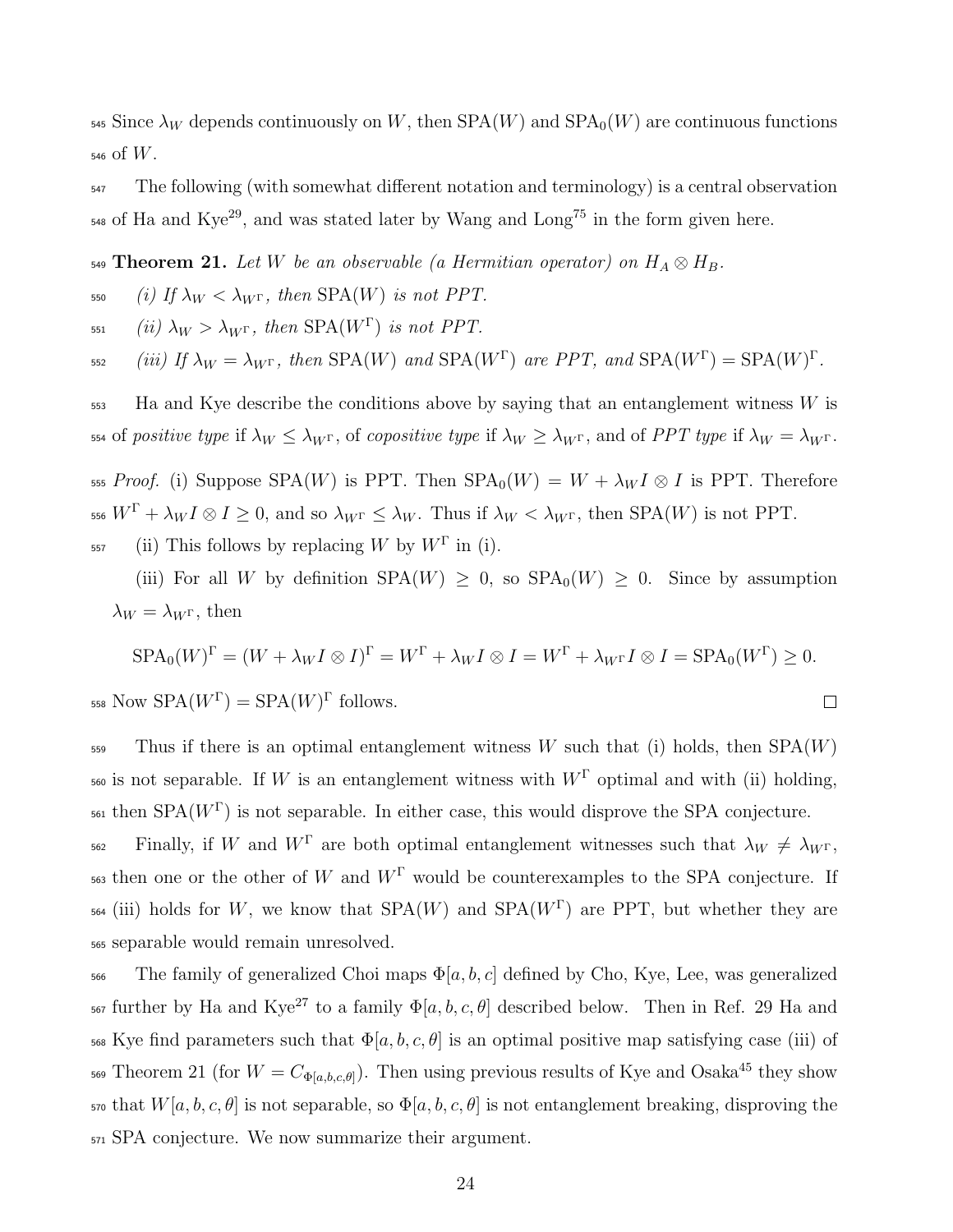Definition. Let a, b, c be nonnegative real numbers, and  $-\pi \leq \theta \leq \pi$ . Then the generalized Choi map  $\Phi[a,b,c,\theta] : M_3 \to M_3$  is defined by

$$
\Phi[a, b, c, \theta](X) = \begin{pmatrix} ax_{11} + bx_{22} + cx_{33} & -e^{i\theta}x_{12} & -e^{-i\theta}x_{13} \\ -e^{-i\theta}x_{21} & cx_{11} + ax_{22} + bx_{33} & -e^{i\theta}x_{23} \\ -e^{i\theta}x_{31} & -e^{-i\theta}x_{32} & bx_{11} + cx_{22} + ax_{33} \end{pmatrix}
$$

572 where  $X = (x_{ij})$ .

Here is the Choi matrix for the Choi maps  $\Phi[a, b, c, \theta]$  (where for greater readability, zeros are represented by dots):

$$
W[a, b, c, \theta] = \begin{pmatrix} a & \cdots & -e^{i\theta} & \cdots & -e^{-i\theta} \\ \vdots & c & \cdots & \cdots & \cdots & \vdots \\ \vdots & \ddots & \vdots & \ddots & \vdots & \ddots & \vdots \\ -e^{-i\theta} & \cdots & c & \cdots & \cdots & \vdots \\ \vdots & \ddots & \vdots & \ddots & \vdots & \ddots & \vdots \\ -e^{i\theta} & \cdots & -e^{-i\theta} & \cdots & a \end{pmatrix}
$$

The following parameter will play a key role in the results that follow. For  $-\pi \leq \theta \leq \pi$ , define

$$
p_{\theta} = 2 \max \{ \cos(\theta + \frac{2}{3}\pi), \cos \theta, \cos(\theta - \frac{2}{3}\pi) \}
$$

573 Note that  $0 \le p_{\theta} \le 2$ , with  $p_{\theta} = 1$  iff  $\theta = \pm \pi/3, \pm 2\pi/3$  and  $p_{\theta} = 2$  iff  $\theta = 0, \pm 2\pi/3$ . <sup>574</sup> Ha and Kye<sup>27</sup> characterized positivity and complete positivity of these maps as described <sup>575</sup> next.

576 Theorem 22. Let  $\Phi = \Phi[a, b, c, \theta]$  and  $W = C_{\Phi}$ .

 $\delta_{\rm 577}$  (i)  $\Phi$  is completely positive (equivalently W is positive) iff  $a\geq p_\theta$ , and  $W^{\Gamma}$  is positive iff 578  $bc \geq 1$ .

 $579$  (ii)  $\Phi$  is a positive map (equivalently W is block positive) iff

$$
a+b+c \ge p_{\theta} \text{ and } a \le 1 \Rightarrow bc \ge (1-a)^2. \tag{4}
$$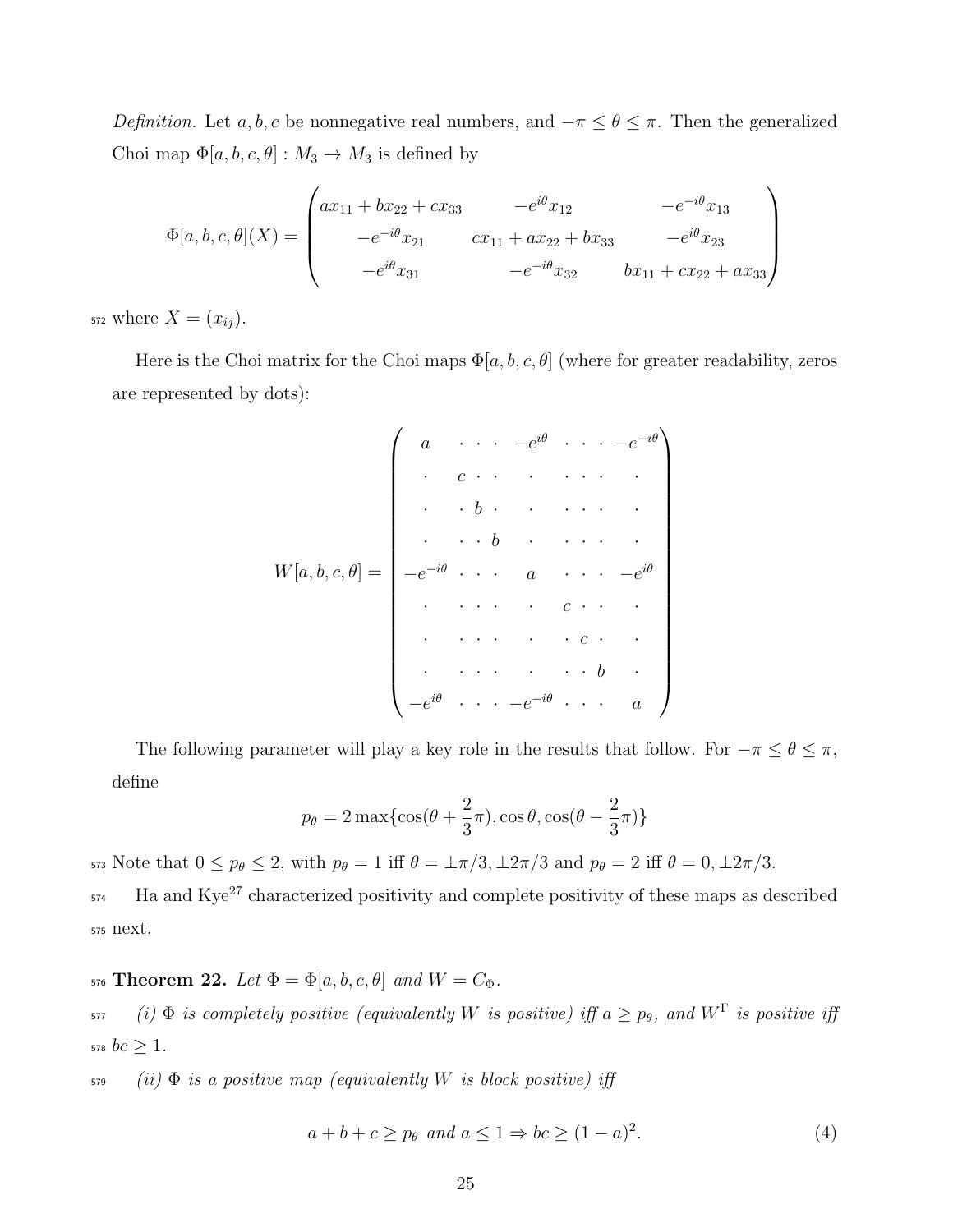*Proof.* (i)  $W[a, b, c, \theta]$  is the direct sum of a positive diagonal matrix and the matrix

$$
\mathcal{A}_{\theta} = \begin{pmatrix} a & -e^{i\theta} & -e^{-i\theta} \\ -e^{-i\theta} & a & -e^{i\theta} \\ -e^{i\theta} & -e^{-i\theta} & a \end{pmatrix}
$$

580 which is positive iff  $a \geq p_{\theta}$ . The argument for  $W[a, b, c, \theta]^{\Gamma}$  is similar.

581 (ii) As discussed earlier, a map  $\Phi \in L(\mathcal{A}_1, \mathcal{A}_2)$  is positive iff  $C_{\Phi}$  is block positive, i.e., iff 582  $\langle C_{\phi}(x \otimes y), (x \otimes y) \rangle \ge 0$  for all  $x, y$ . By appropriate choice of product vectors, the necessity 583 of the conditions in (4) follows. Then a long computation shows  $C_{\Phi}$  is block positive if these <sup>584</sup> conditions hold.

585

 $\sim$  586 Lemma 23. If W and  $W^{\Gamma}$  are optimal entanglement witnesses, then W is indecomposable.

<sup>587</sup> Proof. If W is decomposable, we can write  $W = P + Q^{\Gamma}$  with  $P, Q \ge 0$ . If W is optimal <sup>588</sup> then  $P=0$ , and if  $W^{\Gamma}$  is optimal, then  $Q=0$ . Thus if both W and  $W^{\Gamma}$  are optimal, then  $589$  W must be indecomposable.  $\Box$ 

<sup>590</sup> Ha and Kye characterized spanning properties for the generalized Choi maps, and gave <sup>591</sup> sufficient conditions for them to be indecomposable and exposed.

592 **Theorem 24.** (Thm. 4.1 of Ref. 27) Assume  $1 < p_{\theta} < 2$  and assume  $\Phi = \Phi[a, b, c, \theta]$  is 593 positive. Let  $W = C_{\Phi[a,b,c,\theta]}$ . Then

 $(i)$  W is spanning iff

$$
0 \le a < 1, \quad bc = (1 - a^2)
$$

(ii)  $W^{\Gamma}$  is spanning iff either

$$
2 - p_{\theta} \le a \le 1
$$
,  $bc = (1 - a)^2$ ,  $a + b + c = p_{\theta}$ ,

or

$$
1 \le a \le p_\theta, \quad bc = 0, \quad a + b + c = p_\theta.
$$

 $(iii)$  (Refs. 27 and 30) If

$$
2 - p_{\theta} \le a < 1
$$
,  $bc = (1 - a)^2$ ,  $a + b + c = p_{\theta}$ 

 $594$  then  $\Phi$  is indecomposable and  $\Phi$  is exposed.

 $\Box$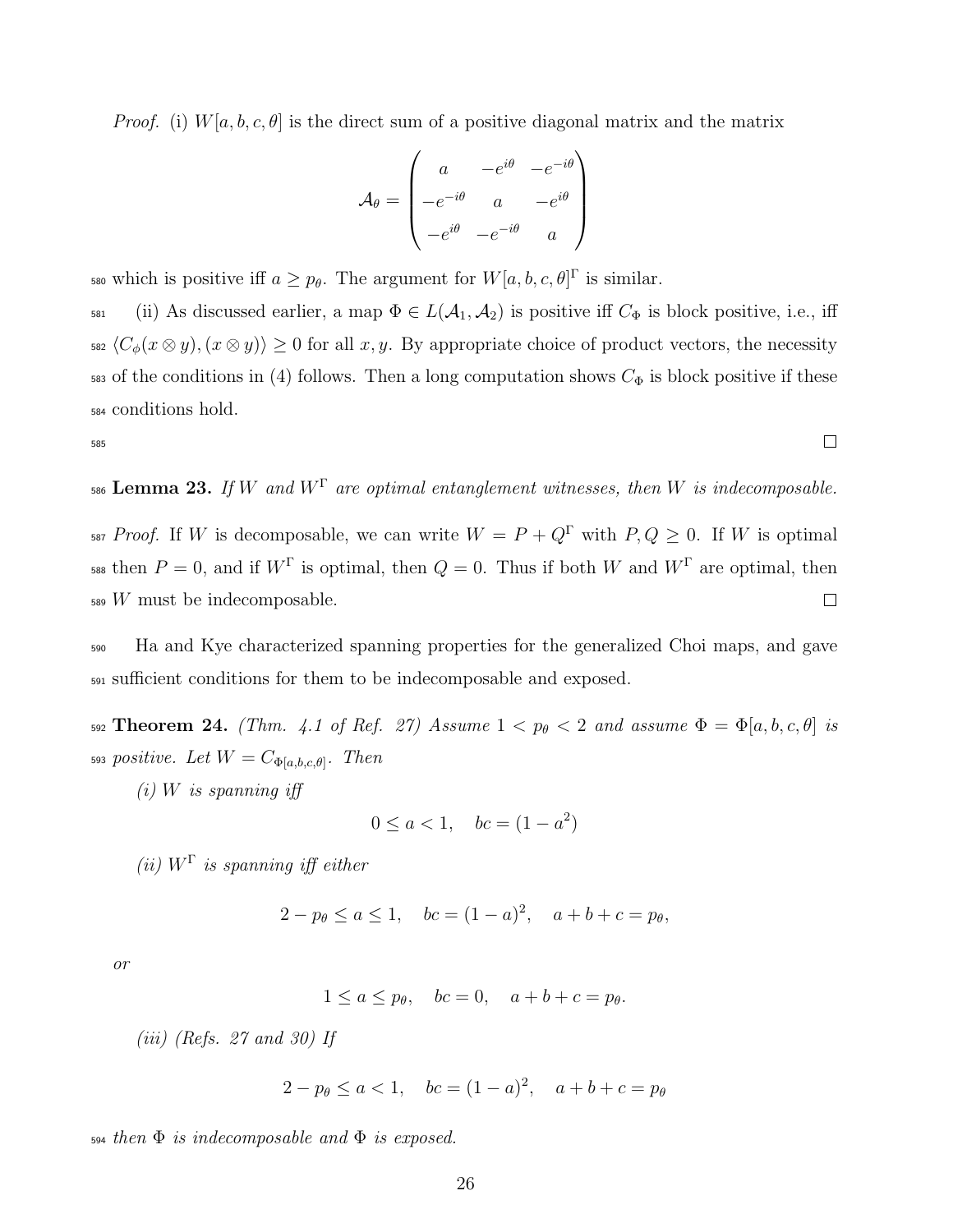$595$  Proof. The fact that (i) or (ii) imply spanning is proven by explicitly finding vectors in  $Z_W$ 596 or  $Z_{W^{\Gamma}}$  respectively that span  $H_A \otimes H_B$ .

<sup>597</sup> (iii) The given assumptions are equivalent to the combination of (i) and (ii) and thus to <sup>598</sup>  $W[a, b, c, \theta]$  and  $W[a, b, c, \theta]$ <sup>r</sup> both being spanning. Thus assuming (iii), both W and  $W$ <sup>r</sup>  $599$  are optimal. By Lemma 23, W is indecomposable.  $\Box$ 

<sup>600</sup> Now Ha and Kye<sup>29</sup> can describe the SPA for these generalized Choi maps.

**Lemma 25.** Up to a normalizing factor,

$$
SPA(W[a, b, c, \theta]) = W[p_{\theta}, p_{\theta} - a + b, p_{\theta} - a + c, \theta].
$$

601 Proof. Conveniently, it turns out adding a multiple of  $I_m \otimes I_n$  to  $W[a, b, c, \theta]$  gives another 602 member of the family (up to a scalar multiple). Let  $W_t = (1-t)I_m \otimes I_n + tW$ . Then one <sup>603</sup> easily checks that

$$
W_t[a, b, c, \theta] = tW[\frac{a_t}{t}, \frac{b_t}{t}, \frac{c_t}{t}, \theta],
$$
\n
$$
(5)
$$

604 where  $a_t = 1 - t + ta$ ,  $b_t = 1 - t + tb$ ,  $c_t = 1 - t + tc$ . Using this and the requirement in 605 Lemma 22 above for positivity of  $W[a, b, c, \theta]$  gives the formula for the SPA.  $\Box$ 

<sup>606</sup> Kye and Osaka<sup>45</sup> showed that a particular family of these generalized Choi maps have 607 corresponding Choi matrices  $W[a, b, c, \theta]$  that are PPT and entangled, as described in the <sup>608</sup> next result.

# <sup>609</sup> Theorem 26. Let  $b > 0$ ,  $-\frac{\pi}{3} < \theta < \frac{\pi}{3}$ ,  $\theta \neq 0$ . Then  $W[p_{\theta}, b, 1/b, \theta]$  is entangled.

610 Proof. Let  $W = W[p_\theta, b, 1/b, \theta]$ . Kye and Osaka show that there is no product vector  $x \otimes y$  $\epsilon_{011}$  in the range of W such that  $\bar{x} \otimes y$  is in the range of  $W<sup>\Gamma</sup>$ . Thus W fails the range criterion <sup>612</sup> for separability, see Ref. 36.  $\Box$ 

 $\epsilon_{0.5}$  Combining the results above, Ha and Kye<sup>29</sup> give a counterexample to the SPA conjecture.

614 Theorem 27. Let  $W = W[a, b, c, \theta]$ .

615 (*i*) If

$$
1 < p_{\theta} < 2, \quad a + b + c \ge p_{\theta}, \quad 0 \le a < 1, \quad bc = (1 - a)^2 \tag{6}
$$

 $616$  then W is a indecomposable optimal entanglement witness.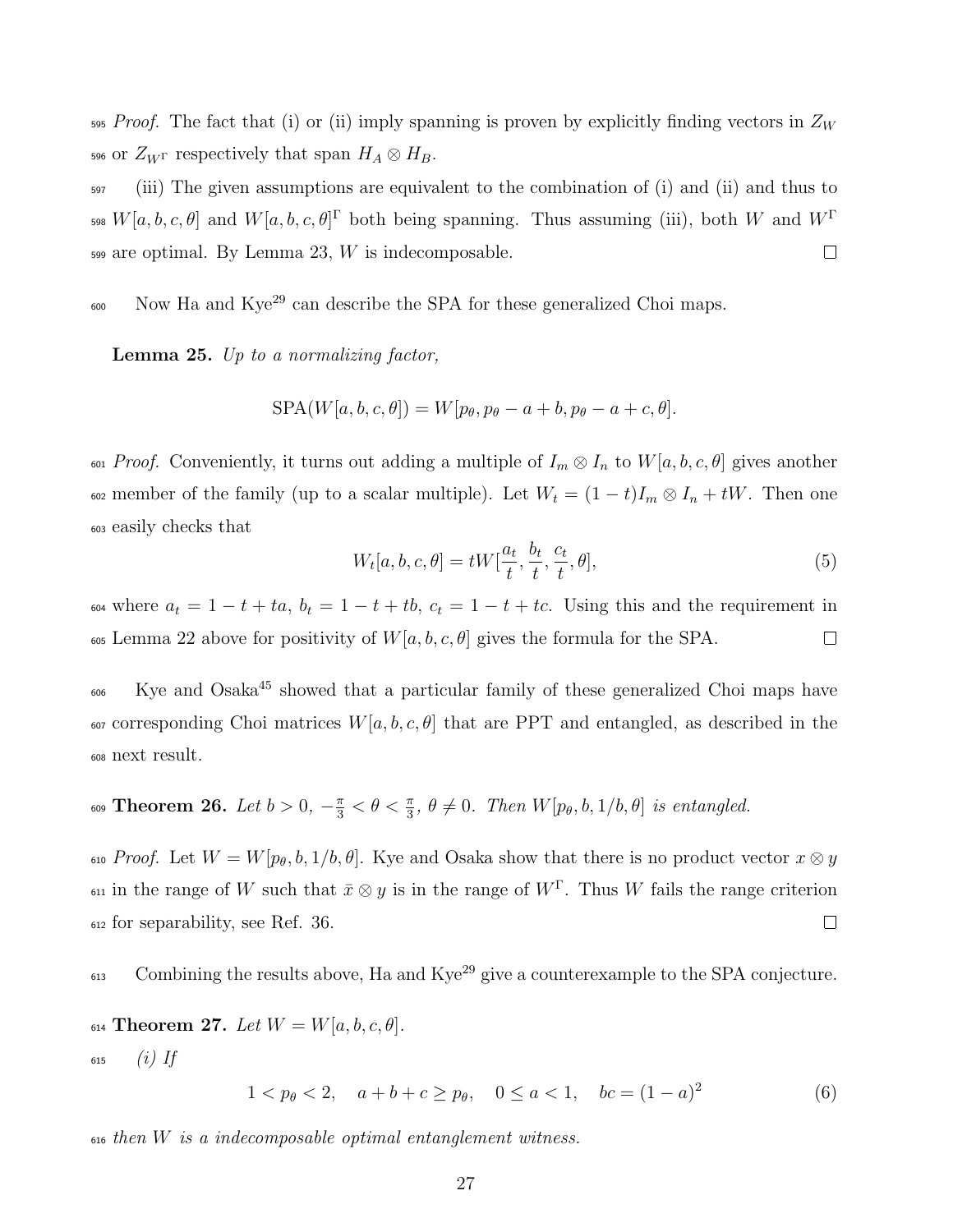617 (ii)  $\lambda_W = \lambda_{W}$  iff SPA(W) is PPT iff

$$
(p_{\theta} - a + b)(p_{\theta} - a + c) = 1.
$$
 (7)

 $\Box$ 

 $F_{\text{max}}$  Then  $\text{SPA}(W)^{\Gamma} = \text{SPA}(W^{\Gamma})$ , and both  $\text{SPA}(W)$  and  $\text{SPA}(W^{\Gamma})$  are PPT but not separable. 619 (iii) For each choice of  $\theta$  with  $\theta \neq \pm \pi/3, \pm \pi$  there is at least one choice of a, b, c such that  $\epsilon_{620}$  (i) and (ii) hold, and thus there are examples of an indecomposable optimal entanglement <sup>621</sup> witness whose SPA is PPT but not separable.

622 Proof. (i) If (i) holds, then W is block positive by Theorem 22, and since  $a < 1 < p_{\theta}$ , then  $623$  W is not positive. Thus W is an entanglement witness. It is spanning and hence optimal <sup>624</sup> by Theorem 24, and indecomposable by Theorem 23.

<sup>625</sup> (ii) The authors use the conditions for positivity of W and  $W^{\Gamma}$  from Theorem 22 and the 626 formula (5) to characterize when  $\lambda_W = \lambda_{W}$ . The remaining statements about SPA(W) and  $\epsilon_{627}$  SPA( $W^{\Gamma}$ ) follow from Theorem 21. Then the authors apply the results of Kye and Osaka  $\epsilon_{28}$  (Theorem 26 above) to show SPA(W) is not entangled.

<sup>629</sup> (iii) The claim in (iii) follows from a calculation showing that the system of equalities 630 and inequalities give by (6) and (7) and the additional requirement  $2 - p_{\theta} < a$ , has one or <sup>631</sup> two solutions for each  $θ$ .

632

We remark that if the parameters  $a, b, c$  satisfy (6) but not (7), by Theorem 21 W and  $W<sup>\Gamma</sup>$ 633  $\epsilon_{634}$  are optimal indecomposable entanglement witnesses such that one or the other of  $\text{SPA}(W)$  $\alpha$ <sub>635</sub> and SPA( $W^{\Gamma}$ ) is not PPT, providing additional examples that disprove the SPA conjecture. 636 One such set of parameters is  $a = 2-p_\theta$ ,  $b = c = 1-a$ ,  $1 < \theta < 2$ . If  $p_\theta < 4/3$  then SPA(W) 637 is not separable, if  $p_{\theta} > 4/3$ , then SPA( $W^{\Gamma}$ ) is not separable, and if  $p_{\theta} = 4/3$  then SPA( $W$ )  $\epsilon$ <sub>638</sub> and SPA( $W^{\Gamma}$ ) are PPT but not separable.

## <sup>639</sup> STØRMER'S DISPROOF OF THE SPA CONJECTURE

 Independently, in the same family of optimal entanglement witnesses defined and studied by Ha and Kye, Størmer by different methods proved that there is an entanglement witness that violates the SPA conjecture, and we will sketch Størmer's proof. Størmer's paper in Ref. 72 extends and simplifies some of his arguments from Ref. 71, and we have generally followed the approach in Ref. 72 in our summary here.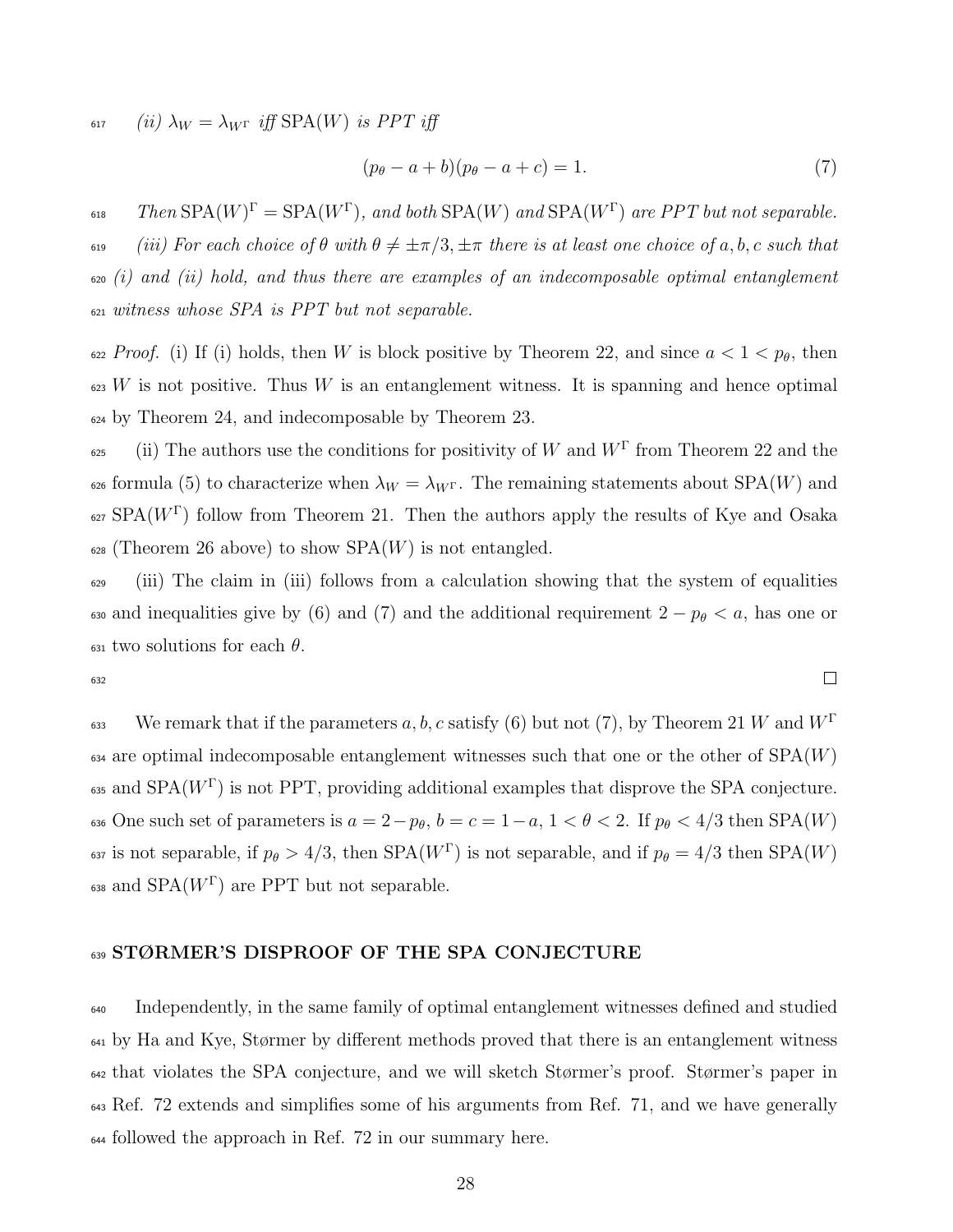645 Recall that a unit vector  $x \in \mathbb{C}^n \otimes \mathbb{C}^n$  is maximally entangled if there are orthonormal bases  $b_1, \ldots, b_n$  and  $c_1, \ldots, c_n$  such that  $x = \frac{1}{\sqrt{n}}$ 646 bases  $b_1, \ldots, b_n$  and  $c_1, \ldots, c_n$  such that  $x = \frac{1}{\sqrt{n}} \sum_{i=1}^n b_i \otimes c_i$ .

Definition. If  $\rho \in M_n \otimes M_n$  is Hermitian, we define

 $S(W) = n \max\{ \langle Wx, x \rangle \mid x \in \mathbb{C}^n \otimes \mathbb{C}^n \text{ is a maximally entangled unit vector} \}.$ 

 $647$  (This matches the definition of  $S(W)$  in Ref. 72, which is slightly different than that in Ref. <sup>648</sup> 71.)

Note that if W is a density matrix, then  $0 \leq S(W) \leq n$ , and  $S(W) = n$  iff W is a maximally entangled state. Without the scaling factor n,  $S(W)$  has been called the maximally entangled fraction of W. Since

$$
||P_x - W||_2^2 = \text{tr}(P_x - 2WP_x + W^2) = 1 - 2\langle Wx, x \rangle + \text{tr}(W^2)
$$

649 then  $\langle Wx, x \rangle$  is maximized for x the maximally entangled state closest to W, so  $S(W)$  can  $\epsilon$ <sub>550</sub> be thought of as a measure of the distance from W to the set of maximally entangled states. 651 It is readily verified that  $|S(W_1) - S(W_2)| \le n||W_1 - W_2||$  for the operator norm, so S is <sup>652</sup> continuous.

<sup>653</sup> Let  $f_1, \ldots, f_n$  and  $g_1, \ldots, g_n$  be orthonormal bases of  $\mathbb{C}^n$ , and let  $F_{ij}$  and  $G_{kl}$  be the 654 corresponding systems of matrix units such that  $F_{ij}f_p = \delta_{jp}f_i$  and similarly for  $G_{kl}$ . The  $\epsilon_{655}$  following gives a simple lower bound for  $S(W)$  in terms of the matrix for W in the product 656 basis  $\{f_i \otimes g_j\}.$ 

**Lemma 28.** Let  $W = \sum_{ijkl} w_{ij,kl} F_{ij} \otimes G_{kl}$ , and  $x = \frac{1}{\sqrt{3}}$  $\frac{1}{n} \sum_i f_i \otimes g_i$ . Then

$$
\langle Wx, x \rangle = \frac{1}{n} \sum_{ij} w_{ij,ij}.
$$

 $557$  Størmer's key tool<sup>71,72</sup> is the following necessary criterion for separability.

658 Theorem 29. If W is a separable density matrix in  $M_n \otimes M_n$ , then  $S(W) \leq 1$ .

 $659$  Proof. By a straightforward computation making use of Lemma 28, if  $W_1$ ,  $W_2$  are density 660 matrices, and x is a maximally entangled unit vector, then  $\langle (W_1 \otimes W_2)x, x \rangle \leq 1$ . Every 661 separable state W is a convex combination of product states, so  $\langle Wx, x \rangle \leq 1$ . Now  $S(W) \leq 1$ <sup>662</sup> follows.  $\Box$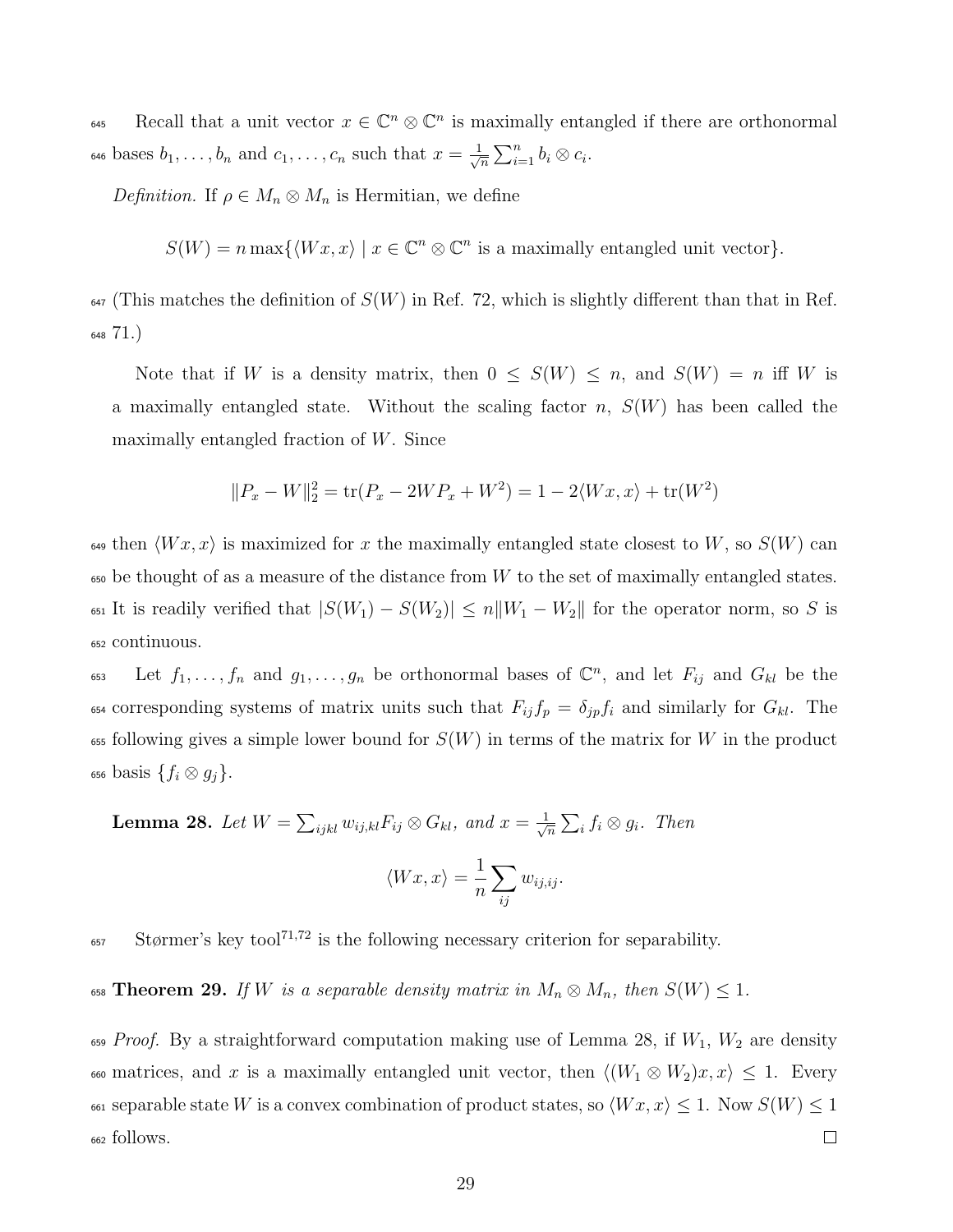663 Theorem 30. (Ref. 71 and 72) There are values of a, b, c,  $\theta$  satisfying (6) for which  $W =$  $W[a, b, c, \theta]$  is an indecomposable optimal entanglement witness with SPA(W) not separable.

*Proof.* Choose sequences  $a_n \to 1$ ,  $\theta_n \to \pi$ ,  $b_n \to 0$ ,  $c_n \to 0$  such that the parameters  $a_n, b_n, c_n, \theta_n$  satisfy the conditions in (6). (Explicit choices are described in Thm. 10 of Ref. of 71.) Let  $\Phi_n = \Phi[a_n, b_n, c_n, \theta_n]$ . Then for all  $n, \Phi_n$  is an optimal positive map. Let

$$
W_n = \frac{1}{3(a_n + b_n + c_n)} C_{\Phi_n} = \frac{1}{3(a_n + b_n + c_n)} W[a_n, b_n, c_n, \theta_n].
$$

 $\epsilon_{665}$  Each  $W_n$  is a (normalized) indecomposable optimal entanglement witness.

Note that  $\lim \Phi_n = I$ , and

$$
\lim_{n} W_{n} = \frac{1}{3}C_{I} = \frac{1}{3}P_{+}.
$$

(Recall  $\frac{1}{3}P_+ = \frac{1}{3}$  $\frac{1}{3}\sum_{i,j=1}^{3} E_{ij} \otimes E_{ij}$  is the projection onto the maximally entangled vector  $\Psi_+ = \frac{1}{\sqrt{2}}$  $\frac{1}{3}\sum_{i=1}^{3}e_i\otimes e_i$ , where  $e_1, e_2, e_3$  is the standard basis of  $\mathbb{C}^3$ .) By the continuity of S and SPA

$$
\lim_{n} S\left(\frac{\text{SPA}(W_n)}{\text{tr SPA}(W_n)}\right) = S\left(\frac{\text{SPA}(\frac{1}{3}P_+)}{\text{tr SPA}(\frac{1}{3}P_+)}\right) = S(\frac{1}{3}P_+) = 3 > 1.
$$

Thus for *n* sufficiently large,  $\widetilde{W}_n = \frac{\text{SPA}(W_n)}{\text{tr}\,\text{SPA}(W_n)}$ <sup>666</sup> Thus for *n* sufficiently large,  $W_n = \frac{\text{SPA}(W_n)}{\text{tr,SPA}(W_n)}$  is a density matrix with  $S(W_n) > 1$ . Therefore  $667$  by Theorem 29, for *n* sufficiently large,  $W_n$  is an indecomposable optimal entanglement <sup>668</sup> witness whose SPA is not separable.  $\Box$ 

669 We remark that in place of  $S(a)$ , in the arguments above one could instead use  $S_0(a)$  =  $n\langle a\psi_+,\psi_+\rangle$  where  $\psi_+ = \frac{1}{\sqrt{2}}$  $\langle \overline{\psi}_1, \overline{\psi}_2, \psi_1 \rangle$  where  $\psi_+ = \frac{1}{\sqrt{n}} \sum_{i=1}^n e_i \otimes e_i$ . Then one can explicitly calculate  $S_0(\widetilde{W}_n)$  in terms <sup>671</sup> of  $a_n, b_n, c_n, \theta_n$  and the minimum eigenvalue of  $\widetilde{W}_n$  to find n and hence specific parameters 672  $a_n, b_n, c_n, \theta_n$  such that  $S_0(\widetilde{W}_n) > 1$ . Then  $S(\widetilde{W}_n) \geq S_0(\widetilde{W}_n) > 1$  so  $SPA(W_n)$  is entangled. <sup>673</sup> This is the approach in Ref. 71.

# $_{674}$  CHRUŚIŃSKI-SARBICKI'S DECOMPOSABLE COUNTEREXAMPLE

<sup>675</sup> After the negative solution of the SPA conjecture with an indecomposable entanglement  $\epsilon_{676}$  witness, attention turned to the question of whether an optimal entanglement witness that <sup>677</sup> is decomposable would always have a separable SPA.

 $B_y$  definition, a decomposable entanglement witness has the form  $W = P + Q^{\Gamma}$ , with  $\epsilon_{59}$   $P,Q \geq 0$ . By Lemma 7, if W is optimal then  $P=0$ , so  $W=Q^{\Gamma}$ . Furthermore, since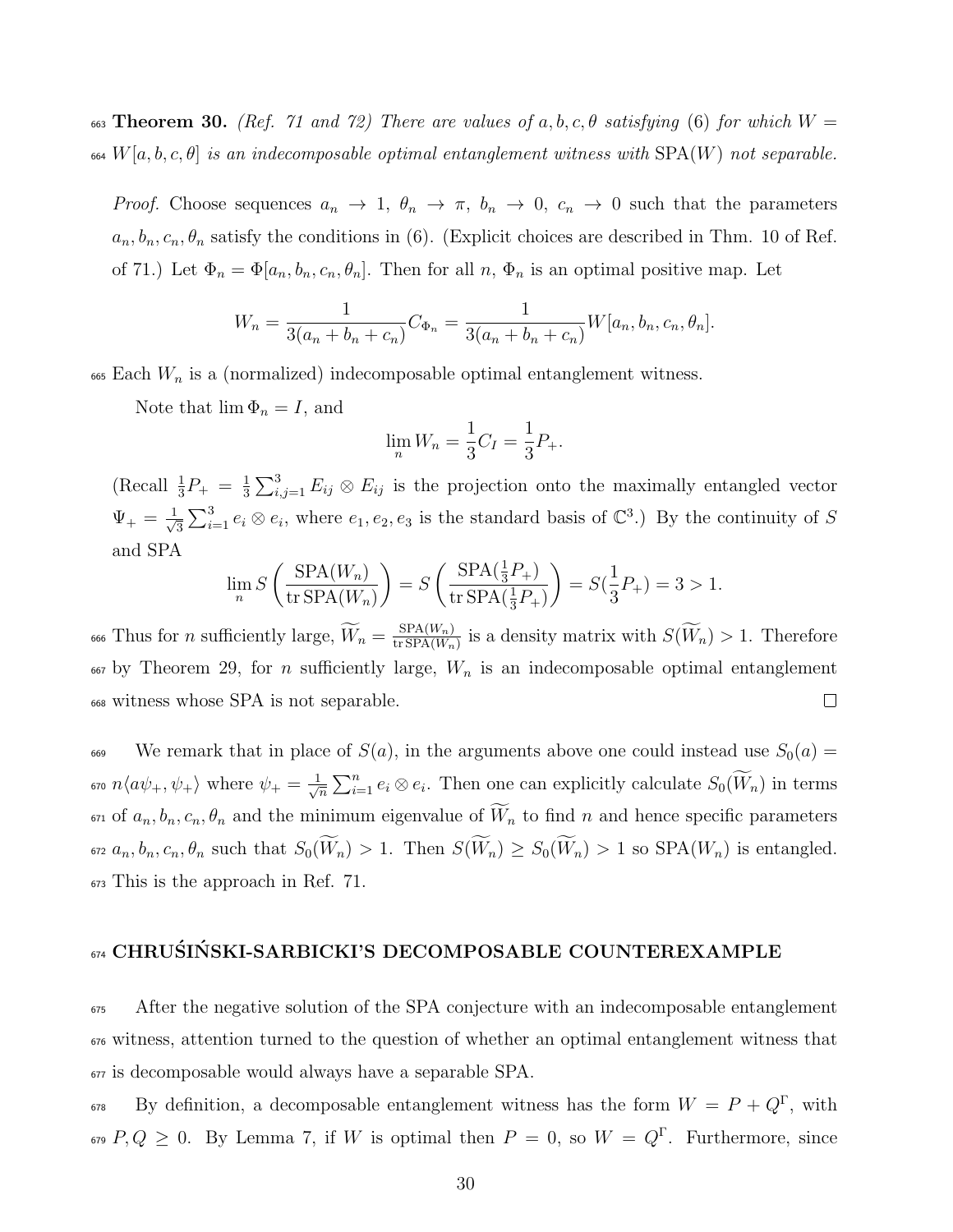680 SPA( $Q^{\Gamma}$ ) is a convex combination of  $Q^{\Gamma}$  and  $I \otimes I/d_A d_B$ , its partial transpose is positive. <sup>681</sup> Thus the SPA of a decomposable optimal entanglement witness will be PPT (and in dimen-682 sions  $2 \times 2$  or  $2 \times 3$  will then be separable).

Chrus´cinski and Sarbicki<sup>18</sup> give an example of a decomposable optimal entanglement witness in  $M_3 \otimes M_3$  whose SPA is not separable. Their example has the form  $B^{\Gamma}$  where B is a convex combination of three Bell-like states of the family of nine such states on  $M_3 \otimes M_3$ defined in Ref. 4. Let  $e_1, e_2, e_3$  be the standard basis of  $\mathbb{C}^3$ , and define

$$
\Omega_{10} = \frac{1}{\sqrt{3}} (e_1 \otimes e_1 + \omega e_2 \otimes e_2 + \bar{\omega} e_3 \otimes e_3),
$$
  
\n
$$
\Omega_{20} = \frac{1}{\sqrt{3}} (e_1 \otimes e_1 + \bar{\omega} e_2 \otimes e_2 + \omega e_3 \otimes e_3),
$$
  
\n
$$
\Omega_{11} = \frac{1}{\sqrt{3}} (\bar{\omega} e_1 \otimes e_3 + e_2 \otimes e_1 + \omega e_3 \otimes e_2),
$$

683 where  $\omega = e^{2\pi i/3}$  and  $\bar{\omega}$  denotes the complex conjugate of  $\omega$ .

Let  $P_{10}, P_{20}, P_{11}$  be the corresponding projections, and for  $0 \leq \gamma \leq 1$  define

$$
B_{\gamma} = \frac{1 - \gamma}{2} P_{10} + \frac{1 - \gamma}{2} P_{20} + \gamma P_{11}.
$$

Then let

$$
W_{\gamma} = 3B_{\gamma}^{\Gamma} = \begin{pmatrix} 1 - \gamma & \cdot & \cdot & \cdot & \cdot & \cdot & \cdot & \omega_{\gamma} & \cdot \\ \cdot & \gamma & \cdot & -\frac{1 - \gamma}{2} & \cdot & \cdot & \cdot & \cdot & \cdot \\ \cdot & \cdot & \cdot & \cdot & \bar{\omega}_{\gamma} & \cdot & -\frac{1 - \gamma}{2} & \cdot & \cdot \\ \cdot & \cdot & \cdot & \cdot & \cdot & \cdot & \cdot & \cdot & \cdot \\ \cdot & \cdot & \cdot & \cdot & \cdot & \cdot & \cdot & \cdot & \cdot \\ \cdot & \cdot & \cdot & \cdot & \cdot & \cdot & \cdot & \cdot & \cdot \\ \cdot & \cdot & \cdot & \cdot & \cdot & \cdot & \cdot & \cdot & \cdot \\ \bar{\omega}_{\gamma} & \cdot & \cdot & \cdot & \cdot & \cdot & \cdot & \cdot & \cdot \\ \cdot & \cdot & \cdot & \cdot & \cdot & \cdot & \cdot & \cdot & \cdot \\ \cdot & \cdot & \cdot & \cdot & \cdot & \cdot & \cdot & \cdot & \cdot \\ \end{pmatrix}
$$

<sup>684</sup> The authors observe that  $W_{\gamma} = 3B_{\gamma}^{\Gamma}$  isn't positive by observing it has a 3 × 3 direct 685 summand with a negative eigenvalue. Thus  $W_{\gamma}$  is an entanglement witness. Then the 686 authors give a direct proof that  $W_{\gamma}$  has the spanning property for all  $0 < \gamma < 1$ , hence is <sup>687</sup> optimal.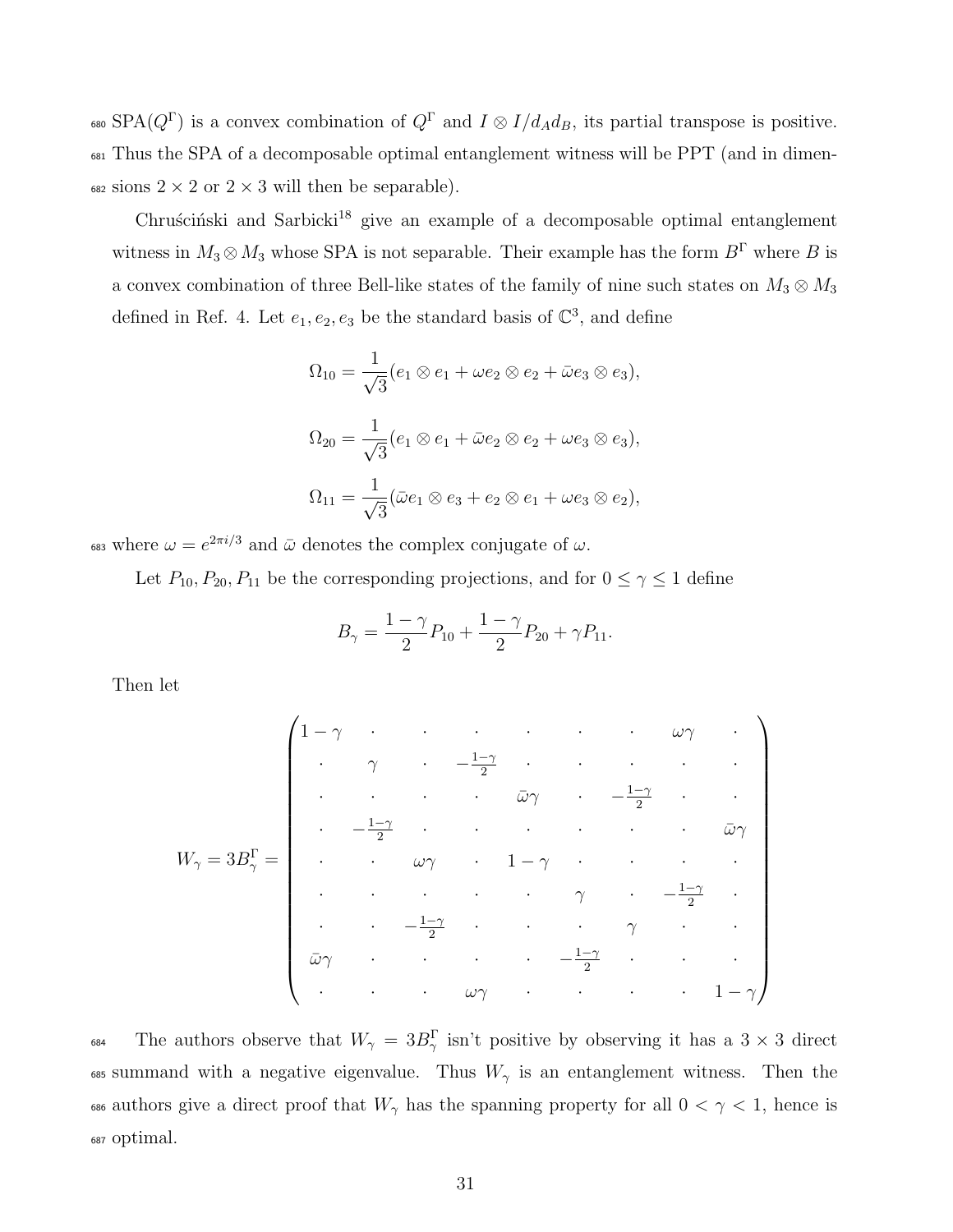688 Theorem 31. (Ref. 18) For  $\gamma$  in an interval containing 3/4,  $W_{\gamma}$  is a decomposable optimal <sup>689</sup> entanglement witness whose structural physical approximation is entangled.

690 Proof. To find values of  $\gamma$  for which SPA( $W_{\gamma}$ ) is not separable, the authors make use of the <sup>691</sup> realignment criterion. For a matrix  $\rho$ , Chen and Wu<sup>6</sup> defined a "realigned" matrix  $R(\rho)$ , <sup>692</sup> and showed that if *ρ* is separable, then  $|| \text{ tr } R(\rho) ||_1 = (\text{tr}(R(\rho)R(\rho)^{\dagger}))^{1/2} \leq \text{tr } R(\rho)$ . (As they 693 remark, their test is equivalent to Rudolph's<sup>59</sup> cross norm separability criterion.)

694 If  $-\lambda_{\gamma}$  is the minimal eigenvalue of  $W_{\gamma}$ , let  $Q_{\gamma} = W_{\gamma} + \lambda_{\gamma} I \otimes I = \text{SPA}_0(W_{\gamma})$ . Here <sup>695</sup>  $R(Q_\gamma)R(Q_\gamma)^\dagger$  is a direct sum of three 3 x 3 submatrices, and Chruscinski and Sarbicki find 696 an explicit expression for tr  $R(Q_\gamma)R(Q_\gamma)^\dagger$  in terms of  $\gamma$  and  $\lambda_\gamma$ . They use this to show that 697 for  $\gamma = 3/4$ ,  $Q_{\gamma}$  fails the realignment criterion, and thus is not separable. Thus  $\text{SPA}_0(W_{\gamma})$ 698 and  $SPA(W_{\gamma})$  are not separable. (They show numerically that the same conclusion holds 699 for an range of values of  $\gamma$  around 3/4.) Thus the SPA conjecture also fails when restricted <sup>700</sup> to decomposable entanglement witnesses.

701

<sup>702</sup> In conclusion, after many examples were found supporting the SPA conjecture, indecom-<sup>703</sup> posable and decomposable families of counterexamples now have been found.

 $\Box$ 

 $704$  Acknowledgement The author thanks Mary Beth Ruskai for a variety of suggestions that <sup>705</sup> substantially improved this review.

## <sup>706</sup> REFERENCES

- <sup>1</sup>R. Augusiak, J. Bae, L. Czekaj, and M. Lewenstein. On structural physical approximations <sup>708</sup> and entanglement breaking maps. Journal of Physics A-Mathematical and Theoretical,  $709 \quad 44(18), 2011.$
- $_{710}$   $^{2}$ R. Augusiak, J. Tura, and M. Lewenstein. A note on the optimality of decomposable entan-
- <sup>711</sup> glement witnesses and completely entangled subspaces. Journal of Physics A-Mathematical  $_{712}$  and Theoretical, 44(21), 2011.
- 713 <sup>3</sup>G. P. Barker and D. Carlson. Cones of diagonally dominant matrices. *Pacific Journal of* <sup>714</sup> Mathematics, 57(1):15–32, 1975.
- 4 <sup>715</sup> B. Baumgartner, B. C. Hiesmayr, and H. Narnhofer. The geometry of bipartite qutrits
- <sup>716</sup> including bound entanglement. Physics Letters A, 372(13):2190–2195, 2008.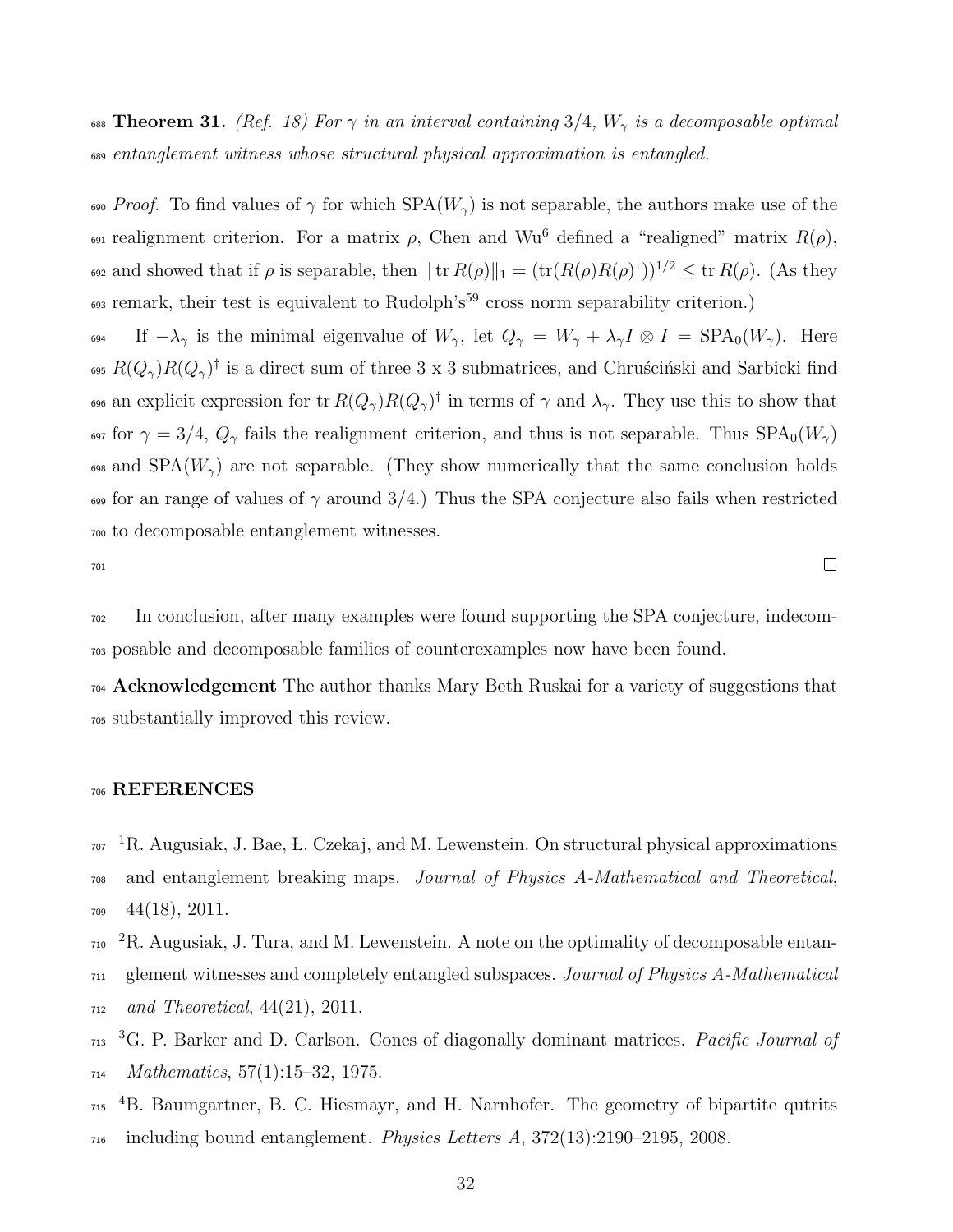- <sup>5</sup>H. P. Breuer. Optimal entanglement criterion for mixed quantum states. *Physical Review* Letters, 97(8), 2006.
- K. Chen and L.-A. Wu. A matrix realignment method for recognizing entanglement. Quantum Information & Computation, 3(3):193-202, 2003.
- <sup>7</sup>S. J. Cho, S.-H. Kye, and S. G. Lee. Generalized choi maps in 3-dimensional matrix algebra. Linear Algebra and Its Applications, 171:213–224, 1992.
- <sup>8</sup>M. D. Choi. Completely positive linear maps on complex matrices. *Linear Algebra and* Its Applications, 10(3):285–290, 1975.
- <sup>9</sup>M. D. Choi. Positive linear maps, in *Proc. Sympos. Pure Math.*, Vol. 38, Part 2, 1982, pp. 583–590].
- M. D. Choi. Positive semidefinite biquadratic forms. Linear Algebra and Its Applications,  $728 \quad 12(2):95-100, 1975.$
- <sup>11</sup>M.-D. Choi. Some assorted inequalities for positive linear maps on  $c^*$ -algebras. *J. Operator* Theory, 4:271–285, 1980.
- M. D. Choi and T. Y. Lam. Extremal positive semidefinite forms. *Mathematische Annalen*, 231(1):1–18, 1977.
- $13D$ . Chrus´ciński and J. Pytel. Constructing optimal entanglement witnesses. II. witnessing entanglement in 4n x 4n systems. Physical Review A, 82(5), 2010.
- <sup>14</sup>D. Chruscinski and J. Pytel. Optimal entanglement witnesses from generalized reduction and robertson maps. Journal of Physics A-Mathematical and Theoretical, 44(16), 2011.
- $^{15}$ D. Chruściński, J. Pytel, and G. Sarbicki. Constructing optimal entanglement witnesses. Physical Review A, 80(6), 2009.
- D. Chruściński and G. Sarbicki. Exposed positive maps: a sufficient condition. *Journal of* Physics A-Mathematical and Theoretical, 45(11), 2012.
- <sup>17</sup>D. Chruscinski and G. Sarbicki. Exposed positive maps in  $M_4(C)$ . Open Systems & Information Dynamics, 19(3), 2012.
- $18D$ . Chruscinski and G. Sarbicki. Disproving the conjecture on the structural physical
- approximation to optimal decomposable entanglement witnesses. Journal of Physics A-
- Mathematical and Theoretical, 47(19), 2014.
- $19D$ . Chruscinski and G. Sarbicki. Entanglement witnesses: construction, analysis and clas-
- sification. Journal of Physics A-Mathematical and Theoretical, 47(48), 2014.
- $^{20}$ D. Chrus´ciński and F. A. Wudarski. Geometry of entanglement witnesses for two qutrits.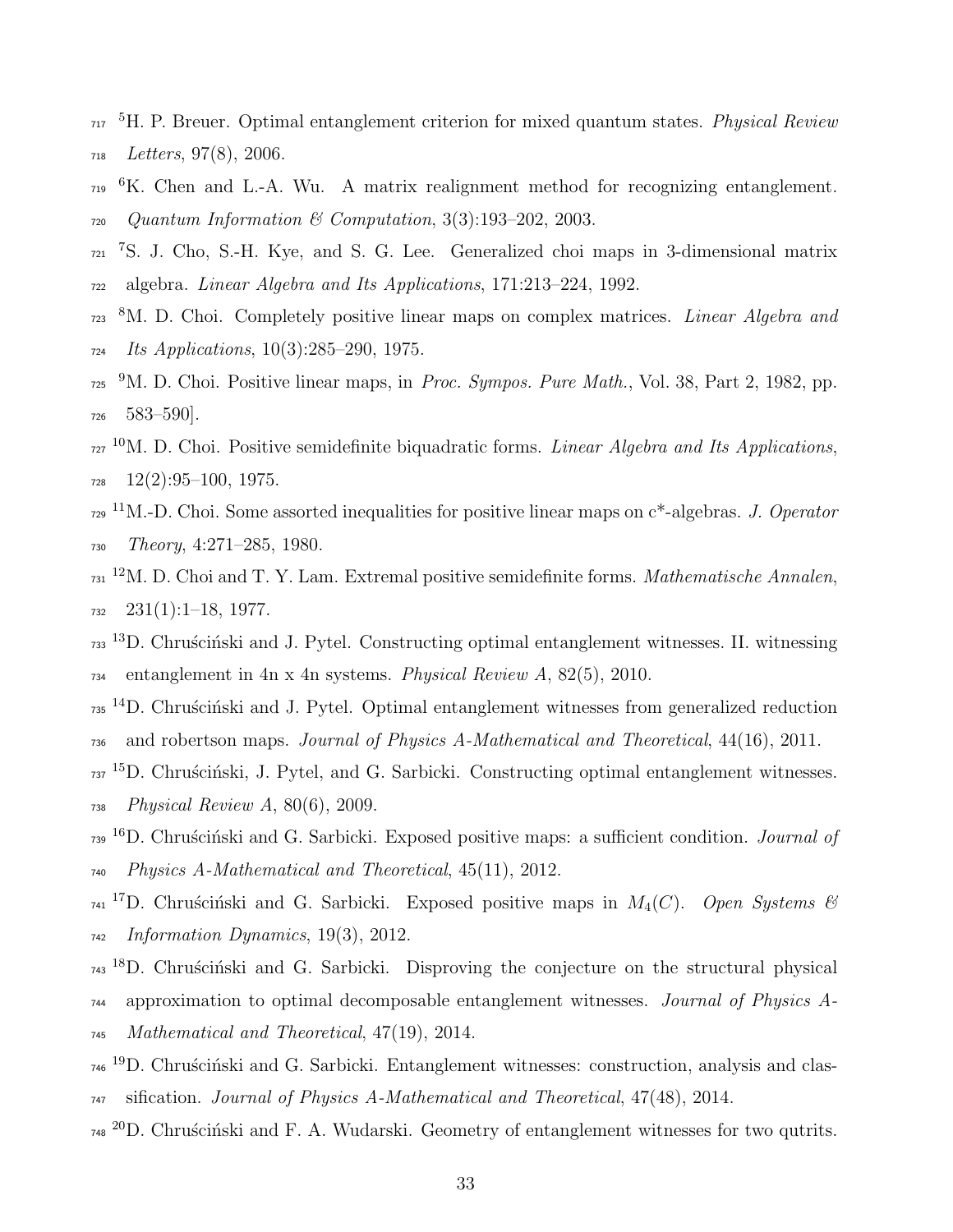- Open Systems & Information Dynamics, 18(4):375–387, 2011.
- <sup>21</sup> J. de Pillis. Linear transformation which preserve hermitian and positive semidefinite operators. Pacific Journal of Mathematics, 23(1):129–137, 1967.
- $_{752}$  <sup>22</sup>E. G. Effros. Order ideals in a C<sup>\*</sup>-algebra and its dual. *Duke Math. J.*, 30:391-412, 1963.
- $^{23}$ M. H. Eom and S.-H. Kye. Duality for positive linear maps in matrix algebras. *Mathematica* Scandinavica, 86(1):130–142, 2000.
- <sup>24</sup> J. Fiurásek. Structural physical approximations of unphysical maps and generalized quan- $_{756}$  tum measurements. Physical Review A, 66(5), 2002.
- $^{25}$ K. C. Ha and S.-H. Kye. Entanglement witnesses arising from exposed positive linear maps. Open Systems & Information Dynamics, 18(4):323-337, 2011.
- <sup>26</sup>K. C. Ha and S.-H. Kye. One-parameter family of indecomposable optimal entanglement witnesses arising from generalized choi maps. Physical Review A, 84(2), 2011.
- $27K$ . C. Ha and S.-H. Kye. Entanglement witnesses arising from Choi type positive linear maps. Journal of Physics A-Mathematical and Theoretical, 45(41), 2012.
- $^{28}$ K. C. Ha and S.-H. Kye. Optimality for indecomposable entanglement witnesses. *Physical* Review A, 86(3), 2012.
- $29K$ . C. Ha and S.-H. Kye. The structural physical approximations and optimal entanglement witnesses. Journal of Mathematical Physics, 53(10), 2012.
- K. C. Ha and S.-H. Kye. Exposedness of choi-type entanglement witnesses and applications  $\tau$ <sup>68</sup> to lengths of separable states. Open Systems & Information Dynamics, 20(4), 2013.
- K. C. Ha and H. Yu. Optimal indecomposable witnesses without extremality or the span-ning property. Journal of Physics A-Mathematical and Theoretical, 45(39), 2012.
- <sup>32</sup>W. Hall. A new criterion for indecomposability of positive maps a new criterion for indecomposability of positive maps a new criterion for indecomposability of positive maps. J. Phys. A, 39(45):14119–14131, 2006.
- M. Horodecki and P. Horodecki. Reduction criterion of separability and limits for a class of distillation protocols. Phys. Rev. A, 59:4206–4216, 1999.
- <sup>34</sup>M. Horodecki, P. Horodecki, and R. Horodecki. Separability of mixed states: Necessary and sufficient conditions. *Physics Letters A*, 223(1-2):1–8, 1996.
- $35M.$  Horodecki, P. Shor, and M. Ruskai. Entanglement breaking channels. Reviews in Mathematical Physics, 15(6):629–641, 2003.
- 780 <sup>36</sup> P. Horodecki. Separability criterion and inseparable mixed states with positive partial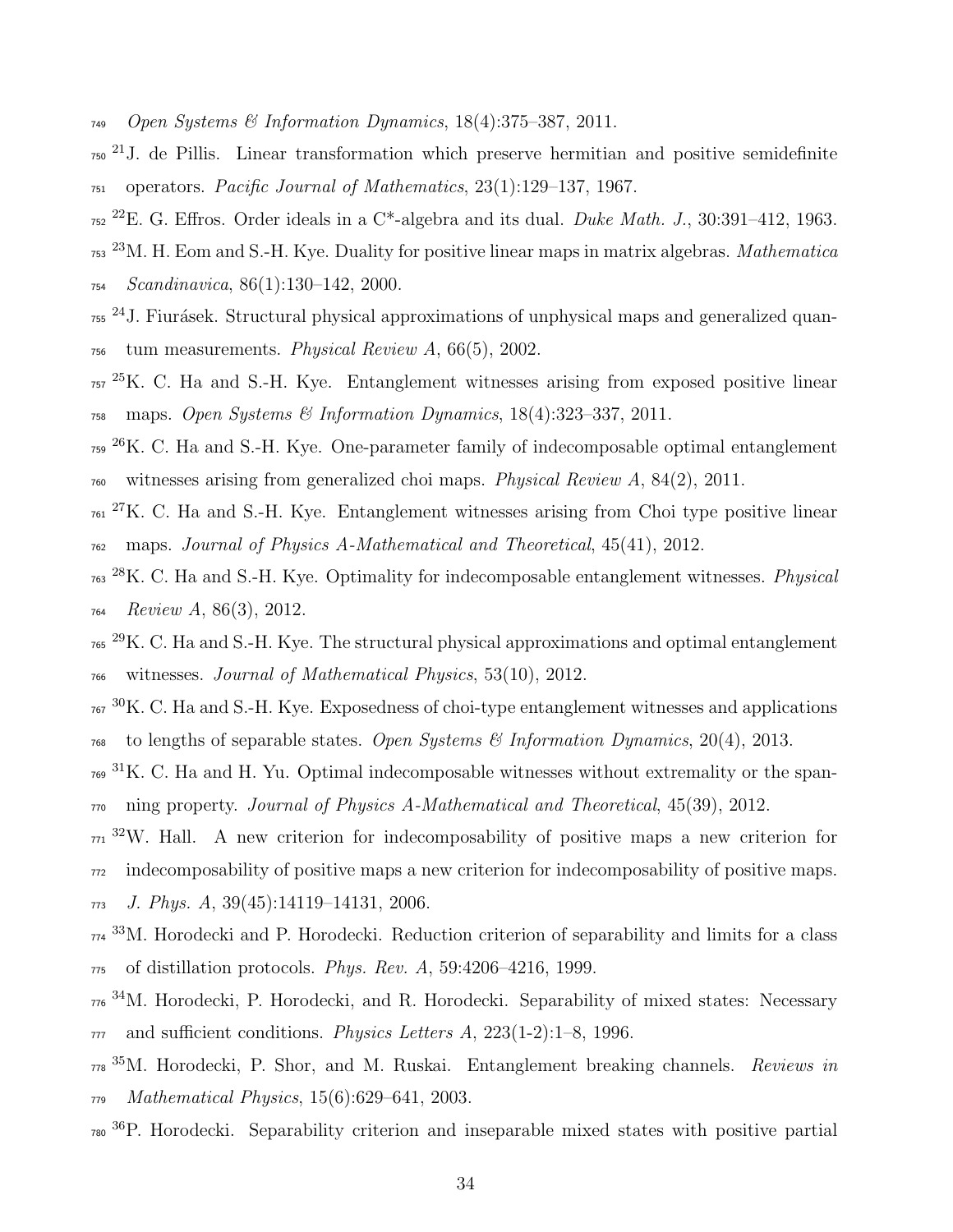- transposition. Physics Letters A, 232:333–339, 1997.
- 782<sup>37</sup>P. Horodecki. From limits of quantum operations to multicopy entanglement witnesses and state-spectrum estimation. Physical Review A, 68(5), 2003.
- <sup>38</sup> P. Horodecki and A. Ekert. Method for direct detection of quantum entanglement. *Physical* Review Letters, 89(12), 2002.
- 786<sup>39</sup> P. Horodecki, J. Smolin, B. Terhal, and A. Thapliyal. Rank two bipartite bound entangled states do not exist. Theoretical Computer Science, 292:589–596, 2003.
- A. Jamiołkowski. Linear transformations which preserve trace and positive semidefiniteness of operators. Reports on Mathematical Physics, 3(4):275–278, 1972.
- 790<sup> 41</sup> J. K. Korbicz, M. L. Almeida, J. Bae, M. Lewenstein, and A. Acin. Structural approxi- $_{791}$  mations to positive maps and entanglement-breaking channels. Physical Review A, 78(6), 2008.
- $^{42}$ K. Kraus. General state changes in quantum theory. Ann. Phys., 64:311–335, 1971.
- K. Kraus. Operations and Effects in the Hilbert Space Formulation of Quantum Theory,
- in Lecture Notes in Physics Vol. 29, 1974, pp. 206–229.
- <sup>44</sup>S.-H. Kye. Facial structures for various notions of positivity and applications to the theory of entanglement. Reviews in Mathematical Physics, 25(2), 2013.
- 45 S.-H. Kye and H. Osaka. Classification of bi-qutrit positive partial transpose entangled edge states by their ranks. Journal of Mathematical Physics, 53(5), 2012.
- <sup>46</sup>S.-H. Kye. Facial structures for positive linear maps between matrix algebras. Can. Math. Bull. 39, 74 (1996)., 39:74–, 1996.
- M. Lewenstein, B. Kraus, J. I. Cirac, and P. Horodecki. Optimization of entanglement 803 witnesses. Physical Review A,  $62(5)$ , 2000.
- W. A. Majewski and T. Tylec, Comment on "Channel-state duality". Physical Review A, 88:026301, 2013.
- $^{49}$ M. Marciniak. Rank properties of exposed positive maps.  $arxiv:1103.3497v1$ , 2011.
- 807 <sup>50</sup> S. Fu, M. Jiang, S. Luo. Channel-state duality. *Phys. Rev. A.*, 87:022310, 2013.
- $<sup>51</sup>H$ . Osaka. Indecomposable positive maps in low dimensional matrix algebras. Linear</sup> Algebra Appl, 153:73, 1991.
- $52H$ . Osaka. Absolutely indecomposable positive operators. *Linear Algebra and Its Applica*-tions, 186:45, 1993.
- <sup>53</sup>V. Paulsen and F. Shultz. Complete positivity of the map from a basis to its dual basis.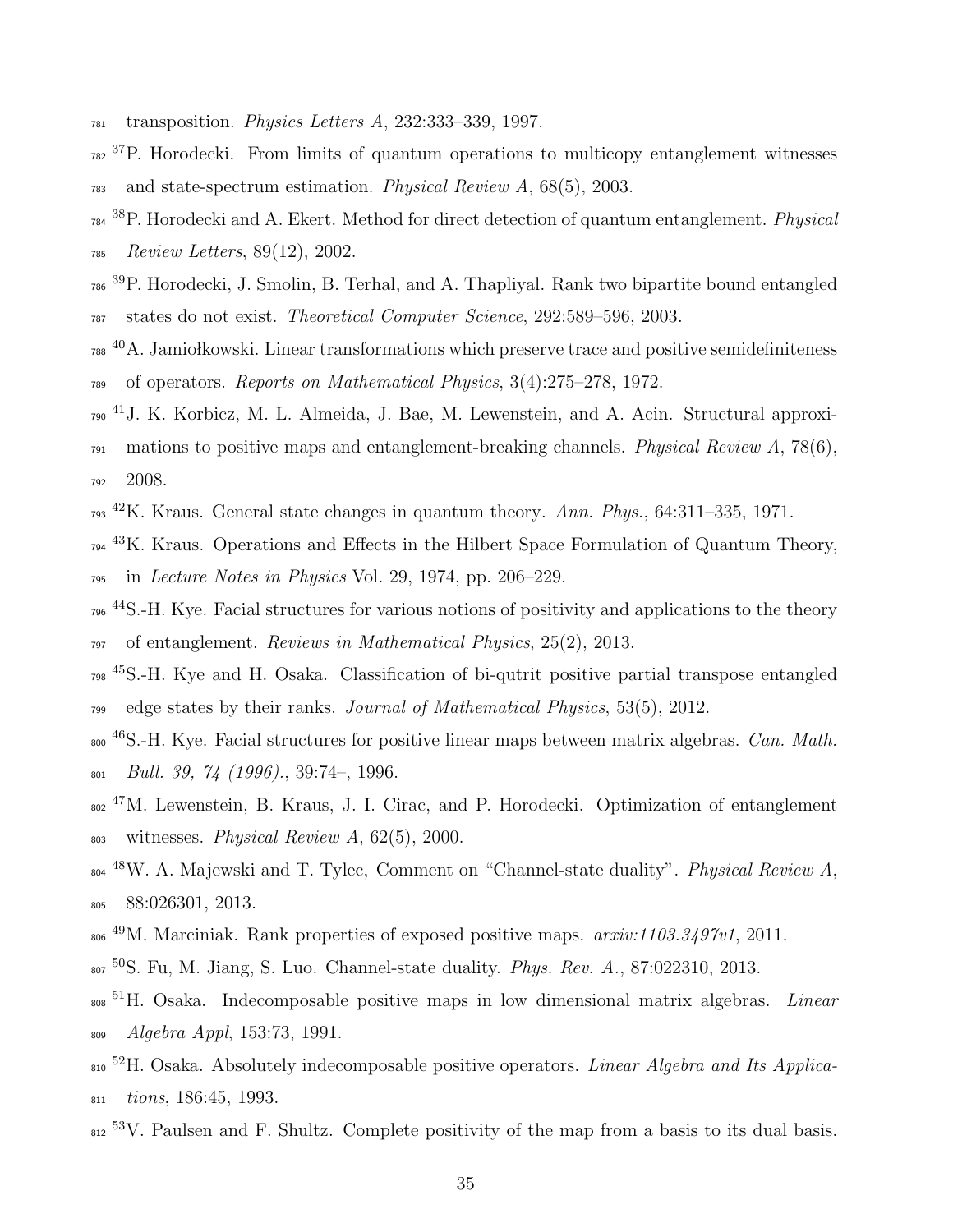- <sup>813</sup> J. Math. Phys., 54, 2013.
- 814 <sup>54</sup>A. Peres. Separability Criterion for Density Matrices. Phys. Rev. Lett., 77:1413-1415, 815 1966.
- <sup>55</sup>R. T. Prosser. On the ideal structure of operator algebras. Memoirs of the American 817 Mathematical Society, 45, 1963.
- 818 <sup>56</sup>X. F. Qi and J. C. Hou. Positive finite rank elementary operators and characterizing en-<sup>819</sup> tanglement of states. Journal of Physics A: Mathematical and Theoretical, 44(21):215305, <sup>820</sup> 2011.
- 821  $57X$ . F. Qi and J. C. Hou. Characterization of optimal entanglement witnesses. *Physical*  $Beyl 822$   $Review A, 85(2), 2012.$
- 823 <sup>58</sup>R. T. Rockafellar. Convex Analysis. Princeton University Press, 1970.
- 824 <sup>59</sup>O. Rudolph. Further results on the cross norm.  $arxiv:quant\text{-}ph/0202121v1$ , 2002.
- 825  ${}^{60}$ G. Sarbicki. General theory of detection and optimality.  $arxiv:0995.0778v2$ , 2011.
- 826  ${}^{61}$ G. Sarbicki and D. Chrus´ciński. A class of exposed indecomposable positive maps. *Journal*  $827$  of Physics A-Mathematical and Theoretical, 46(1), 2013.
- <sup>62</sup>R. Schneider. Convex bodies: The Brunn-Minkowski Theory. Cambridge University Press, <sup>829</sup> 2013.
- 830 <sup>63</sup>L. Skowronek and E. Størmer. Choi matrices, norms and entanglement associated with <sup>831</sup> positive maps on matrix algebras. Journal of Functional Analysis, 262(2):639–647, 2012.
- <sup>64</sup>L. Skowronek, E. Størmer, and K. Zyczkowski. Cones of positive maps and their duality <sup>833</sup> relations. Journal of Mathematical Physics, 50(6), 2009.
- <sup>65</sup>E. Størmer. Positive linear maps of operator algebras. Acta Math., 110:233–278, 1963.
- <sup>66</sup>E. Størmer. Decomposition of positive projections on C<sup>\*</sup>-algebras. Mathematische An-836 nalen,  $247(1):21-41$ , 1980.
- $67E$ . Størmer. Decomposable positive maps on C<sup>\*</sup>-algebras. Proceedings of the American <sup>838</sup> Mathematical Society, 86(3):402–404, 1982.
- $68E$ . Størmer.  $839$ <sup>68</sup>E. Størmer. Separable states and positive maps. *Journal of Functional Analysis*, <sup>840</sup> 254(8):2303–2312, 2008.
- <sup>69</sup>E. Størmer. Mapping cones of positive maps. *Mathematica Scandinavica*, 108(2):223–232, <sup>842</sup> 2011.
- 843 <sup>70</sup>E. Størmer. Positive linear maps of operator algebras. Springer-Verlag, 2013.
- <sup>844</sup> <sup>71</sup>E. Størmer. Separable states and the structural physical approximation of a positive map.